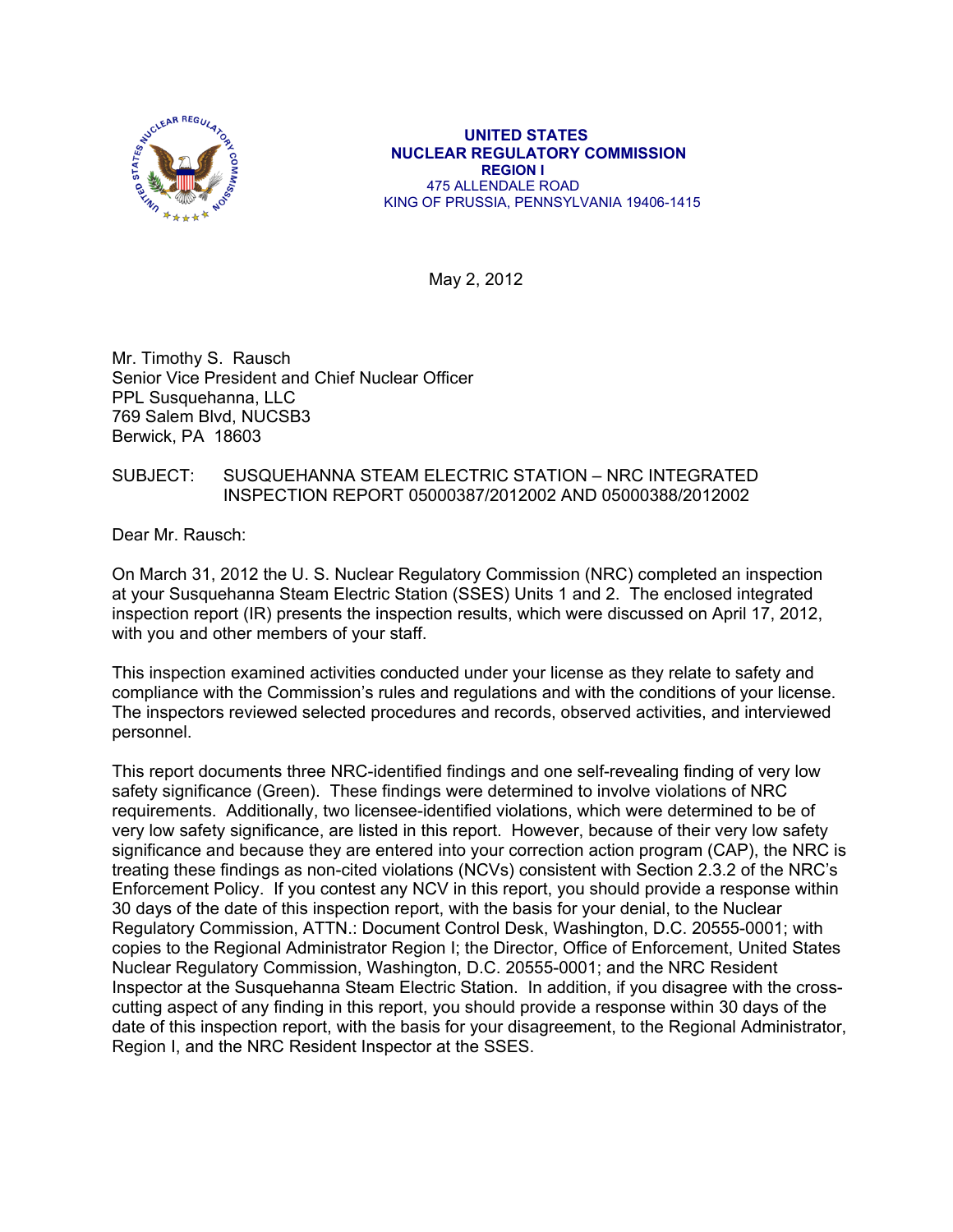In accordance with 10 CFR 2.390 of the NRC's "Rules of Practice," a copy of this letter, its enclosure, and your response (if any), will be available electronically for public inspection in the NRC Public Document Room or from the Publicly Available Records (PARS) component of the NRC's document system (ADAMS). ADAMS is accessible from the NRC Web site at http://www.nrc.gov/reading-rm/adams.html (the Public Electronic Reading Room).

Sincerely,

# **/RA/**

Paul G. Krohn, Chief Reactor Projects Branch 4 Division of Reactor Projects

Docket Nos. 50-387; 50-388 License Nos. NPF-14, NPF-22

Enclosures: Inspection Report 05000387/2012002 and 05000388/2012002 w/Attachment: Supplemental Information

cc w/encl: Distribution via ListServ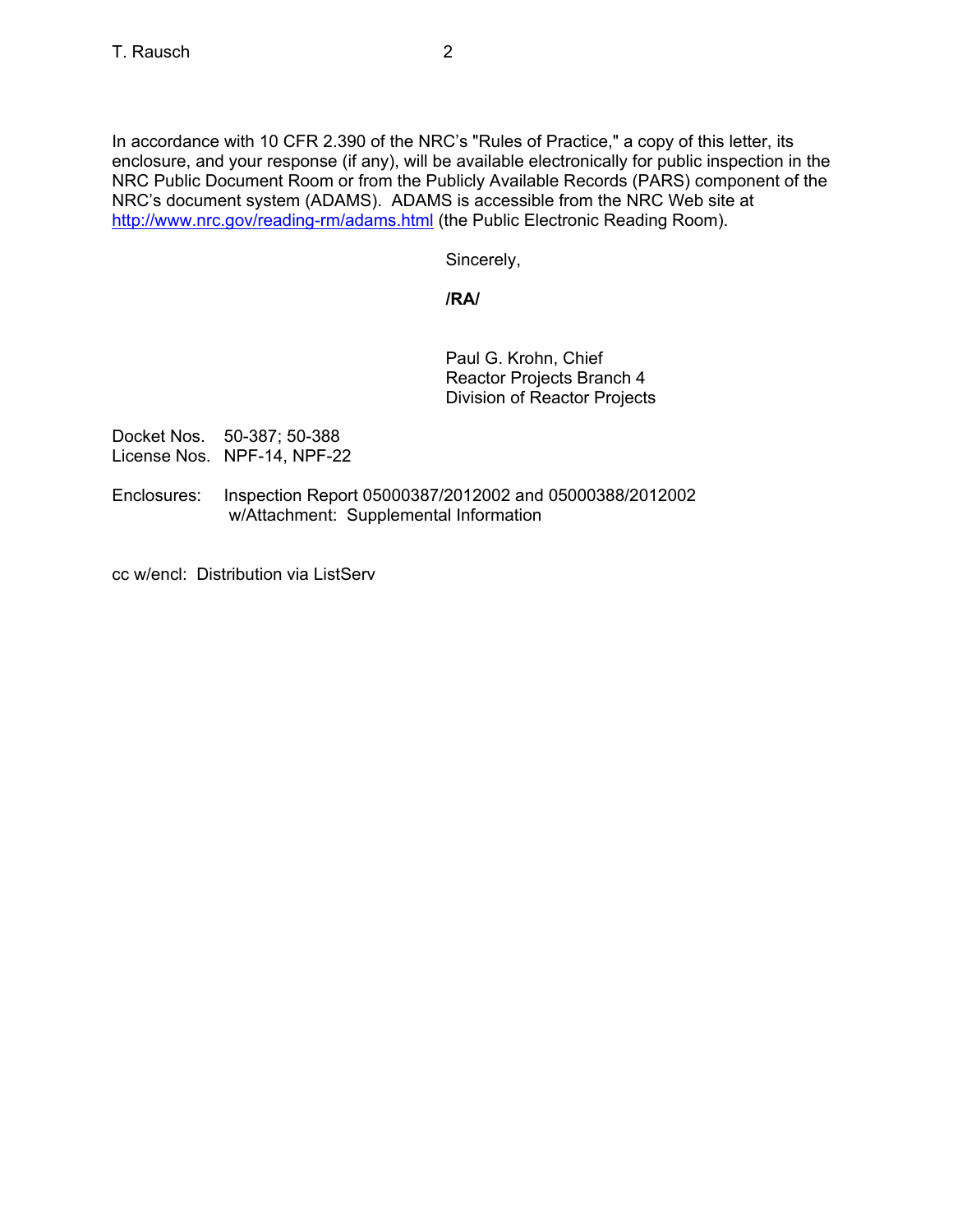In accordance with 10 CFR 2.390 of the NRC's "Rules of Practice," a copy of this letter, its enclosure, and your response (if any), will be available electronically for public inspection in the NRC Public Document Room or from the Publicly Available Records (PARS) component of the NRC's document system (ADAMS). ADAMS is accessible from the NRC Web site at http://www.nrc.gov/reading-rm/adams.html (the Public Electronic Reading Room).

> Sincerely, **/RA/**

Paul G. Krohn, Chief Reactor Projects Branch 4 Division of Reactor Projects

Docket Nos. 50-387; 50-388 License Nos. NPF-14, NPF-22

Enclosures: Inspection Report 05000387/2012002 and 05000388/2012002 w/Attachment: Supplemental Information

cc w/encl: Distribution via ListServ

- Distribution w/encl: (via e-mail) W. Dean, RA D. Lew, DRA D. Roberts, DRP J. Clifford, DRP C. Miller, DRS P. Wilson, DRS P. Krohn, DRP A. Rosebrook, DRP S. Ibarrola, DRP
- E. Miller, DRP

P. Finney, DRP, SRI J. Greives, DRP, RI S. Farrell, DRP, AA K. Modes, DNMS M. Ferdas, DNMS M. McCoppin, RI OEDO RidsNrrPMSusquehanna Resource RidsNrrDorlLpl1-2 Resource ROPreports Resource

DOCUMENT NAME: G:\DRP\BRANCH4\INSPECTION REPORTS\SUSQUEHANNA\2012\SUS2012\_002\_C.DOCX

# ADAMS Accession No.: **ML12123A026**

| ∇<br><b>SUNSI Review</b>    |                    | Non-Sensitive<br>Sensitive |                      | $\mathsf{I} \checkmark$ | <b>Publicly Available</b><br>Non-Publicly Available |  |
|-----------------------------|--------------------|----------------------------|----------------------|-------------------------|-----------------------------------------------------|--|
| $\blacksquare$ OFFICE $mmt$ | RI/DRP             | RI/DRP                     | R <sub>1</sub> /DRP  |                         |                                                     |  |
| <b>NAME</b>                 | PFinney/ * PGK for | ARosebrook/AAR             | PKrohn/PGK           |                         |                                                     |  |
| <b>DATE</b>                 | 05/01/12           | 05/01/12                   | 05/01/12             |                         |                                                     |  |
| * VIA EMAIL                 |                    |                            | OFFICIAL RECORD COPY |                         |                                                     |  |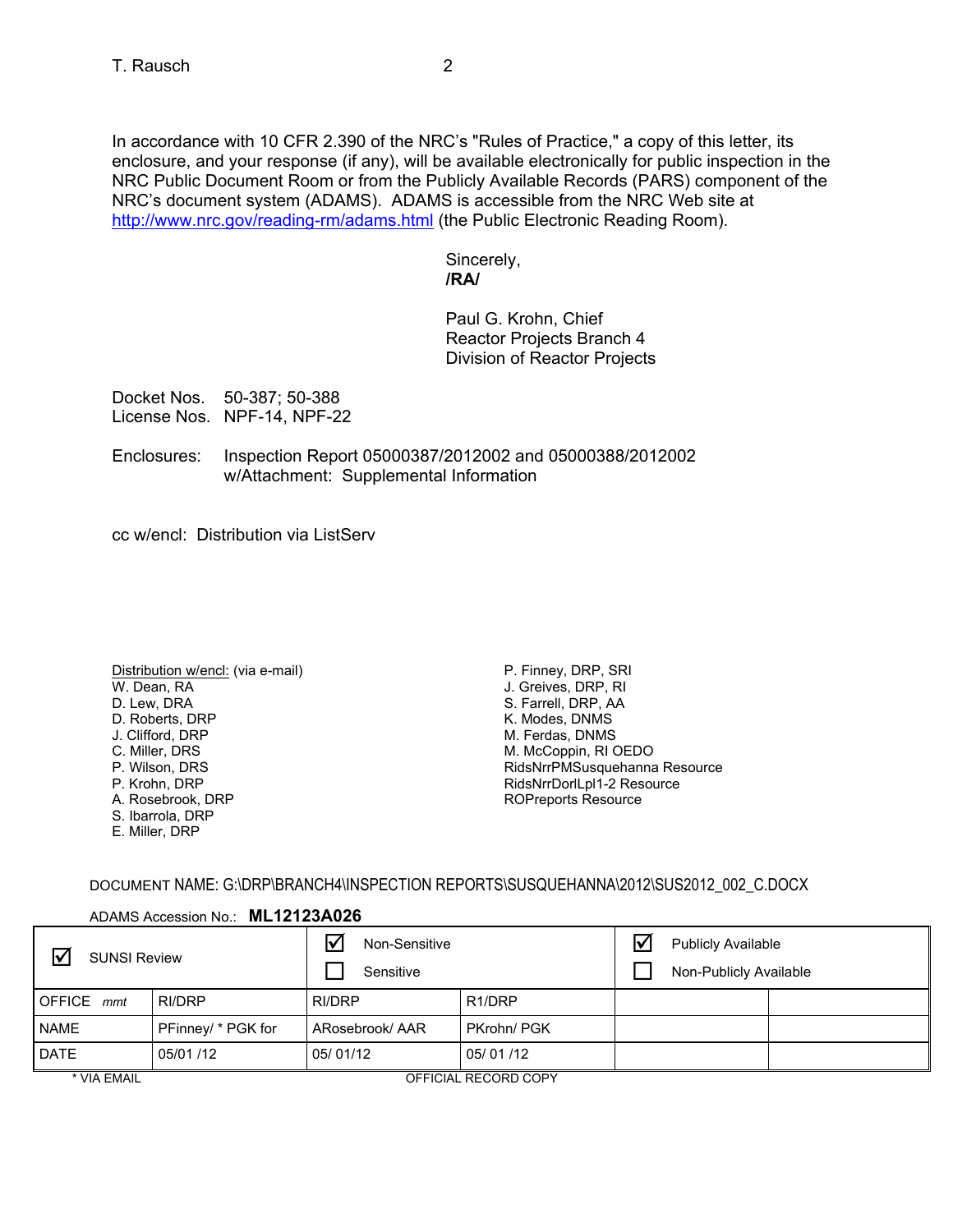# U.S NUCLEAR REGULATORY COMMISSION

# REGION I

| Docket No:   | 50-387, 50-388                                                                                                                                                      |
|--------------|---------------------------------------------------------------------------------------------------------------------------------------------------------------------|
| License No:  | <b>NPF-14, NPF-22</b>                                                                                                                                               |
| Report No:   | 05000387/2012002 and 05000388/2012002                                                                                                                               |
| Licensee:    | PPL Susquehanna, LLC (PPL)                                                                                                                                          |
| Facility:    | Susquehanna Steam Electric Station, Units 1 and 2                                                                                                                   |
| Location:    | Berwick, Pennsylvania                                                                                                                                               |
| Dates:       | January 1, 2012 through March 31, 2012                                                                                                                              |
| Inspectors:  | P. Finney, Senior Resident Inspector<br>J. Greives, Resident Inspector<br>T. O'Hara, Reactor Inspector<br>R. Rolph, Health Physicist<br>A. Bolger, Reactor Engineer |
| Approved By: | Paul G. Krohn, Chief<br>Reactor Projects Branch 4<br><b>Division of Reactor Projects</b>                                                                            |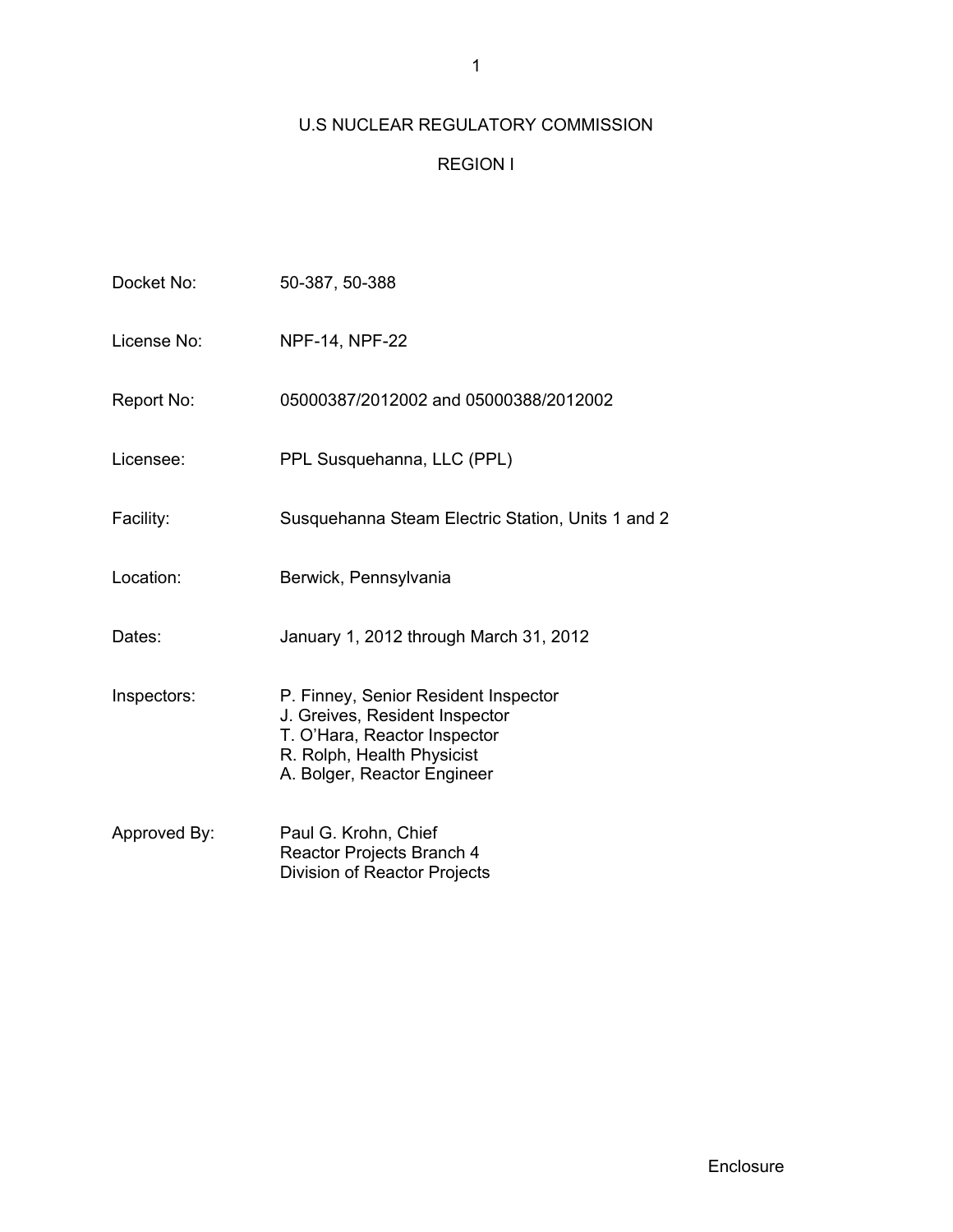# TABLE OF CONTENTS

 $\overline{2}$ 

| 1 <sup>1</sup>                                                       |  |
|----------------------------------------------------------------------|--|
| 1R04                                                                 |  |
| 1R05                                                                 |  |
| 1R06                                                                 |  |
| 1R07                                                                 |  |
| 1R11                                                                 |  |
| 1R12                                                                 |  |
| Maintenance Risk Assessments and Emergent Work Control  14<br>1R13   |  |
| Operability Determinations and Functionality Assessments  14<br>1R15 |  |
| 1R18                                                                 |  |
| 1R <sub>19</sub>                                                     |  |
| 1R <sub>20</sub>                                                     |  |
| 1R22                                                                 |  |
| 1EP6                                                                 |  |
|                                                                      |  |
| 2.<br><b>2RS1</b>                                                    |  |
| <b>2RS2</b>                                                          |  |
| 2RS3                                                                 |  |
|                                                                      |  |
| 4.                                                                   |  |
| 40A1                                                                 |  |
| 4OA2                                                                 |  |
| 4OA3                                                                 |  |
| 4OA5                                                                 |  |
| 4OA6                                                                 |  |
| 40A7                                                                 |  |
|                                                                      |  |
|                                                                      |  |
|                                                                      |  |
|                                                                      |  |
|                                                                      |  |
|                                                                      |  |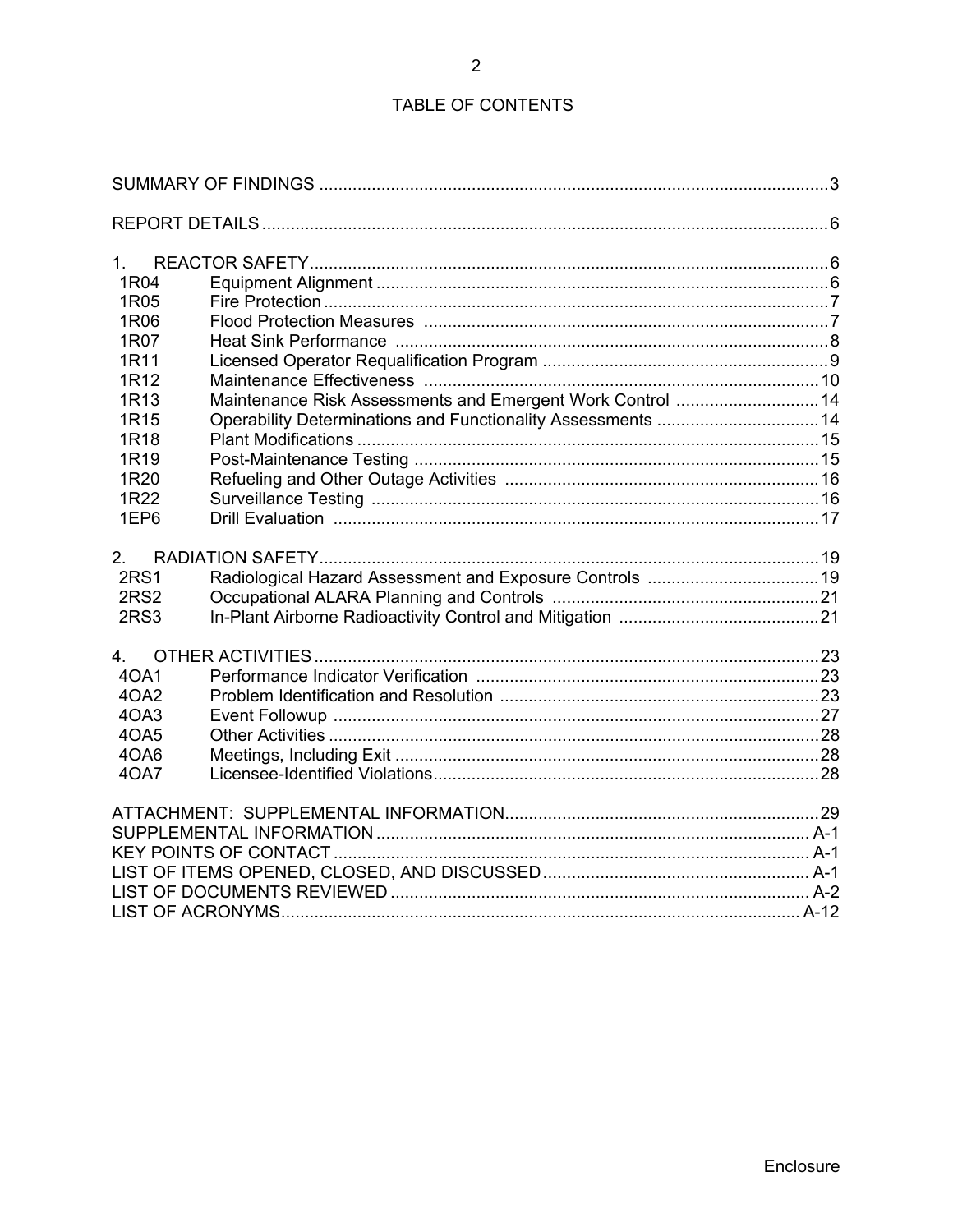# **SUMMARY OF FINDINGS**

IR 05000387/2012002, 05000388/2012002 01/01/2012 – 03/31/2012; Susquehanna Steam Electric Station, Units 1 and 2; Maintenance Effectiveness, Drill Evaluation, Problem Identification and Resolution.

The report covered a 3-month period of inspection by resident inspectors and announced inspections performed by regional inspectors. Inspectors identified three NCVs and one selfrevealing NCV of very low safety significance (Green). The significance of most findings is indicated by their color (Green, White, Yellow, Red) using Inspection Manual Chapter (IMC) 0609, "Significance Determination Process (SDP)." The cross-cutting aspects for the findings were determined using IMC 0310, "Components Within The Cross-Cutting Areas." Findings for which the SDP does not apply may be Green, or be assigned a severity level after NRC management review. The NRC's program for overseeing the safe operation of commercial nuclear power reactors is described in NUREG-1649, "Reactor Oversight Process (ROP)," Revision 4, dated December 2006.

# **Cornerstone: Mitigating Systems**

• Green. The inspectors identified a Green NCV of 10 CFR Part 50 Appendix B, Criterion V, "Instructions, Procedures, and Drawings," regarding PPL's safety-related motor operated valve (MOV) program. Specifically, the program lacked a procedure, qualification, and prescribed acceptance criteria for actuator grease analysis and PPL improperly implemented maintenance instructions for lubricating valve stems. PPL's QA organization conducted a separate investigation and entered this issue in their CAP via CRs 1545581 and 1544737.

This finding was considered more than minor because it was similar to IMC 0612, Appendix E, examples 3.j and 3.k, in that significant programmatic deficiencies existed that could lead to worse errors if uncorrected. The lack of a procedure, repeatable acceptance criteria, qualification, and multiple cycles without stem lubrication could result in untimely actuator overhauls and ultimately MOV degraded performance. Further, the performance deficiency affected the equipment performance attribute of the Mitigating Systems cornerstone and its objective to ensure the availability, reliability, and capability of systems that respond to initiating events to prevent undesirable consequences. Specifically, inadequate MOV program implementation affects MOV reliability. The issue screened to Green via IMC 0609 Attachment 4 since it was not a design or qualification deficiency or loss of safety function and did not screen as potentially risk significant due to external events. The issue was determined to have a cross-cutting aspect in the area of Problem Identification and Resolution. In this case, PPL was aware of the lack of procedural guidance and qualification for MOV grease analysis as well as non-compliance with stem lubrication instructions but had not entered the concerns in its CAP. [P.1(a)] (Section 1R12)

## **Cornerstone: Emergency Preparedness**

• Green. The inspectors identified a Green NCV of 10 CFR Part 50.54 q and 50.47(b)(4) because PPL did not have adequate instrumentation to assess and determine if an abnormal radiological effluent release was in progress such that the EAL classification process would declare an Alert accurately and in a timely manner. Specifically, the maximum range for the liquid radwaste discharge radiation monitor was inadequate to ensure the meter was onscale when the threshold value of 200 times the alarm setpoint established by the discharge permit was reached.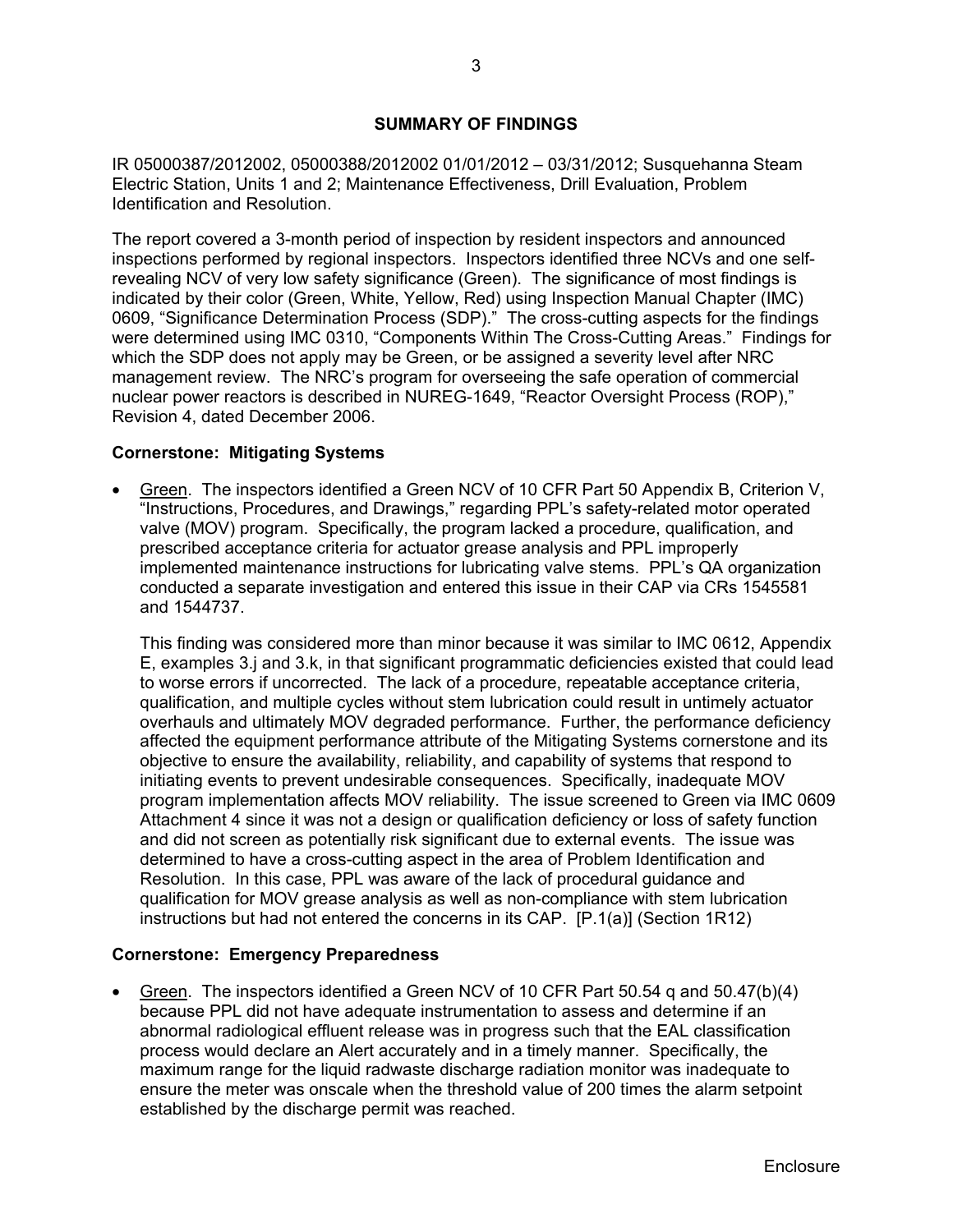The finding was more than minor because it is associated with the Emergency Preparedness (EP) cornerstone attribute of Facilities and Equipment, and affected the cornerstone objective of ensuring that a licensee is capable of implementing adequate measures to protect the health and safety of the public in the event of a radiological emergency. Specifically, the effective range for the liquid radwaste discharge monitor was insufficient to ensure a timely and accurate EAL classification could be made. Using IMC 0609, Appendix B, Section 5.4, the finding is of very low safety significance because the finding was determined to be an example of an ineffective EAL, such that an Alert would be declared in a degraded manner. This finding is related to the cross-cutting area of Pl&R - CAP because PPL did not thoroughly evaluate problems such that the resolutions address the causes and extent of conditions, to include properly classifying, prioritizing and evaluating for operability. Specifically, PPL failed to appropriately evaluate the extent of condition from similar NCVs issued in November 2008 and 2010 regarding inadequate instrumentation to support EAL declarations.[P.1(c)] (Section 1EP6)

## **Cornerstone: Radiation Safety**

• Green. A self-revealing, Green NCV of Technical Specification (TS) 5.7.1 was identified when a worker did not comply with a radiological barrier and protective measures for high radiation area (HRA) entry. Specifically, the worker entered a HRA but was not on the proper radiation work permit (RWP) and had not been briefed for HRA entrance. Upon identification, PPL conducted a Susquehanna Error Prevention Team Assessment (SEPTA), entered this issue into their CAP as Condition Report (CR) 1546827, and issued both an Effluents department clock reset and a Radiological Safety Note to station personnel.

The finding was determined to be more than minor based on similarity to IMC 0612, Appendix E, Example 6.h, which describes an improper entry into an HRA. Specifically, the individual was not authorized entry into a HRA. It was also more than minor based on association with the human performance attribute of the Occupational Radiation Safety cornerstone and its objective to ensure the adequate protection of worker health and safety from exposure to radiation from radioactive material during routine civilian nuclear reactor operation. The finding was evaluated in accordance with IMC 0609, Appendix C, where it was determined to be Green since PPL's three year average collective dose is less than 240 person-rem/unit. The inspectors determined that this issue had a cross-cutting aspect in Human Performance - Work Practices. Human error prevention techniques, such as pre-job briefings and self-checking are expected to be used commensurate with the risk of the assigned task, such that work activities are performed safely. Personnel also do not proceed in the face of uncertainty or unexpected circumstances. In this case, the worker did not adhere to the pre-job briefings associated with the assigned RWP that prohibited HRA entry and the worker's health physics (HP) briefing that did the same. Further, the individual proceeded in the face of uncertainty by breaching the HRA boundary. [H.4(a)] (Section 4OA2.1)

Green. The inspectors identified a Green NCV of TS 5.4.1.a, which requires that written procedures be implemented covering the activities in the applicable procedures recommended by Regulatory Guide (RG) 1.33, including procedures for RWPs. On December 5, 2011, a work crew identified that dose rates exceeded the "Alert" levels specified on their RWPs used to transfer an 1100 Curie Cesium 137 source from a shipping cask to a calibration irradiator. Procedure NDAP-QA-0626, "Radiological Controlled Area (RCA) Access and RWP System," Appendix X, provides specific actions that the radiation protection technician providing job coverage must take when "Alert" levels are exceeded.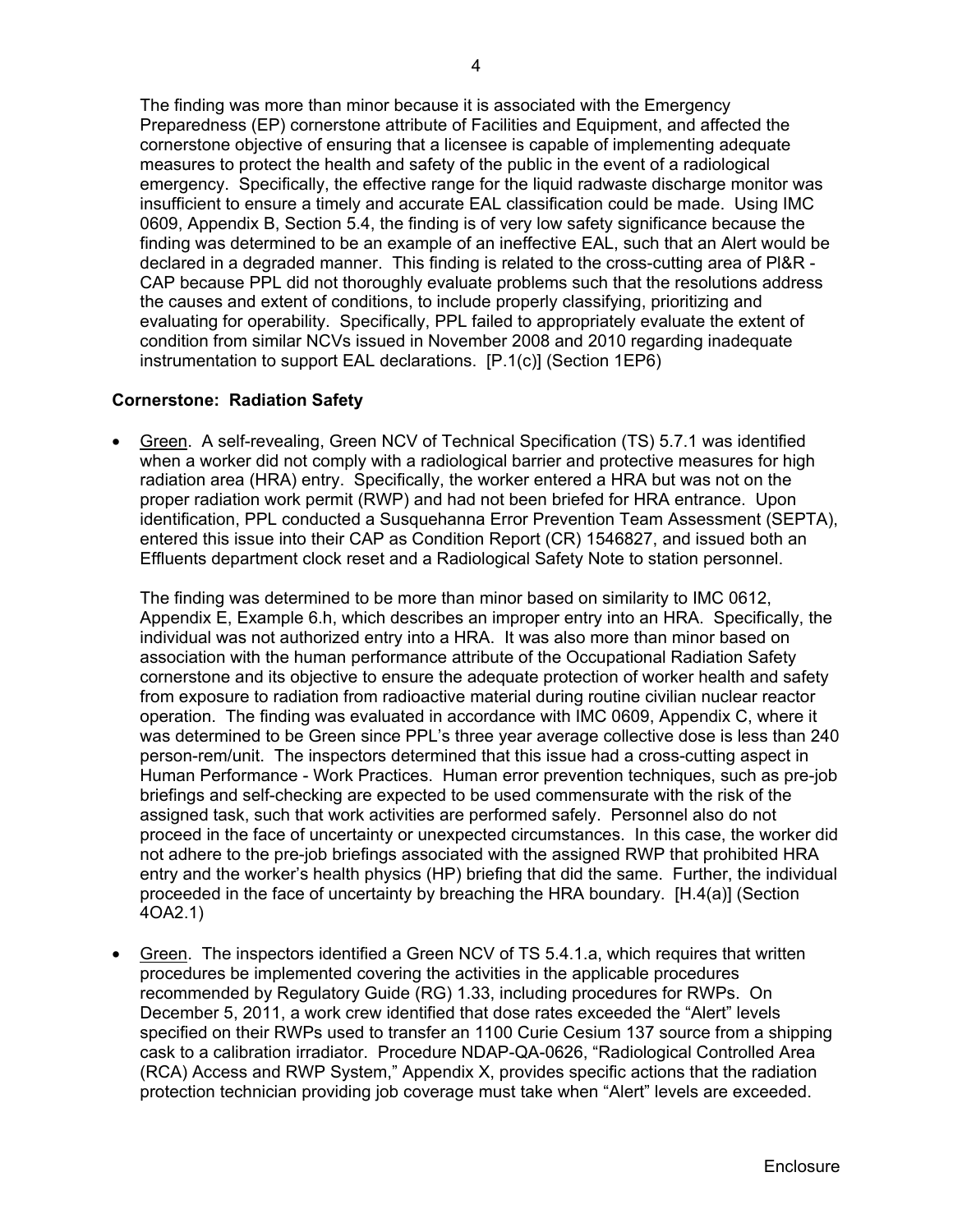All of the actions were not completed prior to restarting the work on December 5, 2011. Specifically, higher levels of supervision were not notified, the RWP was not changed, and no additional actions or precautions were documented in the RWP remarks log as required by NDAP-QA-0626, Appendix X. PPL subsequently entered the issue into their CAP as CR 1521467.

 The finding is more than minor because it is associated with the Radiation Safety - Occupational Radiation Safety cornerstone attribute of program and process and affected the cornerstone objective of protecting worker health and safety from exposure to radiation. Specifically, PPL did not take the appropriate actions defined in the procedure to evaluate actions to prevent recurrence prior to restarting work when RWP alert levels had been exceeded. Using the IMC 0609, Appendix C, "Occupational Radiation Safety SDP," the inspector determined that the finding was of very low safety significance (Green) because it did not involve: (1) an as low as is reasonably achievable (ALARA) planning and controls deficiency, (2) an overexposure, (3) a substantial potential for overexposure, or (4) an impaired ability to assess dose. This finding was caused by inadequate procedure compliance. Consequently, the cause of this deficiency had a cross-cutting aspect in the area of Human Performance. Specifically, PPL did not follow procedures. [H.4(b)] (Section 4OA2)

## **Other Findings**

Violations of very low safety significance or Severity Level IV, which were identified by PPL, were reviewed by the inspectors. Corrective actions taken or planned by PPL have been entered into PPL's CAP. These violations and corrective action tracking numbers are listed in Section 4OA7 of this report.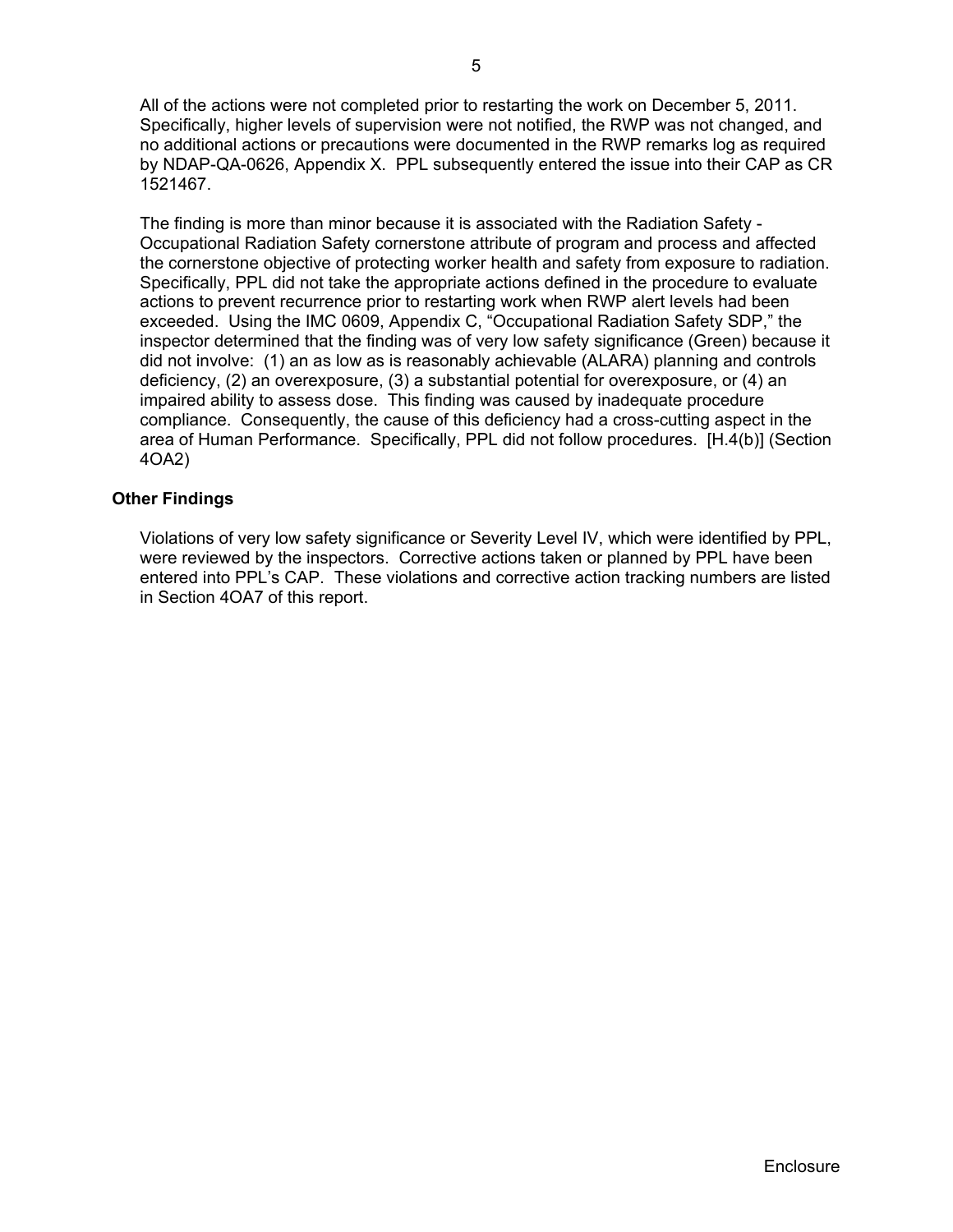# **REPORT DETAILS**

## Summary of Plant Status

Unit 1 began the inspection period at 100 percent power. Unit 1 was reduced to 68, 77, 75, and 70 percent power on January 13, February 17, March 2, and March 16 respectively for control rod pattern adjustments. On March 22, Unit 1 commenced a coastdown to a scheduled refueling outage. Unit 1 was shutdown on March 31.

Unit 2 began the inspection period at 100 percent power. Unit 2 was reduced to 73 percent power for a control rod pattern adjustment on January 28. Unit 2 was reduced to 84 percent power for two days for condenser waterbox cleaning on March 17. Unit 2 was reduced to 76 percent power on March 23 for a control rod sequence exchange. Unit 2 remained at or about 100 percent power for the remainder of the inspection period.

# **1. REACTOR SAFETY**

# **Cornerstones: Initiating Events, Mitigating Systems, and Barrier Integrity**

- 1R04 Equipment Alignment
- .1 Partial System Walkdowns (71111.04Q 3 samples)
- a. Inspection Scope

The inspectors performed partial walkdowns of the following systems:

- Unit 1, Division II residual heat removal (RHR) during Division I RHR maintenance
- Units 1 and 2, residual heat removal service water (RHRSW)
- Common, 'B' control structure (CS) chiller while 'A' out-of-service (OOS)

The inspectors selected these systems based on their risk-significance relative to the reactor safety cornerstones at the time they were inspected. The inspectors reviewed applicable operating procedures, system diagrams, the Updated Final Safety Analysis Report (UFSAR), Technical Specifications (TSs), work orders (WOs), condition reports (CRs), and the impact of ongoing work activities on redundant trains of equipment in order to identify conditions that could have impacted system performance of their intended safety functions. The inspectors also performed field walkdowns of accessible portions of the systems to verify system components and support equipment were aligned correctly and were operable. The inspectors examined the material condition of the components and observed operating parameters of equipment to verify that there were no deficiencies. The inspectors also reviewed whether PPL staff had properly identified equipment issues and entered them into the CAP for resolution with the appropriate significance characterization.

## b. Findings

No findings were identified.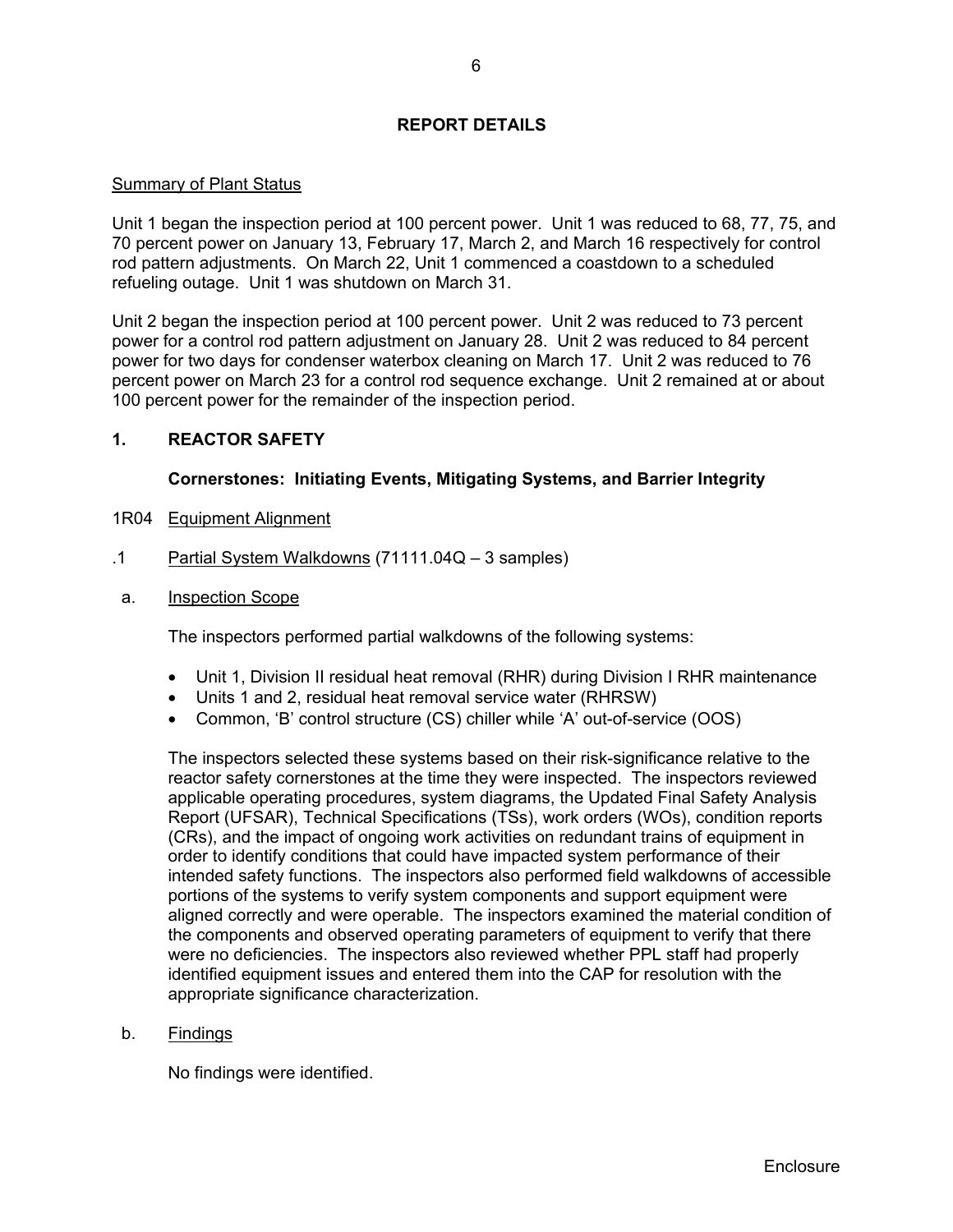## 1R05 Fire Protection

## .1 Resident Inspector Quarterly Walkdowns (71111.05Q - 5 samples)

#### a. Inspection Scope

The inspectors conducted tours of the areas listed below to assess the material condition and operational status of fire protection features. The inspectors verified that PPL controlled combustible materials and ignition sources in accordance with administrative procedures. The inspectors verified that fire protection and suppression equipment was available for use as specified in the area pre-fire plan, and passive fire barriers were maintained in good material condition. The inspectors also verified that station personnel implemented compensatory measures for OOS, degraded, or inoperable fire protection equipment, as applicable, in accordance with procedures.

- Unit 1, reactor building (RB) elevation 749' (Fire Zones 1-5A-N, -S, -W, 1-5H)
- Unit 1, RB elevation 779' (Fire Zones 1-6A, 6B, 6C, 6D)
- Unit 2, RB elevation 779' (Fire Zones 2-6A, B, C)
- Unit 2, RB elevation 683' (Fire Zones 2-3B-N,- S, -W)
- Common, CS elevation 806' (Fire Zones 0-30A)
- b. Findings

No findings were identified.

- 1R06 Flood Protection Measures (71111.06 1 sample)
- .1 Internal Flooding Review
- a. Inspection Scope

The inspectors reviewed documents, interviewed plant personnel, and walked down structures, systems and components (SSCs) to evaluate the adequacy of PPL's internal flood protection measures. The inspection focused on verifying that PPL's flooding mitigation plans and equipment were consistent with the design requirements and risk analysis assumptions. The material condition of credited components such as watertight plugs, floor drains, flood detection equipment, and alarms were also assessed to determine whether the components were capable of performing their intended function. The inspectors also verified that adequate procedures were in place to identify and respond to floods. Documents reviewed are listed in the Attachment. The following area was reviewed:

- Common, Unit 2 RB 683' and CS 783'
- b. Findings

No findings were identified.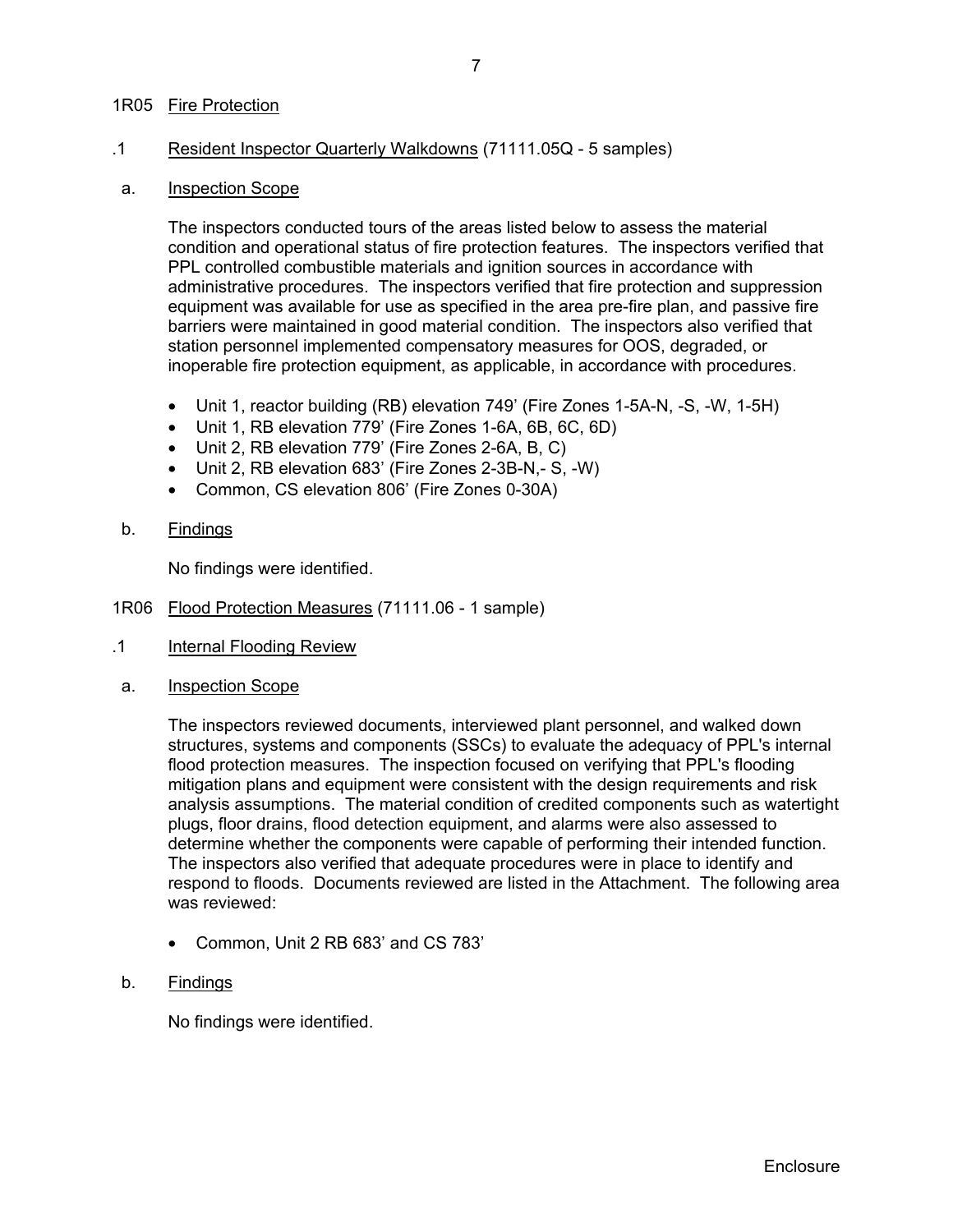## 1R07 Heat Sink Performance (71111.07T – 3 samples)

#### a. Inspection Scope

Based on a plant specific risk assessment, past inspection results, and recent operational experience, the inspectors selected and completed the following heat sink and heat exchanger (HX) samples:

## Heat Sink Sample (1)

The inspector conducted a walkdown of the Unit 1 and Unit 2 common spray pond structure and associated equipment. The spray pond serves as the ultimate heat sink (UHS) for both Unit 1 and Unit 2. The inspectors reviewed a recent survey of spray pond silt accumulation and recent structural inspection reports of the condition of the embankments of the spray pond and the emergency service water (ESW) pump house.

The inspectors observed the conditions outside and inside the spray pond pump house and the associated piping and pumps of the ESW system and the RHRSW system. The inspectors observed the operation of the spray manifolds located above the surface of the spray pond. The inspectors reviewed PPL's calculation which demonstrated that the spray pond had sufficient heat removal capacity to carry out the safety-related functions described in the Unit 1 and Unit 2 UFSAR.

The inspectors reviewed the original construction drawings for the spray pond and reviewed PPL's recent structural inspections of the pond overflow path and the embankments of the pond. The inspectors also reviewed the periodic surveillance procedures performed to check the chemical treatments performed on the spray pond and associated water systems to prevent degradation of the spray pond structures.

The inspectors verified that PPL conducts inspections of buried piping associated with the Unit 1 and Unit 2 spray pond and associated systems. The inspectors reviewed the operation and maintenance (O&M) records for the cathodic protection system which is used to prevent degradation of buried, safety-related piping systems at Susquehanna Unit 1 and Unit 2. Also, the inspectors reviewed the results of the American Society of Mechanical Engineers (ASME), Section XI, Subsection IWA 5244 testing completed on buried piping from the ESW system and the RHRSW system which serve the spray pond.

The inspectors reviewed recent common spray pond system health reports, and reviewed the design calculations of the pond heat removal capacity and the results of accumulated silt in the spray pond.

#### Unit 1 HX Sample (1)

The inspectors performed a walkdown of the accessible areas of the Unit 1 RHR HXs and system. The inspectors reviewed surveillance test records which verified the ability of the HXs to remove sufficient heat to support plant operation of and carry out the HX design function.

The inspectors reviewed PPL's calculations showing that the HX was not susceptible to water hammer damage or to flow induced vibration damage if operated within the correct fluid flow velocity ranges. The inspectors also verified that PPL conducts periodic tests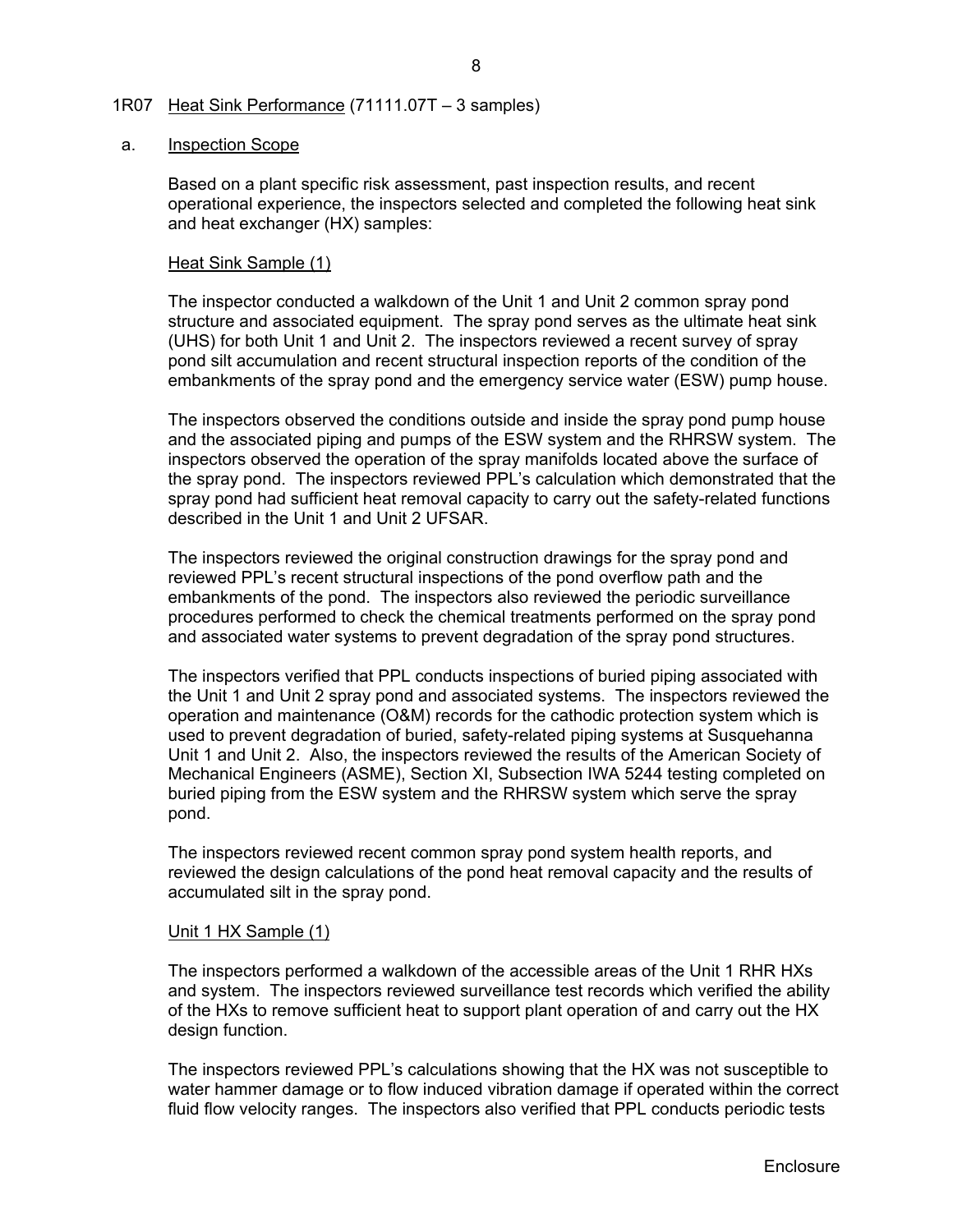to ensure that HX flow remains within the design limits. The inspectors reviewed the HX cleaning procedures, the results of eddy current testing of the HXs and the numbers of plugged tubes in each of the HXs.

The inspectors reviewed the periodic surveillance test results which monitor the chemical environment intended to prevent corrosion of the system piping, valves, and HXs.

## Unit 1 ESW HX Sample (1)

The inspectors conducted a walkdown of accessible equipment and structures of the ESW system and associated safety-related HXs and piping.

In emergency situations the ESW system can cool all of the safety-related HXs for Susquehanna Unit 1. The inspectors conducted a walkdown of the ESW safety-related HXs and pumps and the associated structural supports. The inspectors also interviewed the responsible system engineer about system operation, past piping leaks and future, planned piping repairs and upgrades. Also, the inspectors reviewed recent ESW system health reports, and reviewed recent system heat removal capacity test reports.

The inspectors verified, through review of design records, that the safety-related HXs for Unit 1 have been designed to minimize the potential for water hammer and that operational flow values have been chosen to minimize the potential for flow induced vibration effects from occurring in the HXs served by the system. Additionally, there are no tubes plugged in the safety-related systems served by the ESW system.

The inspectors reviewed PPL's test and inspection, maintenance, chemical control, and performance monitoring methods for the ESW system, to determine whether potential deficiencies could mask degraded performance, and to assess the capability of the systems to perform their design functions. In addition, the inspectors evaluated whether any potential common cause heat sink performance problems could affect multiple HXs or heat removal paths in mitigating systems or could result in an initiating event.

#### Review of Corrective Action Reports

The inspectors selected and reviewed a sample of CAP reports related to the common spray pond, the Unit 1 RHR HXs, the Unit 1 ESW system, and leaks in above ground and buried piping systems. The review verified that PPL was appropriately identifying, characterizing, and correcting problems related to these systems and components, and that the planned or completed corrective actions for the reported issues were appropriate. The reports reviewed are listed in Attachment 1.

b. Findings

No findings were identified.

- 1R11 Licensed Operator Requalification Program
- .1 Resident Inspector Quarterly Review (71111.11Q 2 samples)
- a. Inspection Scope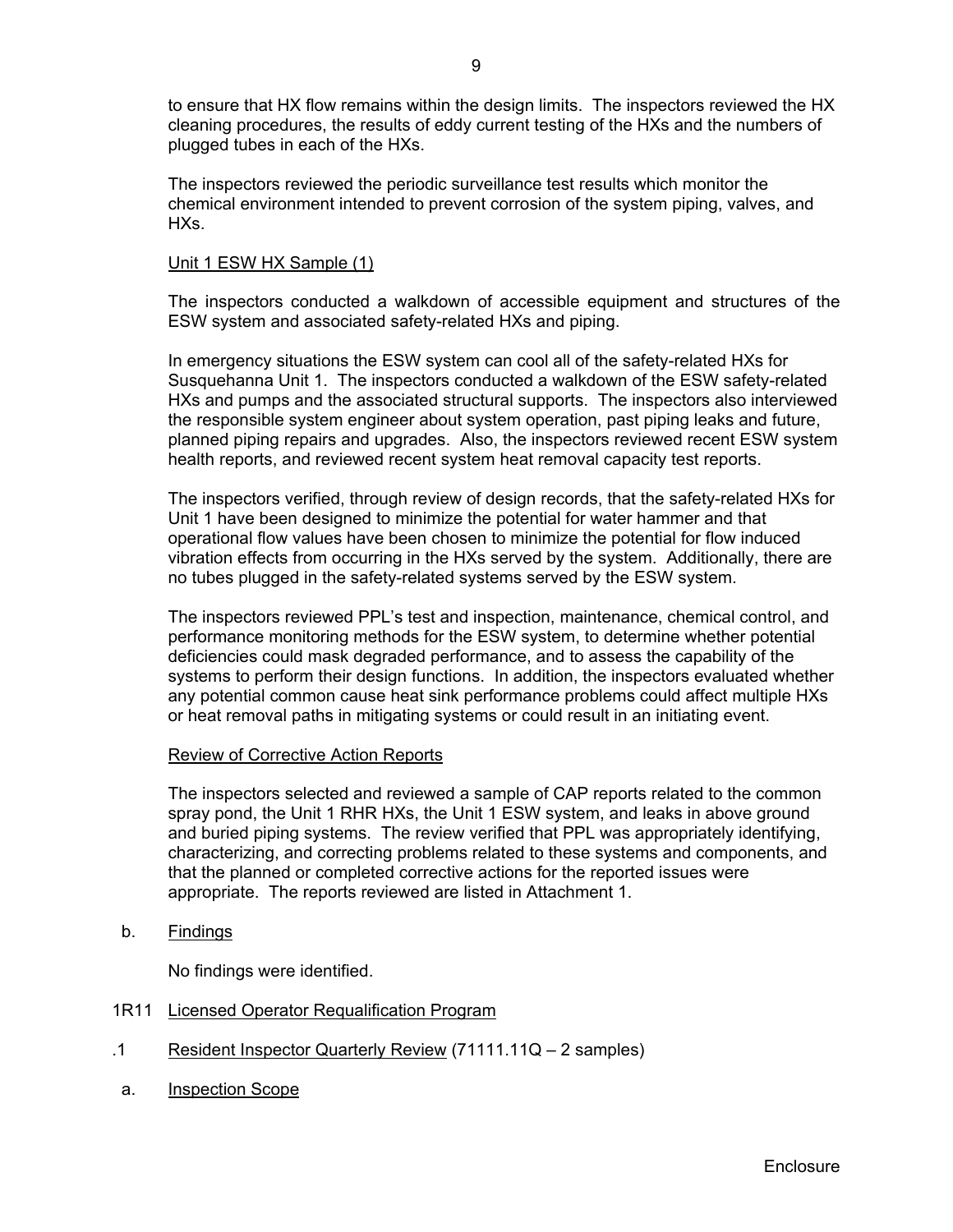The inspectors observed licensed operator simulator training. The inspectors evaluated operator performance during the simulated event and verified completion of risk significant operator actions, including the use of abnormal and emergency operating procedures (EOPs). The inspectors assessed the clarity and effectiveness of communications, implementation of actions in response to alarms and degrading plant conditions, and the oversight and direction provided by the control room supervisor. The inspectors verified the accuracy and timeliness of the TS action statements entered by the shift technical advisor. Additionally, the inspectors assessed the ability of the crew and training staff to identify and document crew performance problems. The following scenario was reviewed:

• Common, job performance measures (JPMs) and feedwater (FW)/integrated control system (FW/ICS) malfunctions

In addition, on January 13, 2012, the inspectors observed the control room operators perform a control rod sequence exchange. The inspectors observed the pre-evolution brief and reviewed the post-evolution critique to ensure that the crew was ready to perform the evolution and were self-critical in their appraisal of their performance. Additionally, the inspectors observed the crew during the evolution to verify that procedure use, crew communications, and coordination of activities in the control room met established expectations and standards.

- Unit 1, control rod sequence exchange on January 13, 2012
- b. Findings

No findings of significance were identified.

- 1R12 Maintenance Effectiveness (71111.12 1 sample)
- a. Inspection Scope

The inspectors evaluated PPL's work practices and followup corrective actions for selected SSCs issues to assess the effectiveness of PPL's maintenance activities. The inspectors reviewed the performance history of those SSCs and assessed PPL's extent of condition determinations for those issues with potential common cause or generic implications to evaluate the adequacy of PPL's corrective actions. The inspectors reviewed PPL's problem identification and resolution (PI&R) actions for these issues to evaluate whether PPL had appropriately monitored, evaluated, and dispositioned the issues in accordance with PPL procedures and the requirements of 10 CFR 50.65, "Requirements for Monitoring the Effectiveness of Maintenance." In addition, the inspectors reviewed selected SSC classification, performance criteria and goals, and PPL's corrective actions that were taken or planned, to determine whether the actions were reasonable and appropriate. Documents reviewed are listed in the Attachment. The following system was reviewed:

- Unit 2, RHR minimum flow valve 7B
- b. Findings

Introduction. The inspectors identified a Green NCV of 10 CFR Part 50 Appendix B,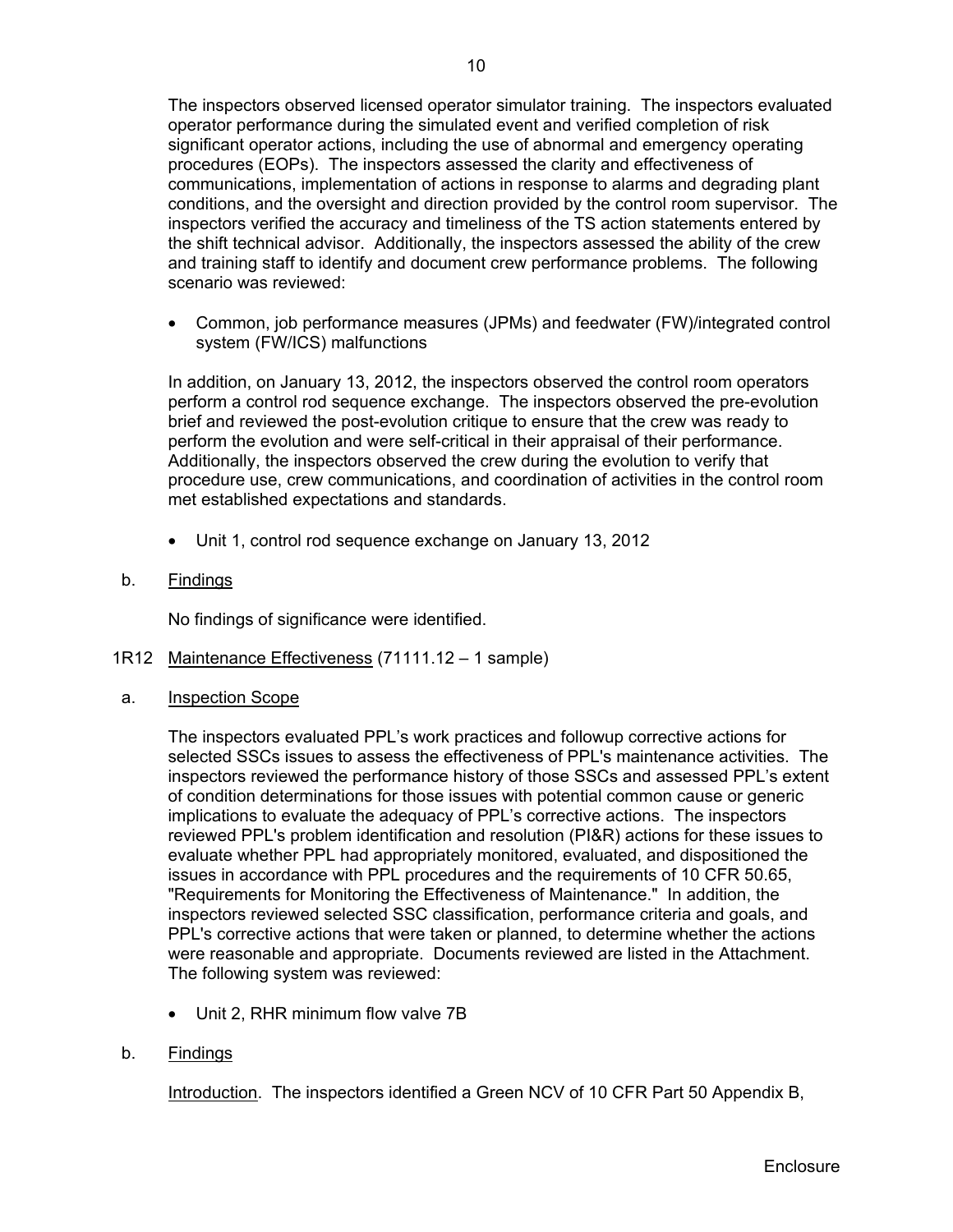Criterion V, "Instructions, Procedures, and Drawings", regarding PPL's safety-related motor operated valve (MOV) program. Specifically, the program lacked a procedure, qualification, and prescribed acceptance criteria for actuator grease analysis and PPL improperly implemented maintenance instructions for lubricating valve stems.

Description. On February 1, 2012, the Division II RHR minimum flow valve tripped its thermal overloads and failed to stroke open during suppression pool cooling. As a result of this failure, the inspectors reviewed the valve's maintenance history and, by relation, PPL's MOV program. The inspectors noted a number of examples regarding inadequate MOV program implementation, specifically:

- PPL did not have a procedure for qualitative MOV grease analysis. Analysis was conducted by the MOV engineer using two sheets. One was a color facsimile of an MOV Long Life Grease Evaluation Guide from the vendor and the other was an uncontrolled sheet with a list of color and texture categories. The vendor sheet had a table of five color categories, five texture categories, and associated contaminant and action columns. The uncontrolled sheet had four color categories and six texture categories. The number of categories between the two sheets did not equate and an actual standard set was not being used despite being available from the vendor. Additionally, the vendor guide had a comment at the bottom that stated, in part, that the table "should be collaborated in specific applications with more complete grease testing."
- There was a general lack of documentation of grease analyses associated with the grease sample work orders. There were no engineering work requests generated to document grease sample analyses conducted on Generic Letter (GL) 89-10 MOVs in the drywell in the 2010 and 2011 refuel outages respectively. Additionally, the evaluations that were performed were not archived with the WOs that drew the grease samples. Instead, the results were captured in the MOV engineer's database. This was contrary to the corrective action taken in CRA 936220 that was to start with the Unit 1 refueling outage in 2008.
- The current MOV engineer and predecessor did not possess a qualification for grease analysis. A grease evaluator qualification card, EG982, was being prepared at the time of this inspection under AR 1229974. The inspectors noted that despite the qualification being part of the QA program, the AR was being processed outside of CAP, had its due date extended eight times, was overdue in November 2011, and had exceeded two years since identification of the need for the qualification.
- Recent work orders (WOs) for GL 89-10 MOVs for Unit 1 and Unit 2 were reviewed. All of the WOs included steps to "lubricate the stem threads from above and below the actuator" and "identify valves with stems which are not accessible, initiate a WO and notify the MOV engineer." Unit 1 WO 892550 in 2009 listed 17 valves where stem greasing was "N/A" and one valve where only the stem top was lubricated. CR 1155749 was written for five of the valves where stem greasing could not be accomplished due to valve position. Unit 1 WO 1225740 in 2011 listed 21 valves where stem greasing was "N/A" and eight valves where no stem greasing occurred due to no threads accessible. Unit 2 WO 831485 in 2007 listed six valves where stem greasing was "N/A". Unit 2 WO 927596 in 2009 listed 27 valves where stem greasing was "not able" and eight as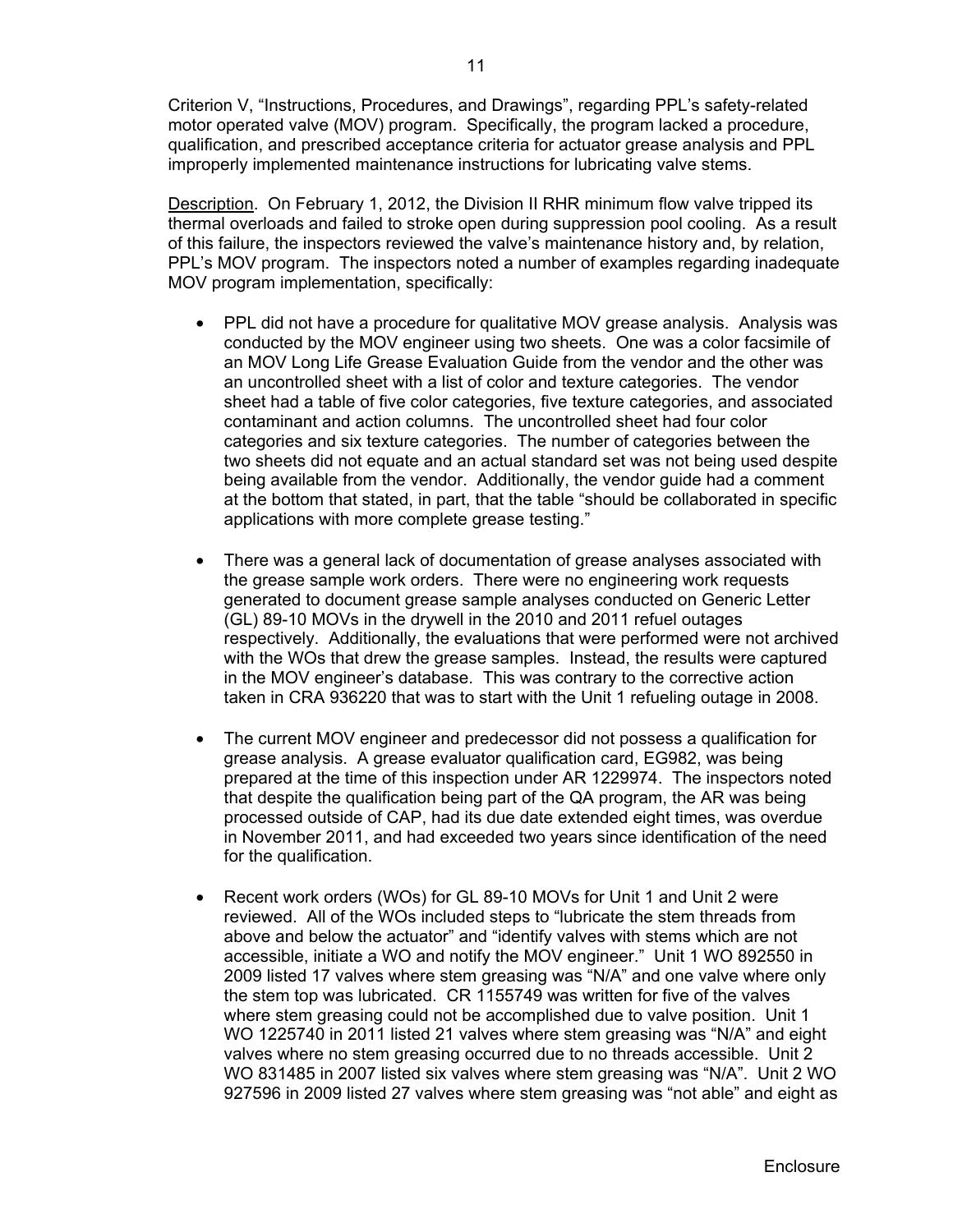"N/A." Unit 2 WO 1261872 in March 2012 listed seven valves where stem greasing was N/A and ten valves where no threads were accessible. The six valves that were listed as N/A in 2007 were also N/A'd in 2009 and 2012. For all packages reviewed, future WOs to lubricate the stems of valves not accounted for via a CR, diagnostic test, or rebuild could not be located despite work instruction directions.

• In response to the Division II RHR minimum flow valve failure to stroke open, PPL cleaned and lubricated the stem. The valve was subsequently stroked open and closed, both locally and from the control room without issue. An actuator overhaul and electrical troubleshooting were then performed without identifying any other failures indicating inadequate stem lubrication as the cause of the February 1, 2012 failure.

PPL's safety-related MOV program, as implemented by NDAP-QA-0017, "Motor Operated Valve Program," Revision 12, bases its actuator overhauls on inspection of gearbox grease once per cycle. This is referred to as an "on-demand," or conditiondriven, frequency vice an established periodicity. While grease analysis may be considered a conservative, condition-based monitoring technique, this approach places additional emphasis and importance on the qualitative analysis itself. The inspectors concluded that the lack of procedural guidance, qualification, and established acceptance criteria for grease analysis was reflective of inadequate implementation of the MOV program.

Stem lubrication is also performed at the time of the grease sample and is completed once per cycle. With respect to valve stem lubrication, PPL revised all GL 89-10 valve two-year PMs to lubricate the stem from above and below the actuator as a corrective action from RHR valve failures in 2006 due to stem nut wear. One causal factor from the 2006 root cause analysis was that lubrication of the stem and stem nuts had not been performed in an optimal manner. These events resulted in the NRC's Information Notice (IN) 2006-29. Despite PPL's ascertain that lubricating any part of the stem or at least the stem nut was acceptable, the corrective action in CRA 786456 stated that the comprehensive lubrication would result in a "marked long term decrease in stem nut wear, AND improvement in actuator efficiency." The inspectors noted that the Division II RHR minimum flow valve cannot be lubricated above and below its stem when in its normally open position. Given the guidance from CRA 786456 on lubricating the stem above and below as well as the effect that lubricating the stem had on the RHR valve after its February 2012 failure, the inspectors considered that the stem lubrication aspect of the MOV program was not being adequately implemented.

The NRC has published multiple generic communications on MOV health. GL 89-10 acknowledged that stroke time testing alone is insufficient to assure MOV operability under design-basis conditions and that it involves many factors including a strong maintenance program. It added that "surveillance, adjustment, maintenance, and repair of safety-related MOVs should be performed in accordance with quality assurance program methods that meet the requirements of 10 CFR Part 50." IN 2010-03 concluded that "it is important to assess lubricant performance in MOV applications as it relates to PM intervals, PM practices…" The inspectors determined that not prescribing or accomplishing MOV grease analysis by procedure, qualification, or appropriate acceptance criteria to assure evaluation consistency, and not properly implementing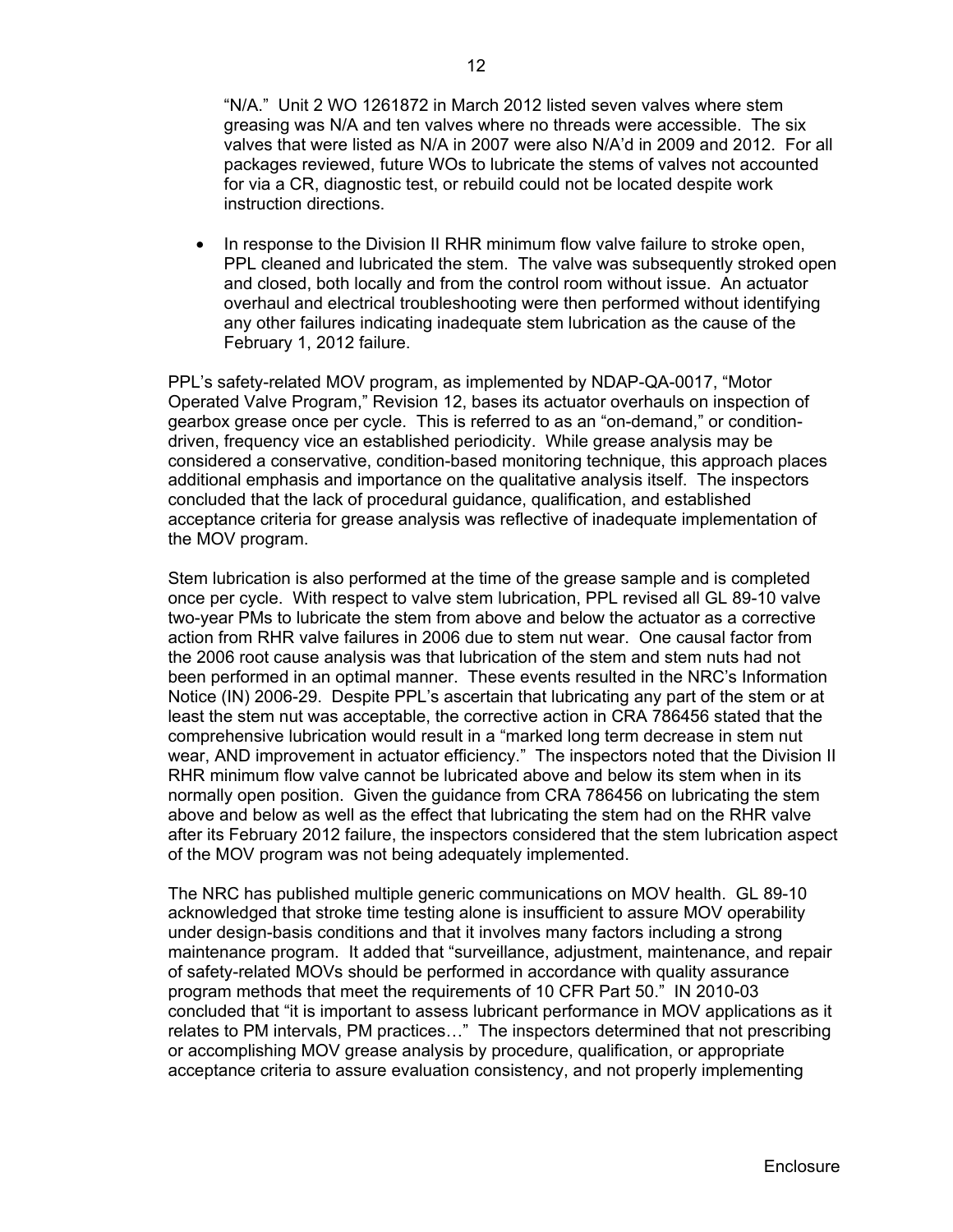maintenance instructions for valve stem lubrication was a performance deficiency. PPL's QA organization conducted a separate investigation and entered this issue in their CAP via CRs 1545581 and 1544737.

The inspectors noted that many of the MOV program deficiencies listed above possessed a common aspect of an insufficiently low threshold for entering issues into PPL's CAP and were key factors in determining the issue's cross-cutting aspect in PI&R - CAP. Predominantly and reflective of current performance, the required WOs to ensure future valve stem lubrication were not generated as required for both units. The inspectors also noted that as part of a 2008 response to a prevent-recurrence corrective action (936220) related to the RHR stem nut replacement, there was no specific procedure for evaluation of these grease samples. Finally, the AR for processing a QArelated qualification card was being handled outside of CAP and had been extended multiple times.

Analysis. Inadequate implementation of the MOV program was a performance deficiency within PPL's ability to foresee and correct. This finding was considered more than minor because it was similar to IMC 0612, Appendix E, examples 3.j and 3.k, in that significant programmatic deficiencies existed that could lead to worse errors if uncorrected. The lack of a procedure, repeatable acceptance criteria, qualification, and multiple cycles without stem lubrication could result in untimely actuator overhauls and ultimately MOV degraded performance. Further, the performance deficiency affected the equipment performance attribute of the Mitigating Systems cornerstone and its objective to ensure the availability, reliability, and capability of systems that respond to initiating events to prevent undesirable consequences. Specifically, inadequate MOV program implementation affects MOV reliability. The issue screened to Green via IMC 0609 Attachment 4 since it was not a design or qualification deficiency or loss of safety function and did not screen as potentially risk significant due to external events.

The issue was determined to have a cross-cutting aspect in the area of Problem Identification and Resolution. The licensee is expected to implement its CAP with a low threshold for identifying issues and in a timely manner commensurate with safety significance. In this case, PPL was aware of the lack of procedural guidance and qualification for MOV grease analysis, as well as non-compliance with stem lubrication instructions, but had not entered the concerns in its CAP. [P.1(a)]

Enforcement. 10 CFR Part 50 Appendix B, Criterion V requires, in part, that "activities affecting quality shall be prescribed by documented instructions, procedures, or drawings, shall be accomplished in accordance with these, and shall include appropriate quantitative or qualitative acceptance criteria for determining that important activities have been satisfactorily accomplished." Contrary to this, PPL's MOV grease analysis was not prescribed or accomplished by procedure and did not have appropriate acceptance criteria to assure consistency in evaluation. In addition, stem lubrication was not accomplished in accordance with station work orders and instructions. Since this issue was entered into PPL's CAP as CRs 1545581 and 1544737, it is being treated as an NCV in accordance with the NRC's Enforcement Policy. **(05000387;388/2012002- 01, Inadequate MOV Program Implementation)**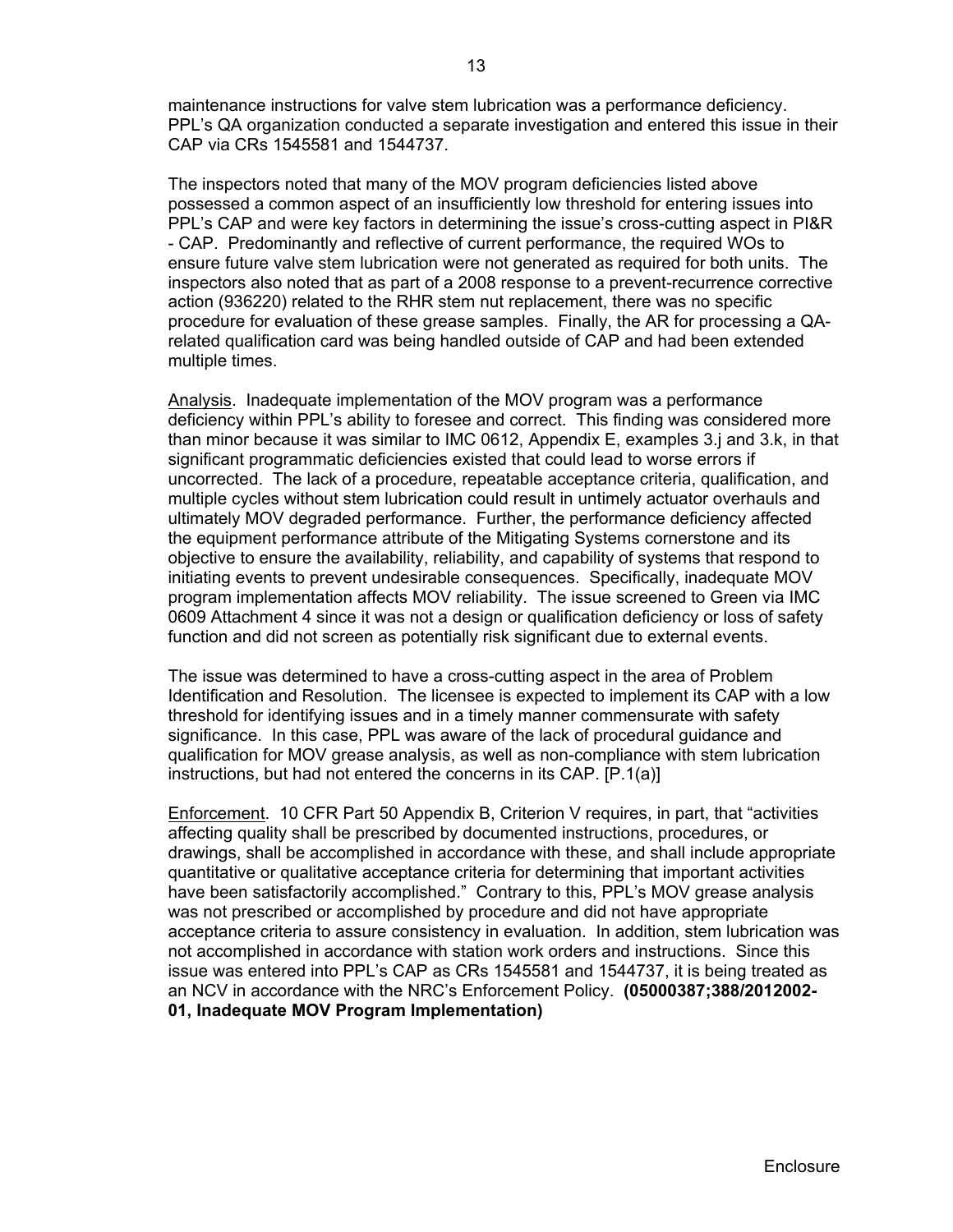## 1R13 Maintenance Risk Assessments and Emergent Work Control (71111.13 – 5 samples)

## a. Inspection Scope

The inspectors reviewed the assessment and management of selected maintenance activities to evaluate the effectiveness of PPL's risk management for planned and emergent work. The inspectors compared the risk assessments and risk management actions (RMAs) to the requirements of 10 CFR Part 50.65(a)(4) and the recommendations of NUMARC 93-01, Section 11, "Assessment of Risk Resulting from Performance of Maintenance Activities." The inspectors evaluated the selected activities to determine whether risk assessments were performed when specified and appropriate RMAs were identified.

The inspectors reviewed scheduled and emergent work activities with licensed operators and work-coordination personnel to evaluate whether risk management action threshold levels were correctly identified. In addition, the inspectors compared the assessed risk configuration to the actual plant conditions and any in-progress evolutions or external events to evaluate whether the assessment was accurate, complete, and appropriate for the emergent work activities. The inspectors performed control room and field walkdowns to evaluate whether the compensatory measures identified by the risk assessments were appropriately performed. Documents reviewed are listed in the Attachment. The selected maintenance activities included:

- Unit 1, emergent repair of reactor protection system (RPS) voter logic module A2
- Unit 1, 1B RHRSW loss of coolant accident (LOCA) trip enable limiting condition for operation (LCO) in 6 out of 7 days
- Common, elevated risk while swapping 'E' emergency diesel generator (EDG) in for 'A' EDG
- Common, Yellow Risk during fuel moves
- Common, 'B' CS chiller trip on Freon leak
- b. Findings

No findings were identified.

## 1R15 Operability Determinations and Functionality Assessments (71111.15 – 5 samples)

a. Inspection Scope

The inspectors reviewed operability determinations that were selected based on risk insights to assess the adequacy of the evaluations, the use and control of compensatory measures, and compliance with TSs. In addition, the inspectors reviewed the selected operability determinations to evaluate whether the determinations were performed in accordance with NDAP-QA-0703, "Operability Assessments." The inspectors used the TSs, Technical Requirements Manual (TRM), UFSAR, and associated Design Basis Documents as references during these reviews. Documents reviewed are listed in the Attachment. The issues reviewed included:

- Unit 1, elevated reactor core isolation cooling (RCIC) room radiological levels while cycling steam admission valve
- Unit 1, 1B drywell floor drain sump pump start delays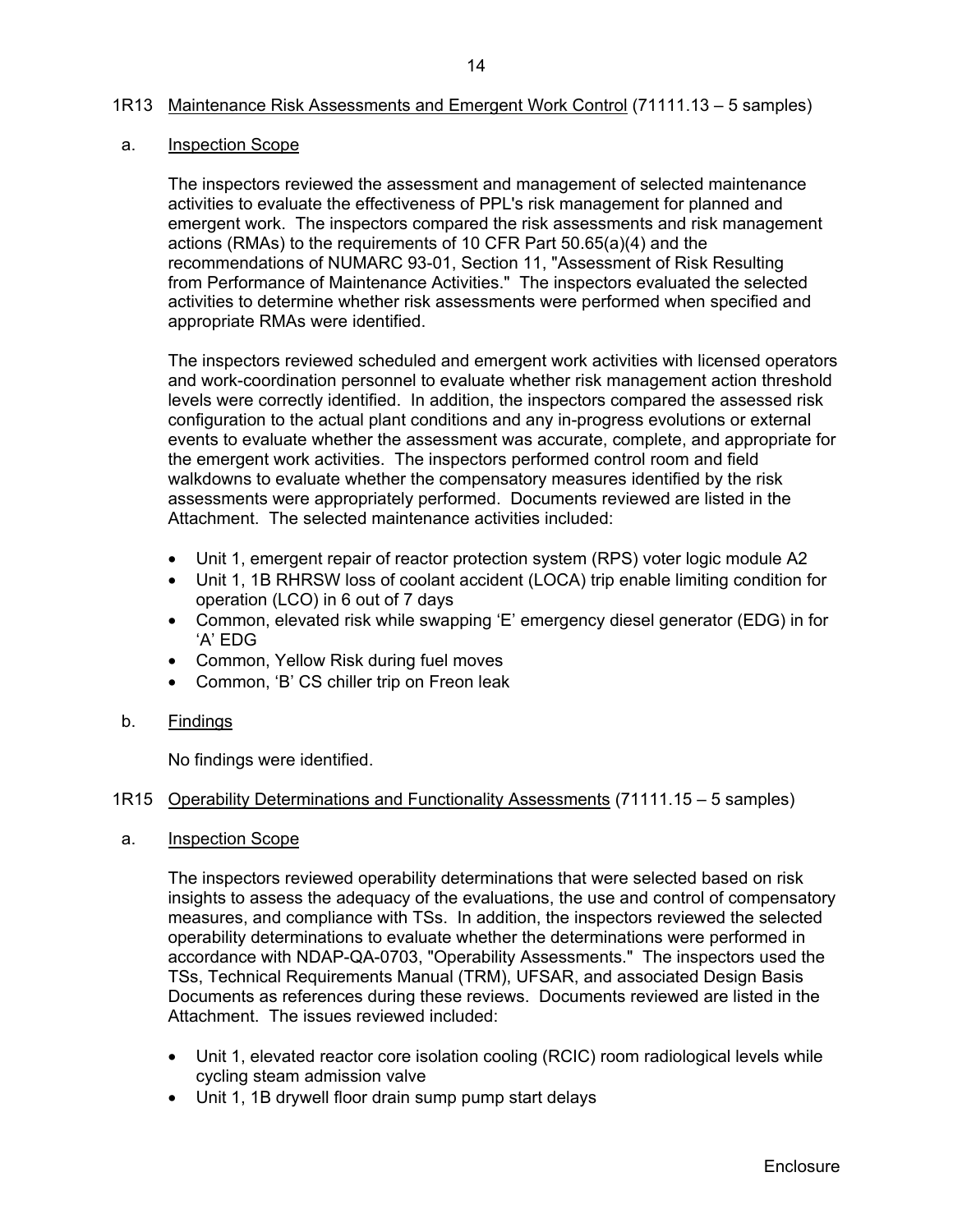- Unit 2, RCIC suction transfer level switch from condensate storage tank (CST)
- Common, instrument tubing clamps
- Common, fire protection pipe shear

## b. Findings

No findings were identified.

- 1R18 Plant Modifications
- .1 Temporary Modifications (71111.18 1 sample)
- a. Inspection Scope

The inspectors reviewed a temporary plant modification to determine whether the changes adversely affected system or support system availability, or adversely affected a function important to plant safety. The inspectors reviewed the associated system design bases, including the UFSAR, TSs, and assessed the adequacy of the safety determination screening and evaluation. The inspectors also assessed configuration control of the changes by reviewing selected drawings and procedures to verify that appropriate updates had been made. The inspectors compared the actual installation to the modification documents to determine whether the implemented change was consistent with the approved documents. The inspectors reviewed selected post-installation or removal test results as appropriate to evaluate whether the actual impact of the change or removal had been adequately demonstrated by the test. The following modification was included in the review:

- Common, bypassing control rod drive (CRD) high temperature alarms
- b. Findings

No findings were identified.

- 1R19 Post-Maintenance Testing (71111.19 5 samples)
- a. Inspection Scope

The inspectors observed portions of post-maintenance test (PMT) activities in the field to determine whether the tests were performed in accordance with the approved procedures. The inspectors assessed the test adequacy by comparing the test methodology to the scope of maintenance work performed. In addition, the inspectors evaluated acceptance criteria to determine whether the test demonstrated that components satisfied the applicable design and licensing bases and TS requirements. The inspectors reviewed the recorded test data to determine whether the acceptance criteria were satisfied.

- Unit 1, Division I core spray (CS) following valve, cooler, and motor work
- Unit 1, RPS voter failure of logic module A2
- Unit 1, stroke failure of inboard suppression pool (SP) water filter pump suction isolation valve
- Common, 'C' EDG following fuel pump and injector replacement
- Common, 'A' CS chiller following Freon leak repairs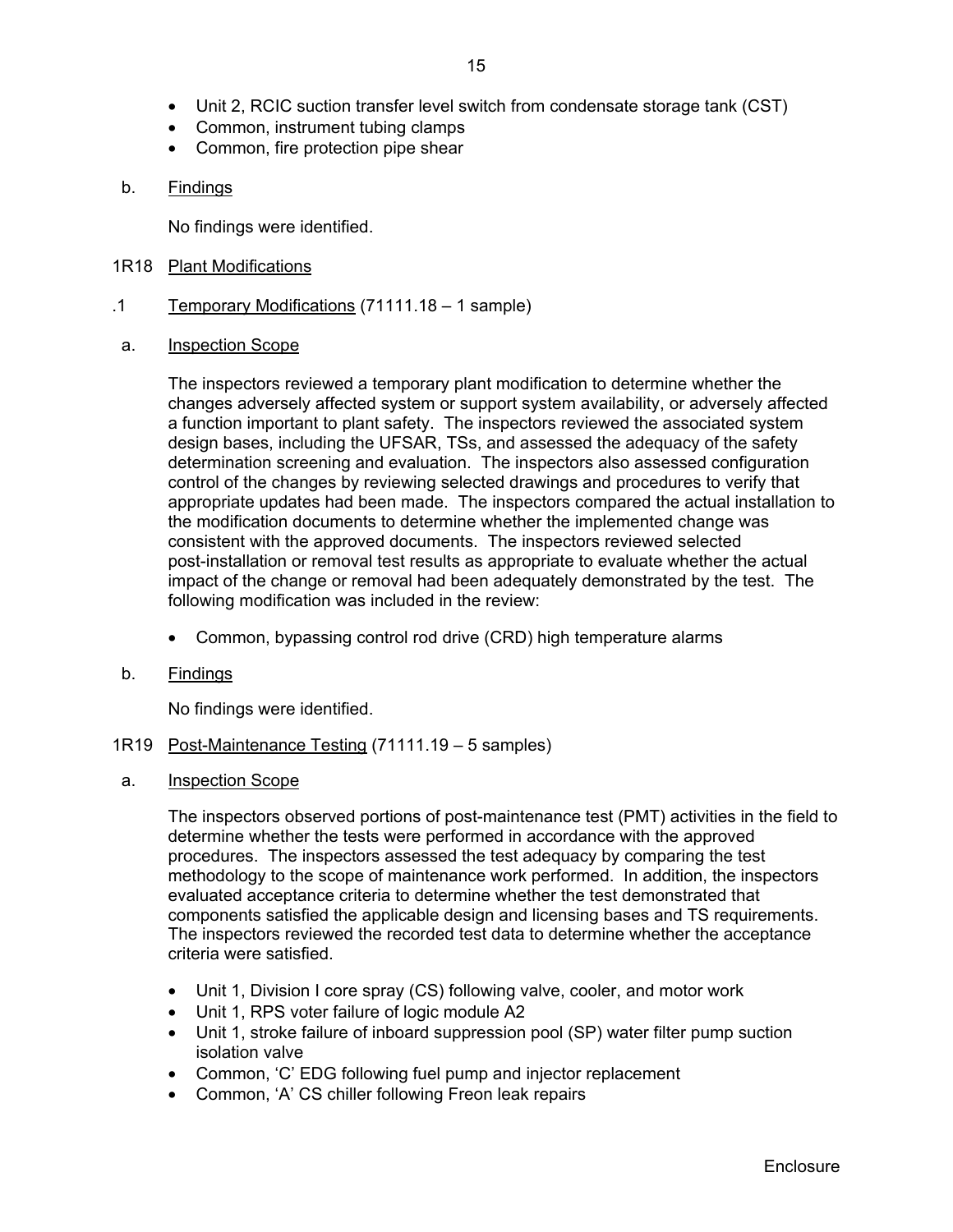b. Findings

No findings were identified.

- 1R20 Refueling and Other Outage Activities (71111.20 1 sample)
- .1 Unit 1 Refuel Outage (RFO)
- a. Inspection Scope

The Unit 1 RFO (1R17) was commenced on March 31, 2012. Prior to and during the shutdown, inspectors performed the activities below. The RFO remained in progress at the end of the inspection period.

- Outage Plan reviewed the outage risk plan and work schedules for staff on both the operating unit and the shutdown unit
- Shutdown activities monitored the shutdown, cooldown, and transfer to the shutdown cooling mode of decay heat (DH) removal

 During the inspection activities, the inspectors reviewed the associated documentation to ensure that the tasks were performed safely and in accordance with plant TS requirements and operating procedures.

b. Findings

No findings were identified.

- 1R22 Surveillance Testing (71111.22 7 samples)
- a. Inspection Scope

The inspectors observed portions of selected surveillance test activities in the control room and in the field and reviewed test data results. The inspectors compared the test results to the established acceptance criteria and the applicable TS or TRM operability and surveillance requirements to evaluate whether the systems were capable of performing their intended safety functions.

- Unit 1, CS reactor coolant system (RCS) leak detection functional (RCS)
- Unit 1, SE-150-004, RCIC functional test at remote shutdown panel
- Unit 1, SE-149-007, 24 month RHR logic system functional test (LSFT) (Division I) Online
- Unit 1, SO-116-B03, RHRSW flow surveillance Division II (IST)
- Unit 2, CS quarterly flow verification (IST)
- Unit 2, SO-200-006, shiftly unidentified leakage calibration (RCS)
- Unit 2, SO-200-007, jet pump and recirculation surveillance
- b. Findings

No findings were identified.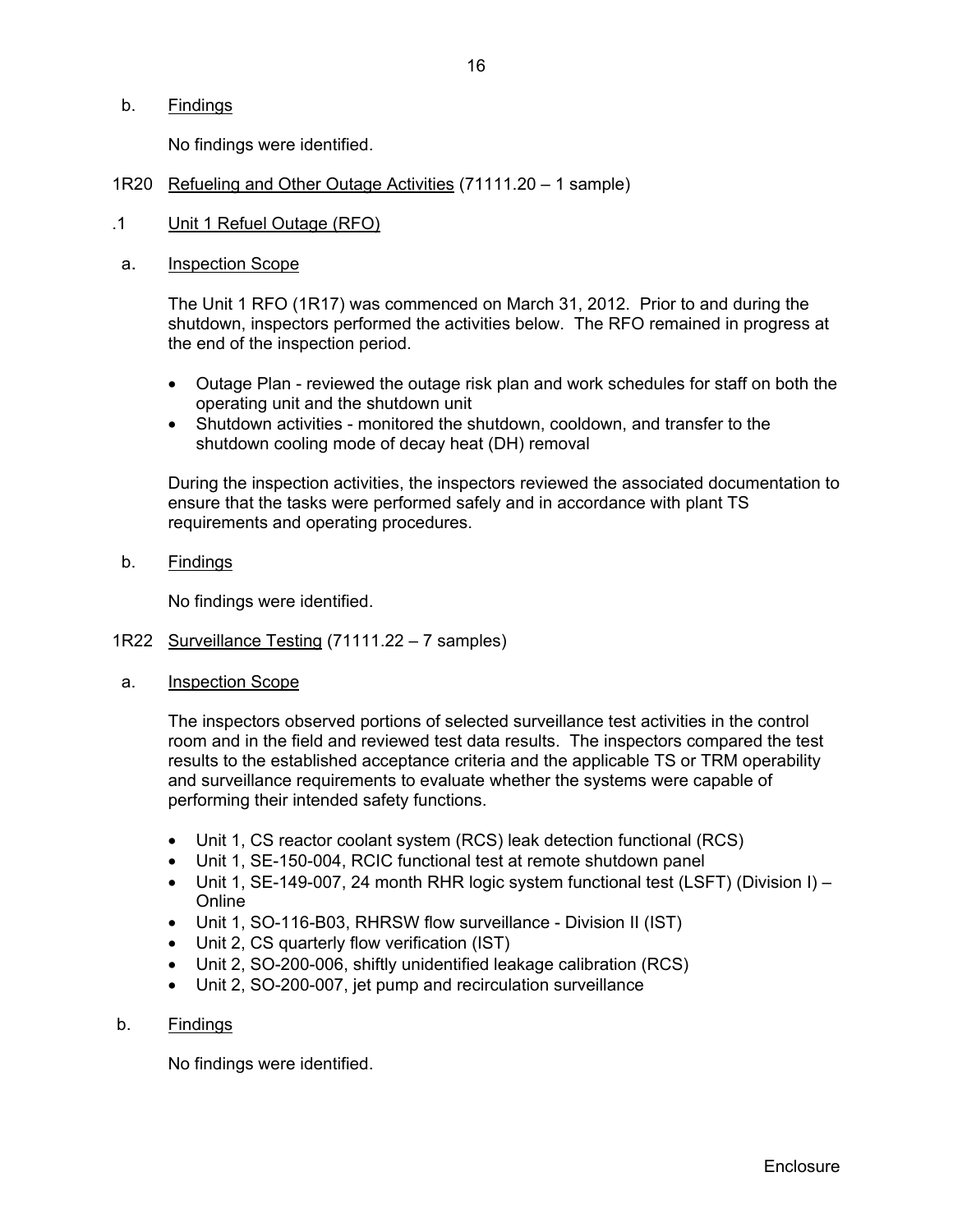## 1EP6 Drill Evaluation (71114.06 - 1 sample)

a. Inspection Scope

The inspectors evaluated the conduct of routine PPL emergency drills to identify weaknesses and deficiencies in the classification, notification, and protective action recommendation development activities. The inspectors observed emergency response operations in the simulator, and Technical Support Center (TSC) to determine whether the event classifications, notifications, and protective action recommendations were performed in accordance with procedures. The inspectors also attended the station drill critique to compare inspector observations with those identified by PPL staff in order to evaluate PPL's critique and to verify whether the PPL staff was properly identifying weaknesses and entering them into the CAP.

• Common, Blue Team HP Drill on February 7, 2012

## b. Findings

.1 Introduction. The inspectors identified a Green NCV of 10 CFR Part 50.54 q and 50.47(b)(4) because PPL did not have adequate instrumentation to assess and determine if an abnormal radiological effluent release was in progress such that the EAL classification process would declare an Alert accurately and in a timely manner. Specifically, the maximum range for the liquid radwaste discharge radiation monitor was inadequate to ensure the meter was onscale when the threshold value of 200 times the alarm setpoint established by the discharge permit was reached.

Description. Emergency Action Level RA1, an alert classification, is entered for any unplanned release of gaseous or liquid radioactivity to the environment that exceeds 200 times Technical Requirements Manual Limits for 15 minutes or longer. One of the threshold values associated with liquid effluent release requires declaration of an Alert for a "valid reading on any liquid effluent monitor that exceeds 200 times the alarm setpoint established by a current radioactivity discharge permit for 15 minutes or longer."

The liquid radwaste (LRW) discharge monitor (RITS06433) has a maximum range of 1E6 cpm. A sampling of historical release permits revealed that the alarm setpoint typically ranges between 10,000 to 13,000 cpm. This routinely puts the EAL threshold value (2.0-2.3 E6 cpm) beyond the effective range of the instrument. This would prevent PPL from declaring an Alert in a timely and accurate manner. PPL implemented compensatory measures to conservatively declare an Alert if the meter is off-scale pending the development of permanent corrective actions.

PPL has received two NCVs for inadequate instrumentation to support EAL declarations since 2008. First, in November 2008, inspectors identified a Green NCV for inadequate wind speed instrumentation (ML083190088). Specifically, the maximum range of a wind speed monitor was inadequate to ensure wind speed was on-scale when it crossed the EAL threshold. Apparent cause evaluation (ACE) 1053296 evaluated this NCV. The extent of condition review associated with this, which included a review of EAL instrumentation with "increased scrutiny," did not identify any similar deficiencies. Second, inspectors identified a Green NCV for inadequate instrumentation associated with a toxic gas EAL in November 2010 (ML103160334). This NCV was evaluated by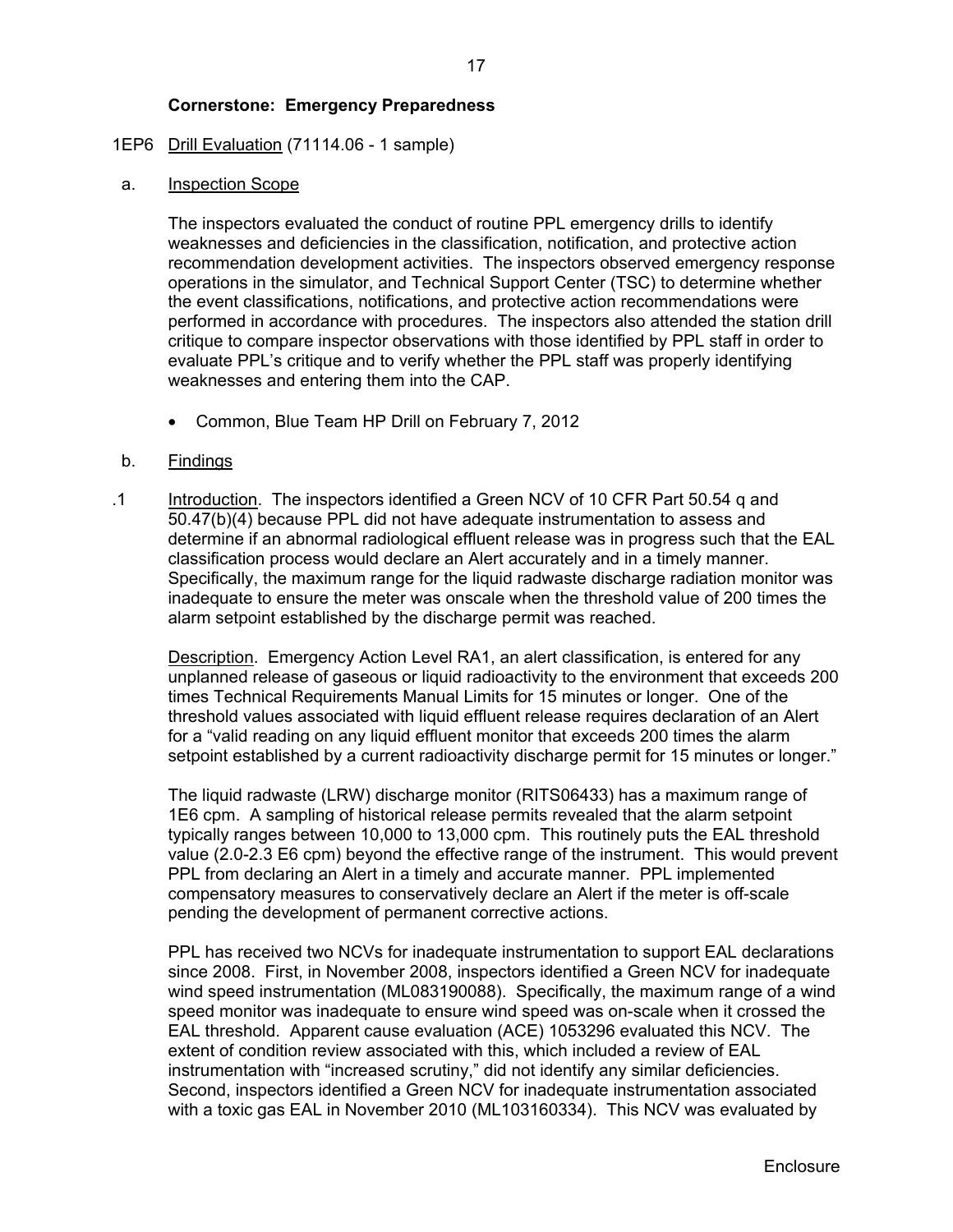ACE 1324863, which was completed in November 2011. The ACE appropriately scoped the extent of condition to include all permanent and temporary instrumentation to support EAL declarations. However, the action performed to investigate the scope only included a search of the CAP for previously identified issues that were similar in nature and failed to identify any similar occurrences. Inspectors determined that this action was inadequate since it did not include a review of the EALs and necessary instrumentation to ensure a similar condition did not potentially exist.

Analysis. Failure to have adequate instrumentation to support timely and accurate declaration of an emergency in accordance with the EAL classification process was a performance deficiency, which was reasonably within PPL's ability to foresee and correct. The finding is more than minor because it is associated with the Emergency Preparedness (EP) cornerstone attribute of Facilities and Equipment, and affected the cornerstone objective of ensuring that a licensee is capable of implementing adequate measures to protect the health and safety of the public in the event of a radiological emergency. Specifically, the effective range for the liquid radwaste discharge monitor was insufficient to ensure that a timely and accurate EAL classification could be made. Using IMC 0609, Appendix B, Section 5.4, the finding is of very low safety significance because the finding was determined to be an example of an ineffective EAL, such that an Alert would be declared in a degraded manner. This finding is related to the crosscutting area of Pl&R - CAP because PPL did not thoroughly evaluate problems such that the resolutions address the causes and extent of conditions, to include properly classifying, prioritizing and evaluating for operability. Specifically, PPL failed to appropriately evaluate the extent of condition from similar NCVs regarding inadequate instrumentation to support EAL declarations. (P.1.c)

Enforcement. 10 CFR Part 50.54(q) requires that the facility licensee follow and maintain in effect emergency plans which meet the standards in 10 CFR 50.47(b). 10 CFR 50.47(b)(4) requires, in part, that emergency response plans include a standard emergency classification and action level scheme, the bases of which include facility system and effluent parameters. The emergency classification and action level scheme required to be used by the nuclear facility licensee, and state and local response plans, rely on information provided by facility licensees for determinations of minimum initial offsite response measures. Contrary to the above, prior to the first quarter of 2012, the maximum range for the liquid radwaste discharge radiation monitor was inadequate to ensure the meter was onscale when the threshold valve of 200 times the alarm setpoint established by the discharge permit was reached, such that the EAL classification process would declare Alert RA1 in a degraded manner. PPL implemented a compensatory measure to conservatively declare the Alert if the meter is off-scale for greater than 15 minutes pending the development of permanent corrective actions. Because this violation is of very low safety significance (Green) and PPL entered this into their CAP as CRs 1538480 and 1541932, this violation is being treated as an NCV consistent with the NRC Enforcement Policy. **(NCV 05000387 & 388/2012002-02: Inadequate Instrumentation to Implement EALs for Unplanned Radiological Effluent Release)**

.2 Introduction. An unresolved item (URI) was identified concerning installed instrumentation necessary to support EAL declaration.

Description. During a review of Operating Experience (OE) related to inadequate instrumentation to support EAL declarations, inspectors questioned whether installed instrumentation to measure RB temperatures was required to support entry into the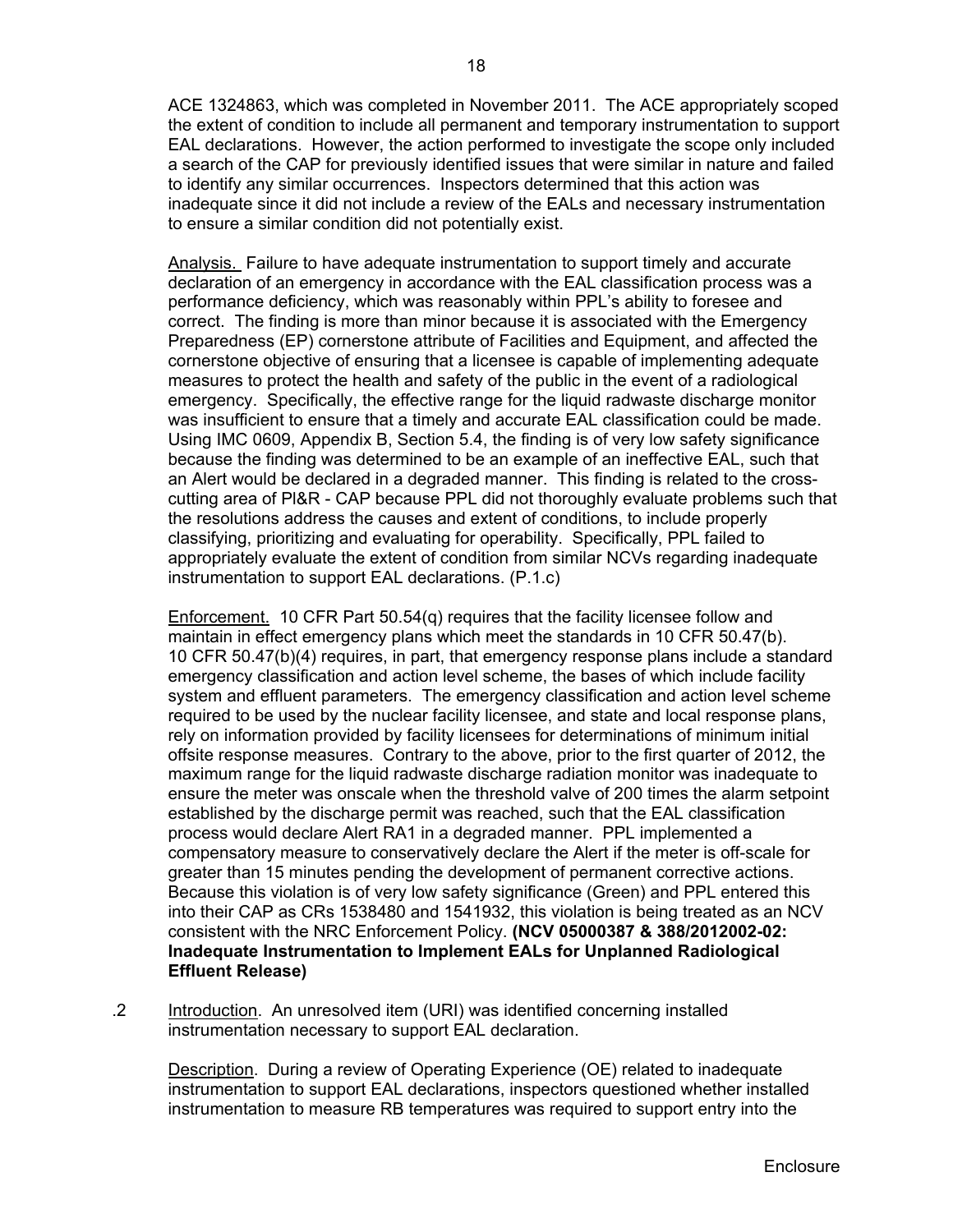fission product barrier EAL. Specifically, 9 of the 21 areas that need to be considered, per PPL EALs, for "Potential Loss of RCS Barrier" and "Loss of Primary Containment Barrier" if they exceed maximum normal and maximum safe temperature limits, respectively, do not have installed temperature indication and would require operator action to measure temperature locally.

The Fission Product Barrier EAL, as presented in EP-TP-001, "Emergency Classification Levels Manual," Revision 5, includes the use of room temperatures for identification of a "Potential Loss of RCS Barrier" and "Loss of Primary Containment Barrier." Both criteria reference tables of applicable areas with the corresponding "Max Normal Reactor Building Temperature" and "Max Safe Reactor Building Temperature" limits. Exceeding the "Max Normal Reactor Building Temperature" limit indicates a potential loss of the RCS barrier and exceeding the "Max Safe Reactor Building Temperature" limit indicates a loss of the primary containment barrier.

During review of this issue, the inspectors determined that 9 of the 21 areas listed do not have installed temperature indication. This criterion is "OR'd" with the area radiation readings in excess of Maximum Normal or Safe Radiation limit for the RCS barrier or Containment barrier, respectively. However, several of the 9 areas, which do not have a temperature monitor, also do not have a corresponding area radiation monitor. For example, the CS rooms are listed on the table for temperature limits, but have no installed temperature monitor and also do not have a radiation monitor. Therefore, there would be no installed instrumentation to declare the appropriate EAL for a break that was not isolated in those rooms. This has the potential to impact declaration of all four classifications (up to and including a General Emergency). This question has been entered into PPL's CAP as CR 1541912. Initially, PPL's evaluation has determined that this is consistent with industry practice and consistent with assumptions made during transition to the NEI 99-02 scheme. Specifically, the table is taken directly from EOPs and it is recognized that not all EOP criteria have installed instrumentation.

This issue will be tracked as a URI pending further NRC review of the issue to include consultation with the Office of Nuclear Security and Incident Response (NSIR). **(URI 05000387;388/2012002-03, Installed Instrumentation Necessary for EAL Declaration)**

## **2. RADIATION SAFETY**

#### **Cornerstone: Occupational/Public Radiation Safety (PS)**

## 2RS1 Radiological Hazard Assessment and Exposure Controls (71124.01)

a. Inspection Scope

During the period February 21, 2012, through February 24, 2012, the inspectors conducted the following activities to verify that PPL properly assessed the radiological hazards in the workplace and implemented appropriate radiation monitoring and exposure controls. Implementation of these controls was reviewed against the criteria contained in Title 10 of the *Code of Federal Regulations* (10 CFR) Part 20, relevant TSs, and PPL's procedures.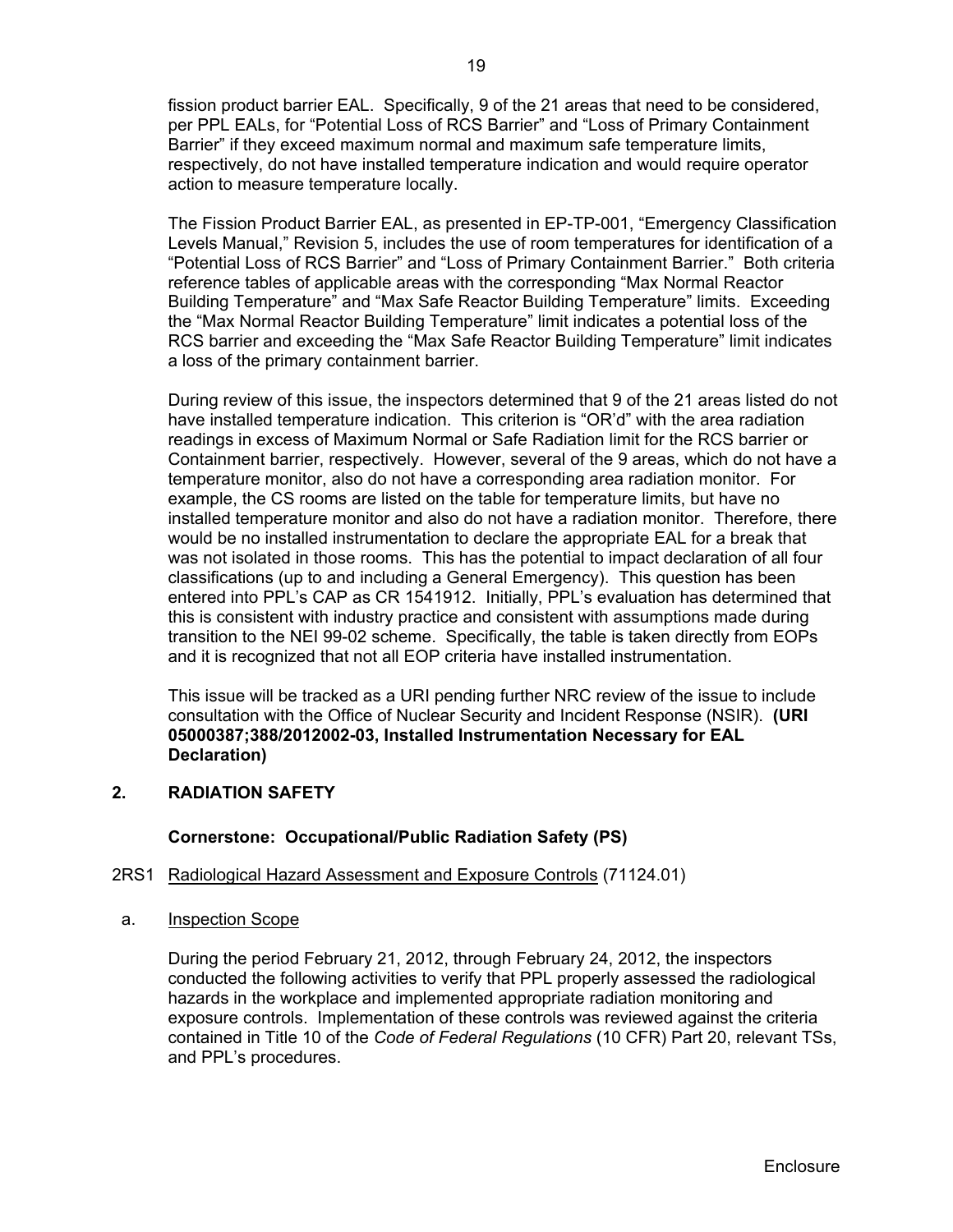The inspectors reviewed all PPL Performance Indicators (PIs) for the Occupational Exposure cornerstone for followup and the results of radiation protection program selfassessments and audits.

#### Radiological Hazard Assessment

The inspectors verified that there have been no operational occurrences effecting radiological controls.

The inspectors reviewed the most recent surveys of the Unit 1 and Unit 2 RHR pump rooms, Unit 1 and Unit 2 turbine building (TB) general walkways, and the Unit 1 and Unit 2 RB general walkways.

The inspectors walked down the Unit 1 and Unit 2 turbine and RB general areas to evaluate material conditions and potential radiological conditions.

#### Instructions to Workers

The inspectors reviewed three RWPs for entry into HRAs and verified that appropriate work control instructions were specified. The inspectors verified that appropriate electronic personal dosimeter (EPD) alarm set points were specified.

The inspectors reviewed several cases where a worker's EPD alarmed on dose rate. The workers responded appropriately and the events were included in the CAP.

#### Contamination and Radioactive Material Control

The inspectors verified the locations of three sources.

The inspectors verified transactions involving the receipt of two nationally tracked sources at Susquehanna were updated in the national source tracking system database. The inspectors also verified PPL's administrative data was correct in the national source tracking system.

#### Radiological Hazards Control and Work Coverage

There was no opportunity to observe work in HRAs with significant dose rate gradients during this inspection.

The inspectors observed the postings and physical controls for several HRAs. The very high radiation areas (VHRAs) inside the drywells are not accessible during reactor power operation.

#### Risk-Significant HRA and VHRA Controls

The inspectors discussed the controls and procedures for high-risk HRAs and VHRAs with the Radiation Protection Manager (RPM). The inspectors verified Susquehanna provides stricter controls for very HRA access.

The inspectors discussed the controls in place for special areas that have the potential to become a very HRA during certain plant operations with a first line HP supervisor. Diving operations in the spent fuel pool (SFP) were specifically discussed.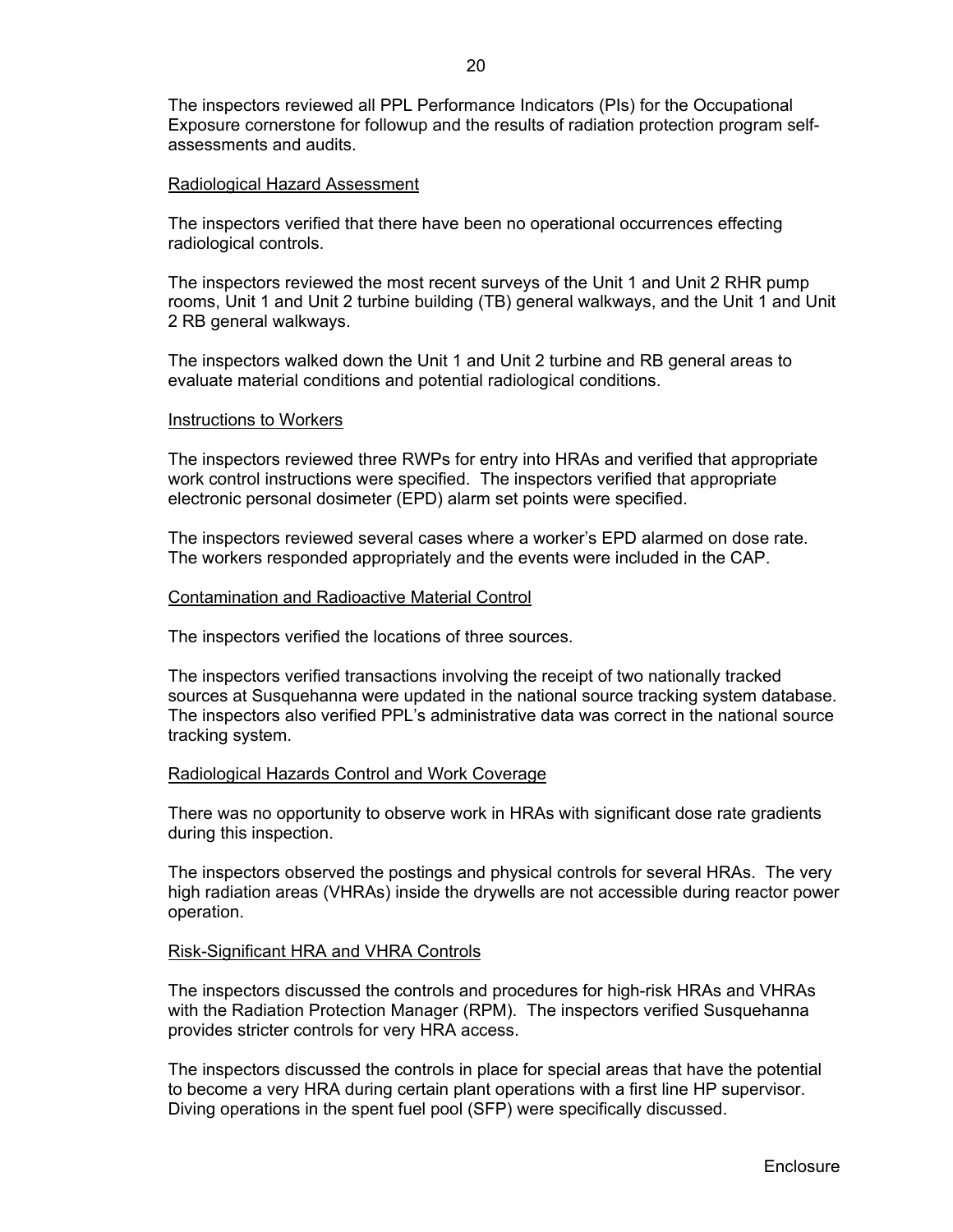## Problem Identification and Resolution

The inspectors reviewed CRs associated with radiation monitoring and exposure control and verified Susquehanna's problems are identified at an appropriate threshold and are properly addressed for resolution.

#### b. Findings

No findings were identified.

## 2RS2 Occupational ALARA Planning and Controls (71124.02)

#### a. Inspection Scope

During the period February 21, 2012 through February 24, 2012, the inspectors conducted the following activities to verify that PPL was properly implementing operational, engineering, and administrative controls to maintain personnel exposure ALARA. Implementation of these controls was reviewed against the criteria contained in 10 CFR 20, applicable industry standards, and PPL's procedures.

#### Radiological Work Planning

The inspectors obtained a list of the work activities ranked by estimated exposure for the upcoming refueling outage. The inspectors reviewed the ALARA work activity evaluations, exposure estimates, and exposure control requirements.

The inspectors verified Susquehanna included decreased worker efficiency from use of respirators and heat stress and included remote technologies.

#### Verification of Dose Estimates and Exposure Tracking Systems

The inspectors verified for the above activities that Susquehanna has established measures to track, trend, and adjust occupational dose estimates for ongoing work activities. The inspectors verified dose criteria thresholds are used to prompt additional reviews. The inspectors reviewed PPL's method for adjusting exposure estimates when unexpected changes in scope, dose rates, or emergent work are encountered.

#### Problem Identification and Resolution

The inspectors verified that problems associated with ALARA planning and controls are identified in PPL's CAP and properly addressed.

b. Findings

No findings were identified.

## 2RS3 In-Plant Airborne Radioactivity Control and Mitigation (71124.03)

a. Inspection Scope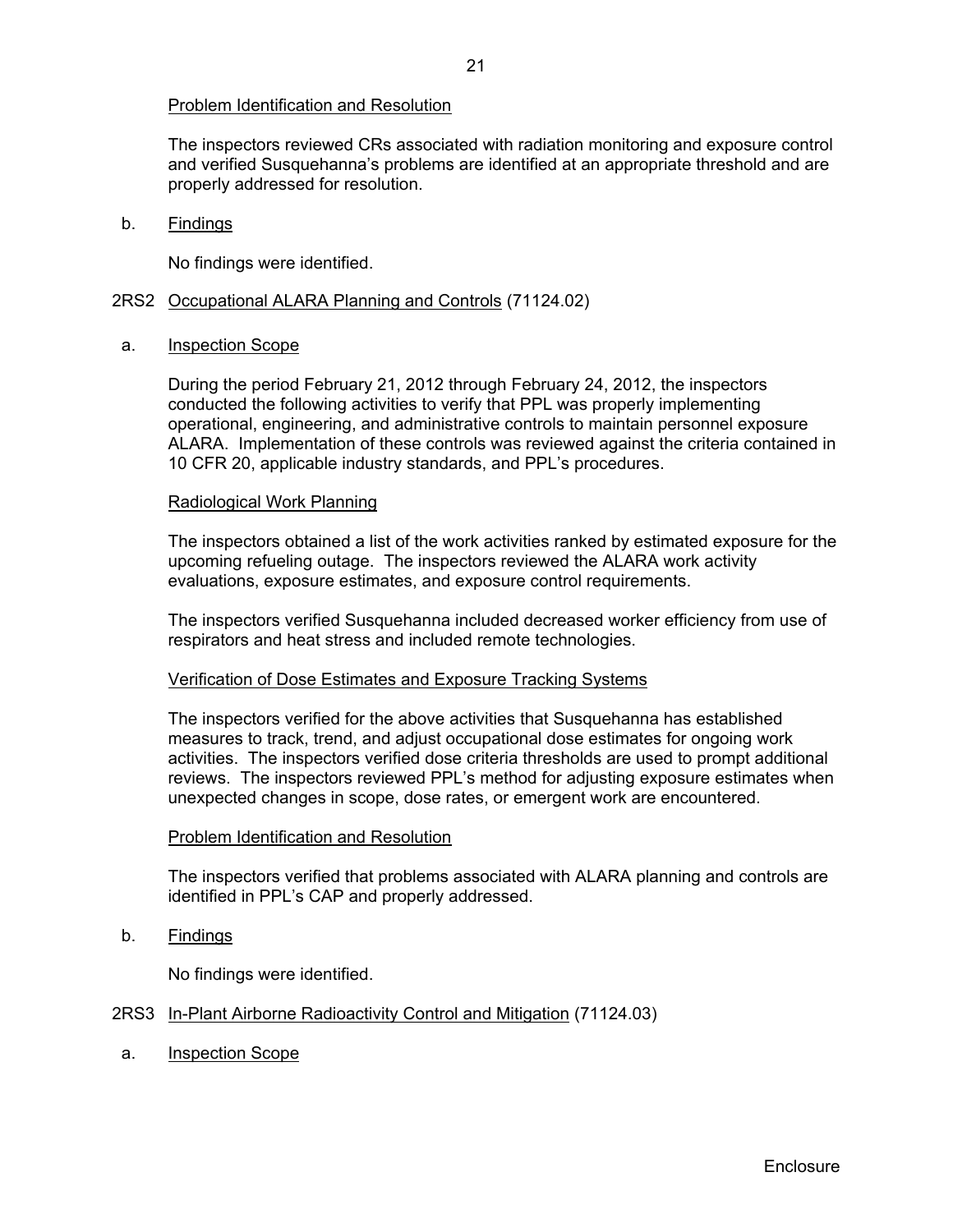During the period February 21, 2012 through February 24, 2012, the inspectors conducted the following activities to verify that PPL was controlling in-plant airborne concentrations consistent with ALARA. Implementation of these controls was reviewed against the criteria contained in 10 CFR 20, applicable industry standards, and PPL's procedures.

#### Inspection Planning

The inspectors reviewed PPL's UFSAR to identify potential airborne areas and the associated ventilation systems or airborne monitoring instrumentation.

The inspectors reviewed PPL's procedures for maintenance, inspection, and use of respiratory protection equipment.

The inspector verified there were no reported PIs.

## Use of Respiratory Protection Devices

The inspectors verified the air used in self-contained breathing apparatus (SCBA) is tested and meets Grade D quality.

The inspectors observed demonstrations of an individual donning and doffing a SCBA, two individuals donning and doffing a powered air hood, and two individuals donning and doffing a negative pressure respirator.

The inspectors toured several respirator storage areas. The inspectors observed the physical condition of the equipment and reviewed inspection records. The inspectors reviewed maintenance records and verified the training records for maintenance personnel.

#### SCBA for Emergency Use

The inspectors observed the monthly inspection of one SCBA staged for use in the TSC. The inspectors verified PPL's capability to refill and transport bottles to and from the control room and the operations support center during emergency conditions.

The inspectors verified control room operators and shift radiation protection technicians are trained and qualified in the use of SCBAs. The inspectors also verified personnel assigned to fill bottles are trained and qualified to that task.

The inspectors verified appropriate mask sizes are available and that the control room operators on duty had no facial hair that would interfere with the sealing surface of the face seal. The inspectors verified that operators on shift that required vision correction have them readily available in the control room.

The inspectors reviewed maintenance records for the three SCBAs and verified any work performed is done by trained personnel.

#### Problem Identification and Resolution

The inspectors verified that problems associated with control and mitigation of in-plant airborne radioactivity are put in the CAP and properly addressed for resolution.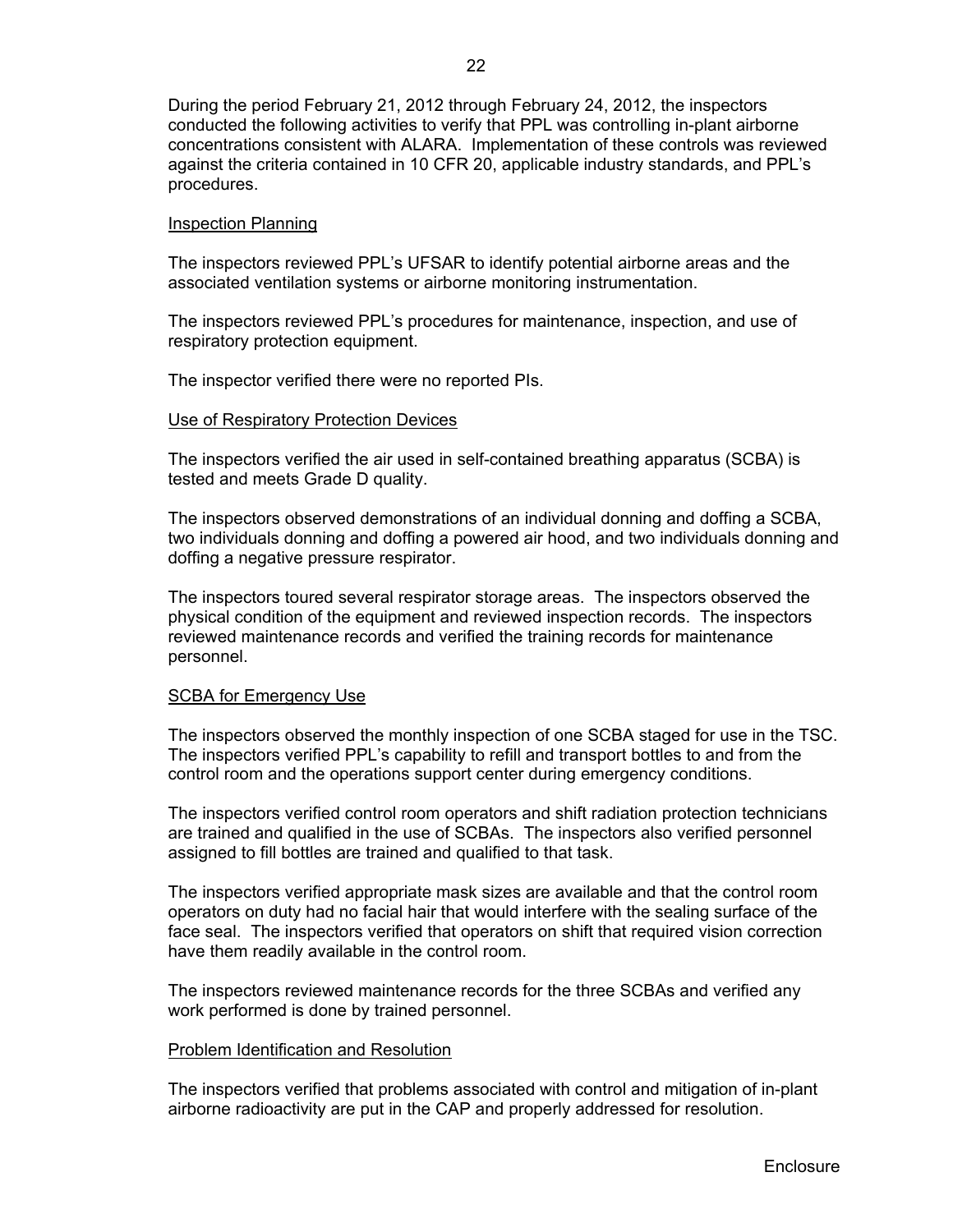b. Findings

No findings were identified.

# **4. OTHER ACTIVITIES**

- 4OA1 Performance Indicator Verification (71151 6 samples)
- .1 Initiating Events
- a. Inspection Scope

 The inspectors reviewed PPL's PI data for the period of January 2011 through December 2011 to determine whether the PI data was accurate and complete. The inspectors examined selected samples of PI data, PI data summary reports, and plant records. The inspectors compared the PI data against the guidance contained in Nuclear Energy Institute (NEI) 99-02, "Regulatory Assessment Performance Indicator Guideline," Revision 6. The following performance indicators were included in this review:

- Units 1 and 2, Unplanned Scrams per 7000 Critical Hours, IE01
- Units 1 and 2, Unplanned Power Changes per 7000 Critical Hours, IE03
- Units 1 and 2, Unplanned Scrams with Complications, IE04
- b. Findings

No findings were identified.

- 4OA2 Problem Identification and Resolution (71152)
- .1 Routine Review of PI&R Activities
- a. Inspection Scope

As specified by Inspection Procedure (IP) 71152, "PI&R," the inspectors routinely reviewed issues during baseline inspection activities and plant status reviews to verify that PPL entered issues into the CAP at an appropriate threshold, gave adequate attention to timely corrective actions, and identified and addressed adverse trends. In order to assist with the identification of repetitive equipment failures and specific human performance issues for followup, the inspectors performed a daily screening of items entered into the CAP and periodically attended screening meetings.

b. Findings

Introduction. A self-revealing, Green NCV of TS 5.7.1 was identified when a worker did not comply with a radiological barrier and protective measures for HRA entry. Specifically, the worker entered an HRA but was not on the proper RWP and had not been briefed for HRA entrance.

Description. On March 22, 2012, an Effluents department employee was working in the Unit 1 turbine building on elevation 699' in the feedwater heater alcove area. While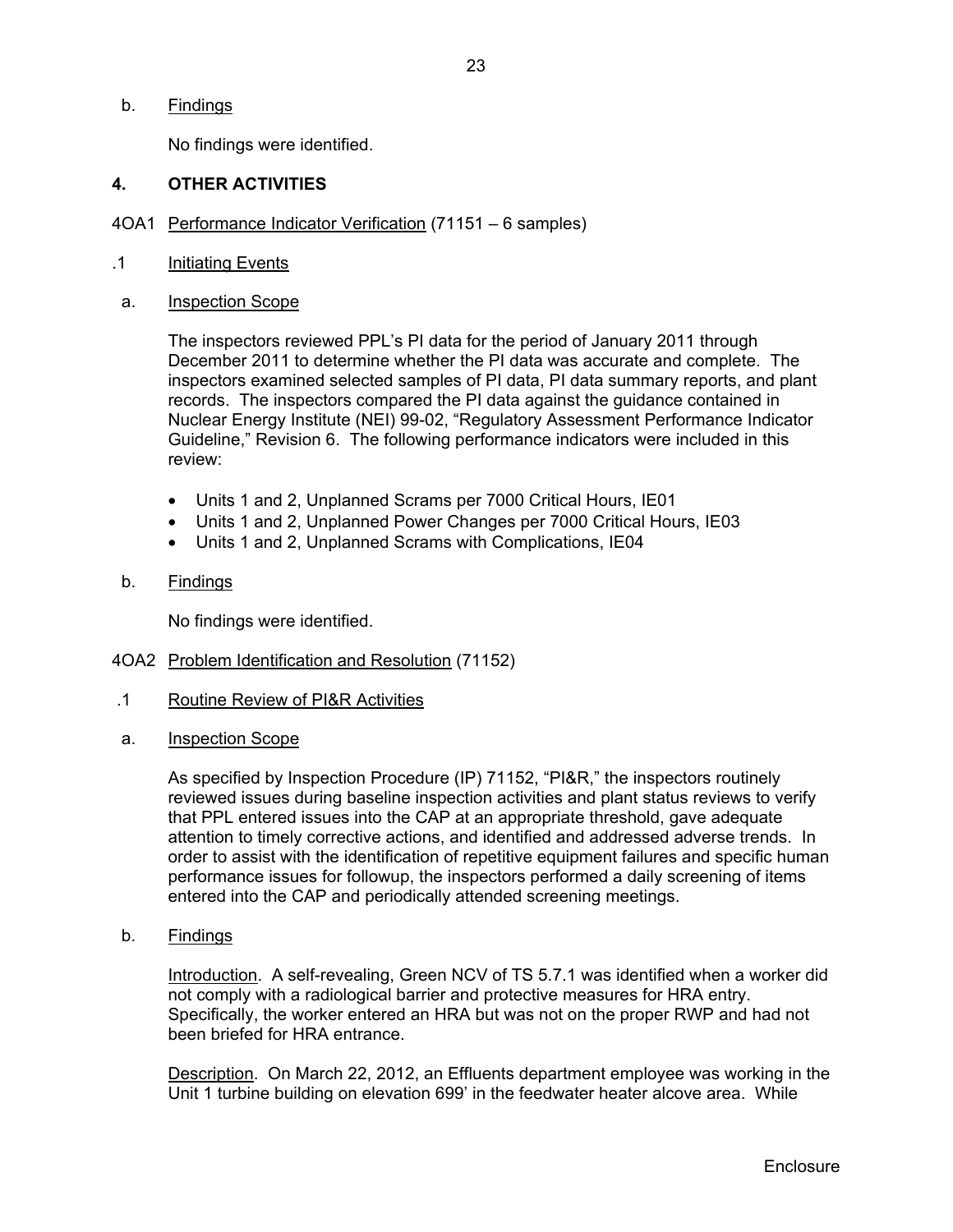attempting to gain a better view of a doorway for a future high-efficiency particulate air (HEPA) filter move, the individual leaned into a posted HRA and received an electronic dosimeter (ED) dose rate alarm at 298 mR/hr. He exited the area and reported to HP where the total dose was determined to be 1.5mR. The individual had not been briefed by HP for HRA access nor was the individual on a HRA RWP. Upon identification, PPL conducted a SEPTA, entered this issue in their CAP as CR 1546827, and issued both an Effluents department clock reset and a Radiological Safety Note to station personnel.

TS 5.7.1.b requires that activities in a HRA with dose rates less than or equal to 1.0 rem/hr at 30 centimeters from the source, shall be controlled by means of an RWP that includes specification of radiation protection equipment and measures. TS 5.7.1.e requires that for individuals not qualified in radiation procedures or escorted by such a person, entry into an HRA may only be done after dose rates in the area have been evaluated and entry personnel are knowledgeable of them. PPL's procedure NDAP-QA-0626, "RCA Access and RWP System," Revision 26, implements these requirements. Step 7.13.1 requires that access into the RCA and performance of job activities within the RCA shall be controlled by the RWP. Step 7.4.5 requires a radiological briefing from HP prior to entering the HRA that includes a discussion of the required RWP, area radiation levels, and ED dose alarm and dose rate alarm settings. The inspectors determined that this issue was a noncompliance with established radiological barriers and protective measures specified for a HRA entry.

The individual had signed on to RWP 2012-007, Activity 1, which was designated for effluents general work and had alarm settings of 20 mrem dose and 80 mrem per hour dose rate. The radiological brief received had been for another task in the RCA and did not include the job or location that ultimately resulted in the violation. In this case, the worker did not adhere to the pre-job briefings associated with the assigned RWP that prohibited HRA entry, and the worker's HP briefing that did the same. Further, the individual proceeded in the face of uncertainty by breaching the HRA boundary.

Analysis. Noncompliance with established radiological barriers and protective measures specified for HRA entry was a performance deficiency that was reasonably within PPL's ability to foresee and correct. The finding was determined to be more than minor based on similarity to IMC 0612, Appendix E, Example 6.h which describes an improper entry into an HRA. Specifically, the individual was not authorized entry into a HRA. It was also more than minor based on association with the human performance attribute of the Occupational Radiation Safety cornerstone and its objective to ensure the adequate protection of worker health and safety from exposure to radiation from radioactive material during routine civilian nuclear reactor operation. Specifically, the individual violated the RWP and briefing designated to protect the worker from overexposure. The finding was then evaluated in accordance with IMC 0609, Appendix C, "Occupational Radiation Safety SDP," where it was determined to be related to ALARA work control and exposure control and evaluated considering PPL's overall performance in this area. Since PPL's three year average collective dose is currently 78.94 person-rem for Unit 1 and 126.55 person-rem for Unit 2, and both are less than 240 person-rem/unit, the finding is Green.

The inspectors determined that this issue had a cross-cutting aspect in Human Performance - Work Practices. Human error prevention techniques, such as pre-job briefings and self-checking are expected to be used commensurate with the risk of the assigned task, such that work activities are performed safely. Personnel also do not proceed in the face of uncertainty or unexpected circumstances. In this case, the worker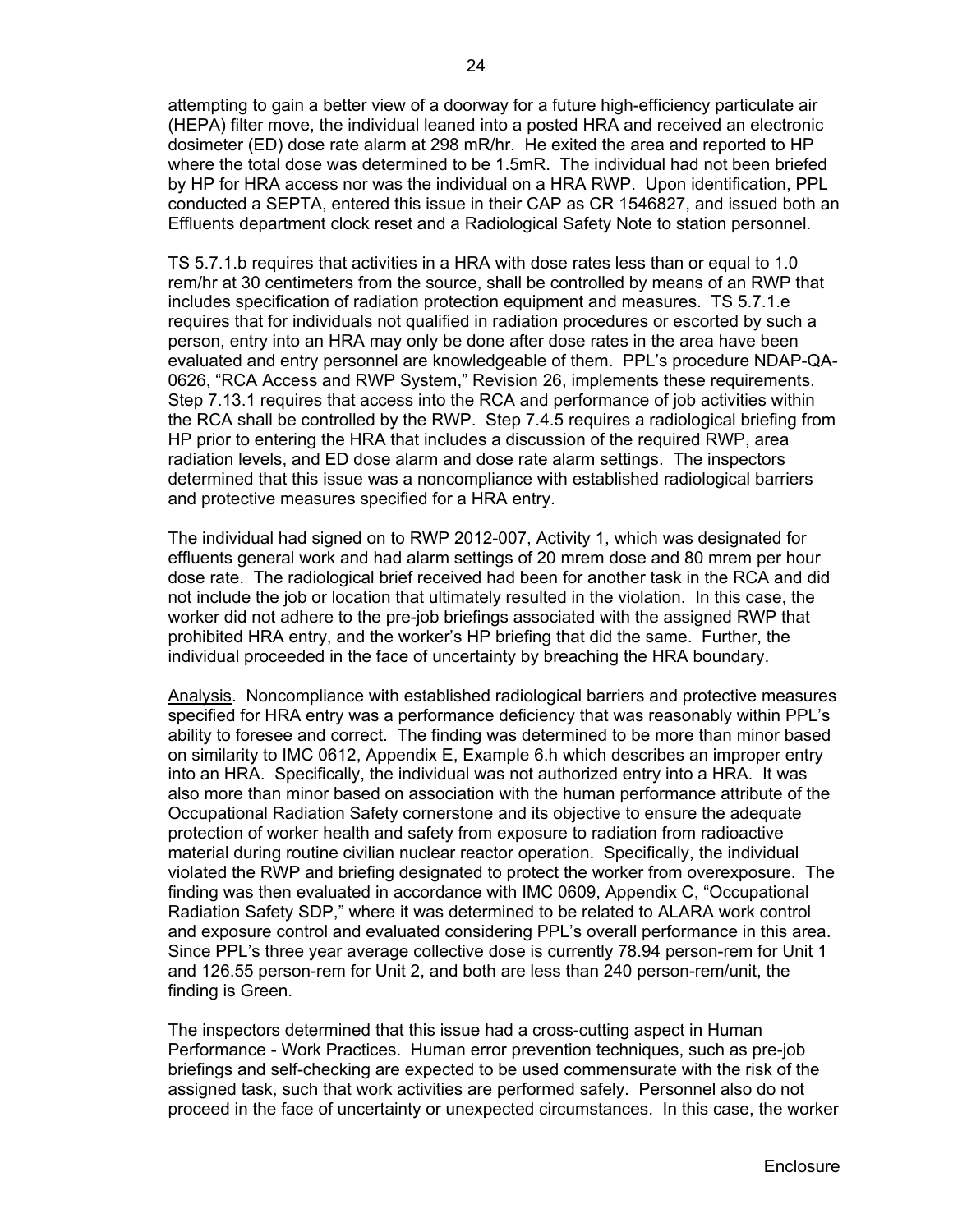did not adhere to the pre-job briefing associated with the assigned RWP that prohibited HRA entry and the worker's HP briefing that did the same. Further, the individual proceeded in the face of uncertainty by breaching the HRA boundary. [H.4(a)]

Enforcement. Regarding HRAs, TS 5.7.1 states, in part, that "access to, and activities in, each such area shall be controlled by means of a RWP or equivalent" and "entry into such areas shall be made only after dose rates in the area have been evaluated and entry personnel are knowledgeable of them." PPL procedure NDAP-QA-0626, Section 7, implements these requirements. Contrary to this, on March 22, 2012 a PPL worker accessed an HRA without the proper RWP and had not been briefed on the associated dose rates. Because this finding was of very low safety significance and entered in PPL's CAP as 1546827, this finding is being treated as an NCV consistent with the NRC Enforcement Policy. (**NCV 05000387;388/2012002-04, Noncompliance with Radiological Barrier)** 

## .2 Failure to Follow Radiation Protection Procedures (1 Annual sample)

## a. Inspection Scope

The inspectors reviewed Susquehanna activities and corrective actions associated with the December 5, 2011, transfer of an 1100 Curie Cesium source from a shipping cask to a calibration irradiator and the subsequent ED dose rate alarms (CR 1501308). The inspectors reviewed procedures applicable to work in a radiation area including: RCA access and RWP system, ALARA program and policy, and control of sealed sources. The inspectors also reviewed the root cause analysis (RCA) and the status of action items. The inspectors interviewed radiation protection personnel and the team lead for the RCA of the event.

#### b. Findings

Introduction. The inspectors identified a Green NCV of T.S. 5.4.1.a involving PPL's failure to implement a radiation protection procedure when RWP alert levels were exceeded. Specifically, higher levels of supervision were not notified, the RWP was not changed, and no additional actions or precautions were documented in the RWP remarks log as required by NDAP-QA-0626, Appendix X.

Description. On December 5, 2011, a work group, consisting of a shipping cask contractor, HP foreman, two HP technicians and an effluents technician, attempted to transfer an 1100 Curie Cesium 137 source from a shipping cask into an HD G10-BX-3 HP survey instrument calibrator in a warehouse outside the protected area. During the initial attempt to lower the source from the transfer shield into the calibrator, the shield door (plug) in the bottom of the transfer shield could not be withdrawn the prescribed two inches. The contractor directed the effluents technician to use additional tooling in order to provide additional, manual pressure to withdraw the shield plug. During this subsequent attempt, the shield plug was withdrawn about five inches (three inches further than prescribed) and reduced the remaining lead shielding from the source to about one and one-half inches. The EDs worn by the contractor and the effluents technician immediately alarmed indicating unexpected high dose rates. The HP technicians directed the shield plug to be reinserted, which immediately occurred, and dose rates returned back to normal levels. It was determined that the exposure time was approximately three seconds.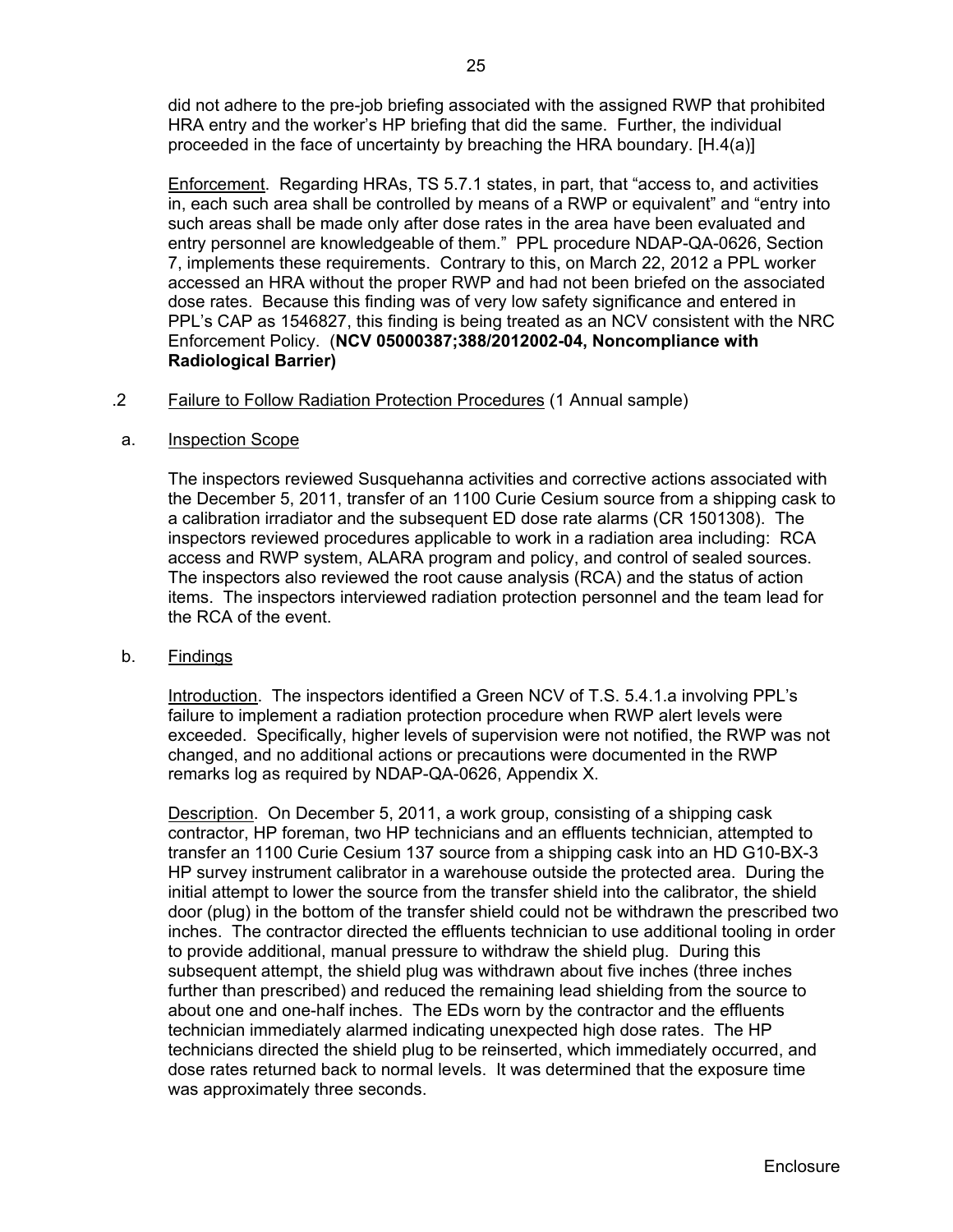The work activity was stopped and the radiological exposure status of the workers was reviewed. It was determined that the peak dose rates were 8 rem/hr and 2 rem/hr and represented doses of 6.4 mrem and 3.3 mrem for the effluents technician and contractor based on their EDs, respectively. The contractor recommended attempting the same work activity in order to put the source into a safe configuration. This was based on the transfer shield resting vertically on top of the BX-3 calibrator and the risk of the heavy load remaining in this configuration was deemed to be unsafe by the contractor. The HP foreman concurred with this recommendation and the work group resumed the source load operation. This time the shield plug was withdrawn the specified two inches and the Cs-137 source was lowered into the BX-3 calibrator without further incident. After the source load operation was successfully completed, PPL management was informed. Procedure NDAP-QA-0626, "RCA Access and RWP System," Revision 26, Step 7.1.8, requires the actions of its Appendix X be completed by the HP technician providing job coverage when alert levels have been reached or exceeded. Higher levels of supervision were not notified, the RWP was not changed, and no additional actions or precautions were documented in the RWP remarks log as required by Appendix X. Consequently, the required actions were not completed prior to restarting work and measures to prevent reoccurrence were not fully implemented.

Analysis. The failure to complete the actions of NDAP-QA-0626, Appendix X, was a performance deficiency within PPL's ability to foresee and correct. Specifically, procedure NDAP-QA-0626, Step 7.1.8, requires the radiation protection technician providing job coverage to complete actions prior to restarting work. This issue is not subject to traditional enforcement since it did not have actual safety consequence, was not an issue that had the potential to impact NRC's ability to perform its regulatory function, and there were no willful aspects.

Since the issue occurred outside of the protected area, the inspectors considered the potential effect on the Public Radiation Safety cornerstone. However, the affected and nearby persons were all radiation workers. Therefore, this finding involves the Occupational Radiation Safety cornerstone and is more than minor because it affected the human performance attribute of the cornerstone and its objective of protecting worker health and safety from exposure to radiation. Specifically, PPL did not complete the actions listed in NDAP-QA-0626, Appendix X, prior to restarting work and the activity could have resulted in higher worker exposures had the drawer been completely removed during either of the two evolutions. Furthermore, higher level supervision was not immediately notified and was thereby prevented the opportunity to provide additional resources and controls.

Using the Occupational Radiation Safety SDP, the inspectors determined that the finding screened as very low safety significance (Green) because it did not involve: (1) an ALARA planning and controls deficiency, (2) an actual overexposure, (3) a substantial potential for overexposure (exposure time was limited to approximately three seconds), or (4) an impaired ability to assess dose. This finding was caused by personnel not complying with procedure requirements. Consequently, the cause of this finding had a cross-cutting aspect in the area of Human Performance – Work Practices. Specifically, PPL staff did not follow procedures. (H.4(b))

Enforcement. TS 5.4.1.a. requires that PPL establish, implement, and maintain procedures specified in RG 1.33, Revision 2, Appendix A. RG 1.33, section 7.(e) requires that procedures for RWPs shall be established and implemented. Procedure NDAP-QA-0626, step 7.1.8, requires the HP technician providing job coverage to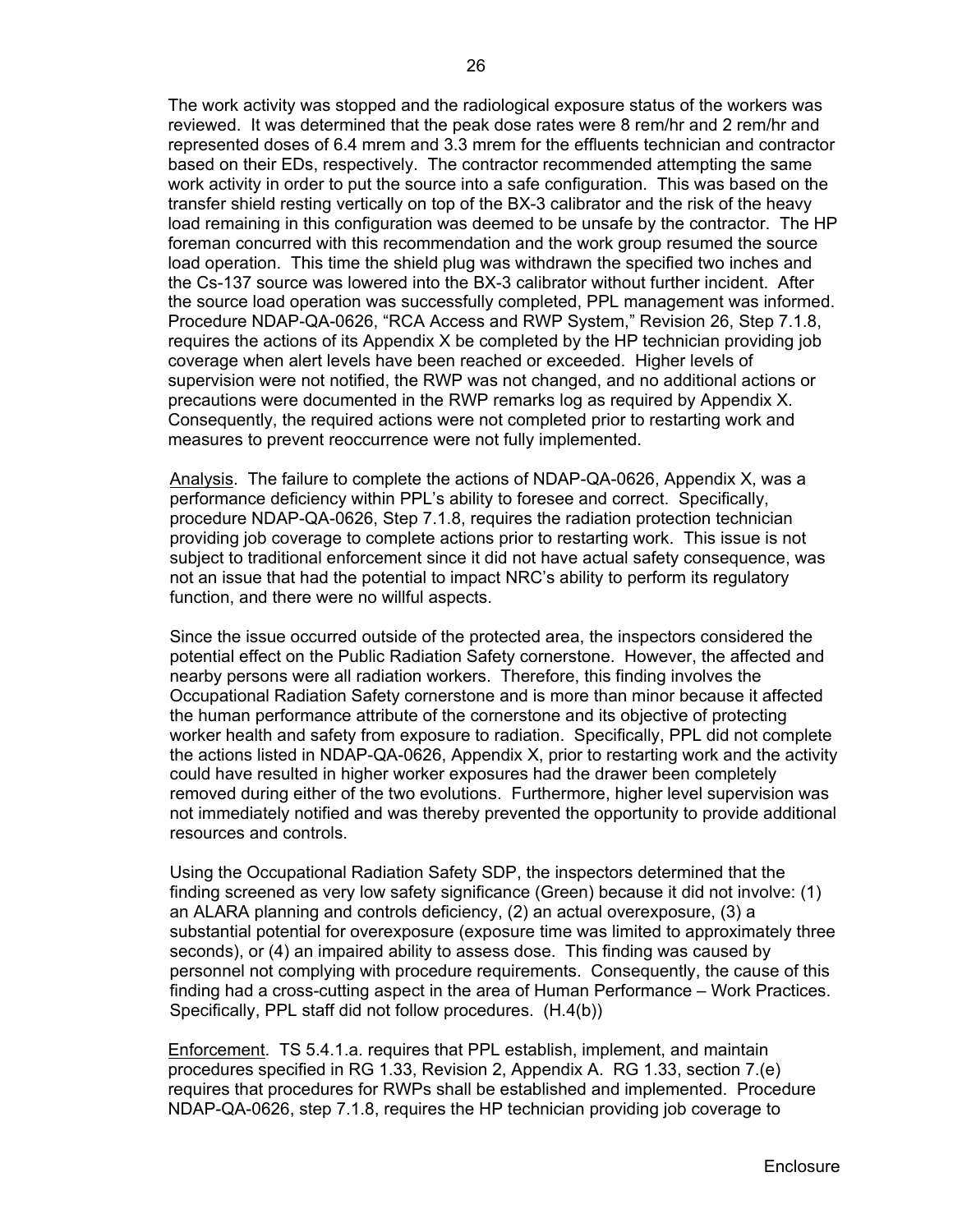complete the actions in Appendix X for an RWP alert prior to restarting work. Contrary to this, on December 5, 2011, NDAP-QA-0626, Appendix X, required actions were not immediately completed following exceeded alert levels during an evolution governed, in part, by an RWP. Because this finding is of very low safety significance and has been entered into PPL's CAP as CR-1521467, this violation is being treated as an NCV consistent with NRC Enforcement Policy. (**NCV 05000387; 388/2012002-05, Failure to Follow Radiation Protection Procedures)**

- 4OA3 Event Followup (71153 1 sample)
- .1 (Closed) Licensee Event Report (LER) 05000388/2011-004: Unit 2 HPCI Inoperability
- a. Inspection Scope

 On October 6, 2011, PPL declared the Unit 2 high pressure coolant injection (HPCI) system inoperable when early indications of potential governor failure developed. These indications were discovered by a system engineer who noticed that the output signal of the electronic governor module (EG-M), had been fluctuating over the past three days while HPCI was in standby. PPL linked the direct cause to a build-up of resistance across the overspeed test controller. PPL attributed the increase in resistance to an error in the classification of this component as run to failure, which did not allow for preventive maintenance or periodic replacement. The LER and associated RCA were reviewed for accuracy, the appropriateness of corrective actions, violations of requirements, and generic issues. This LER is closed.

b. Findings

The inspectors documented a licensee-identified violation of TS 5.4.1, "Procedures," that is discussed further in section 4OA7.

- .2 (Closed) Unresolved Item (URI) 05000387; 388/2011005-06: Loss of Shied Control During Source Load
- a. Inspection Scope

 On December 5, 2011, PPL received an 1100 curie Cs-137 sealed source and conducted a source transfer into a Hopewell Designs (HD) BX-3 HP survey instrument calibrator. During the initial attempt to lower the source from the transfer shield into the calibrator, the shield door (plug) in the bottom of the transfer shield could not be withdrawn the prescribed 2 inches in order to lower the source down into the calibrator. A contractor directed an effluents technician to use additional tooling in order to provide additional manual pressure to withdraw the shield plug. During this subsequent attempt, the shield plug was withdrawn about five inches (three inches further than prescribed) reducing the remaining lead shielding from the source, to about one and one-half inches. The electronic dosimeters worn by the contractor and the effluents technician immediately alarmed indicating unexpected high dose rates, and the health physics technicians directed the shield plug to be reinserted, which immediately occurred, returning the dose rates back to normal. It was determined that the exposure time was approximately three seconds.

An URI was opened in inspection report 05000387; 388/2011005 pending further inspection and review of PPL's completed root cause analysis (RCA). Inspectors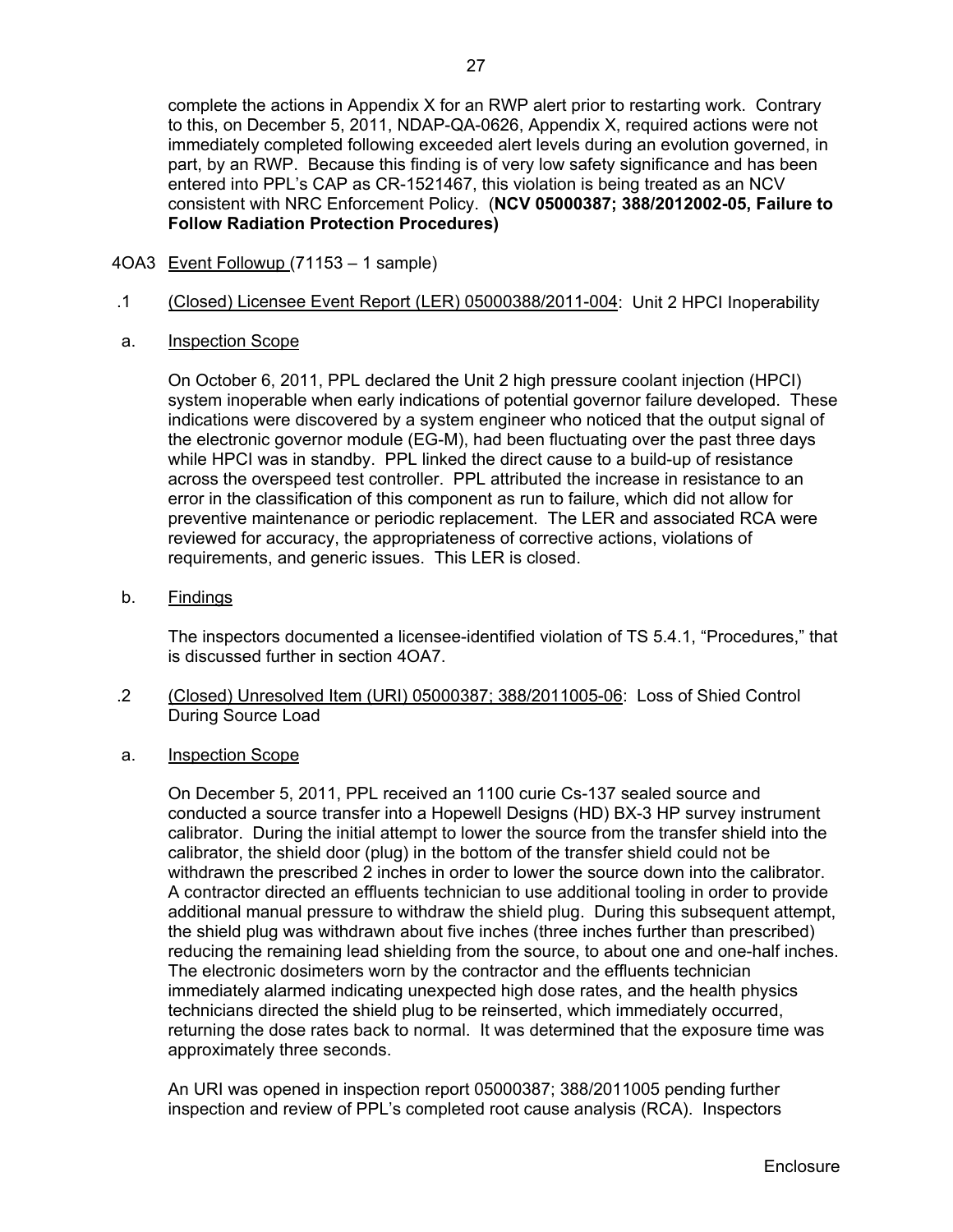reviewed the circumstances surrounding this event and PPL's associated RCA for violations of requirements and the appropriateness of corrective actions.

In addition to the inspection conducted by DRP/DRS inspectors discussed above, the Division of Nuclear Material Safety conducted an inspection of Hopewell Designs, the material licensee involved in this event. This inspection will be documented in NRC IR 15000010/2011001 for Hopewell Designs (State of Georgia Licensee GA-1434-1). This report is expected to be issued and made publically available by the end of May 2012. This URI is closed.

b. Findings

The inspectors documented a Green, NCV of TS 5.4.1.a for failure to take the required actions in NDAP QA-0626, Appendix X when the alert levels of the associated RWP were exceeded. The NCV is discussed further in section 4OA2.2.

- 4OA5 Other Activities
- . 1 Review of INPO Evaluation
- a. Inspection Scope

In accordance with IP 71111, the inspectors reviewed the October 2011 INPO evaluation interim report to determine if the results identified safety or training issues not previously identified by NRC evaluations. No additional followup is planned.

#### 4OA6 Meetings, Including Exit

On January 19, 2012, the inspectors presented inspection results to Mr. J. Helsel, Plant Manager and other members of his staff. PPL acknowledged the findings. No proprietary information is contained in this report.

On February 24, 2012, at 1:00 p.m., the inspectors presented the inspection results to Mr. Jeffery Helsel, Plant Manager, and other members of the staff. No proprietary information is contained in this report.

On April 11, 2012, the inspectors presented the inspection results to Mr. E. Webb, Supervising Engineer – Site Design Engineering, and members of his staff. No proprietary information is contained in this report.

On April 17, 2012, the inspectors presented the inspection results to Mr. T. Rausch, Chief Nuclear Officer (CNO) and other members of the PPL staff. The inspectors verified that no proprietary information was retained by the inspectors or documented in this report.

## 4OA7 Licensee-Identified Violations

The following violations of very low safety significance (Green) were identified by PPL and are violations of NRC requirements which meet the criteria of the NRC Enforcement Policy for being dispositioned as an NCV.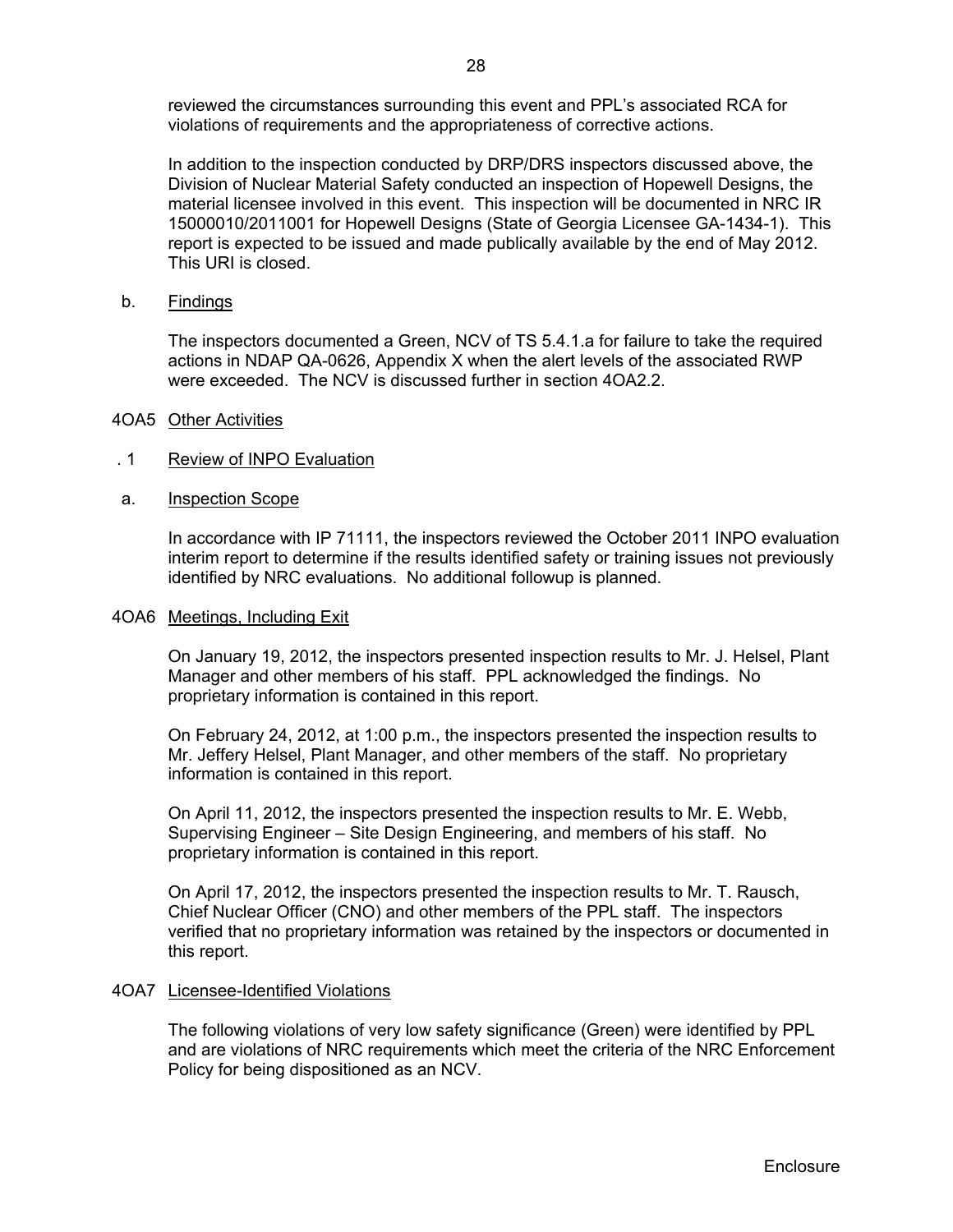- On November 30, 2011, PPL identified an NCV of TS license condition 2.C.(6) when transient combustibles had been stored in a restricted area (red zone) in the Unit 1 RB. License condition 2.C.(6) requires that PPL "shall implement and maintain in effect all provisions of the approved fire protection program as described in the Fire Protection Review Report (FPRR)." FPRR section 1.4 requires that plant procedures control the use and storage of transient combustible materials. This control is implemented, in part, via NDAP-QA-0440, "Control of Transient Combustibles/ Hazardous Materials," Revision 10. Regarding restricted areas, Step 6.2.4.a states, in part, that "transient combustibles or hazardous materials shall not be stored in these areas without specific instruction to do so on the permit." The issue was more than minor in that it was similar to IMC 0612, Appendix E, Example 4.k, since the identified combustibles were in a combustible free zone required for separation of redundant trains. The finding was evaluated in accordance with IMC 0609, Appendix F and assigned a low degradation rating in accordance with its associated Attachment 2. Therefore, the initial qualitative screening determined the issue was Green. The issue was captured in PPL's CAP as CR 1498823.
- On October 6, 2011, PPL declared the Unit 2 HPCI inoperable when trending revealed that the system's EG-M output was erratic, and believed this to be an early indication of the potential governor failure. PPL determined that the direct cause was a buildup of resistance on the HPCI overspeed test controller which led to the output fluctuations. PPL's RCA determined that this was caused by a lack of preventive maintenance or replacement of the overspeed test controller. Maintenance had not been performed on the controller because it had been incorrectly classified as a criticality Code 6 component, a run to failure component, but should have been classified as a criticality Code 1 component, one requiring preventive maintenance (PM). This issue was determined to be a violation of TS 5.4.1, "Procedures," which requires that written procedures be established, implemented and maintained as recommended in Regulatory Guide 1.33, Revision 2, Appendix A, February 1978. RG 1.33, Appendix A 9.b, requires the development of PM schedules to specify inspection or replacement of parts that have a specific lifetime. PPL's procedure NDAP-QA-0524, Revision 14, "Equipment Reliability and Station Health Process" states that accurate determination of component criticality is necessary to ensure that all equipment meets required levels of performance. Contrary to the above, PPL did not establish preventive maintenance procedures for the overspeed test controller because they had also failed to accurately determine the component's criticality code. This performance deficiency is more than minor because the finding was associated with the Mitigating Systems cornerstone attribute of equipment performance, and affected the cornerstone objective to ensure the availability, reliability, and capability of systems that responded to initiating events to prevent undesirable consequences. The inspectors evaluated the finding using IMC 0609, Attachment 4, "Initial Screening and Characterization of Findings," and determined the finding was Green since it was not a design or qualification deficiency and did not result in a loss of system safety function. The issue was entered into PPL's CAP as CR 1474781.

## ATTACHMENT: SUPPLEMENTAL INFORMATION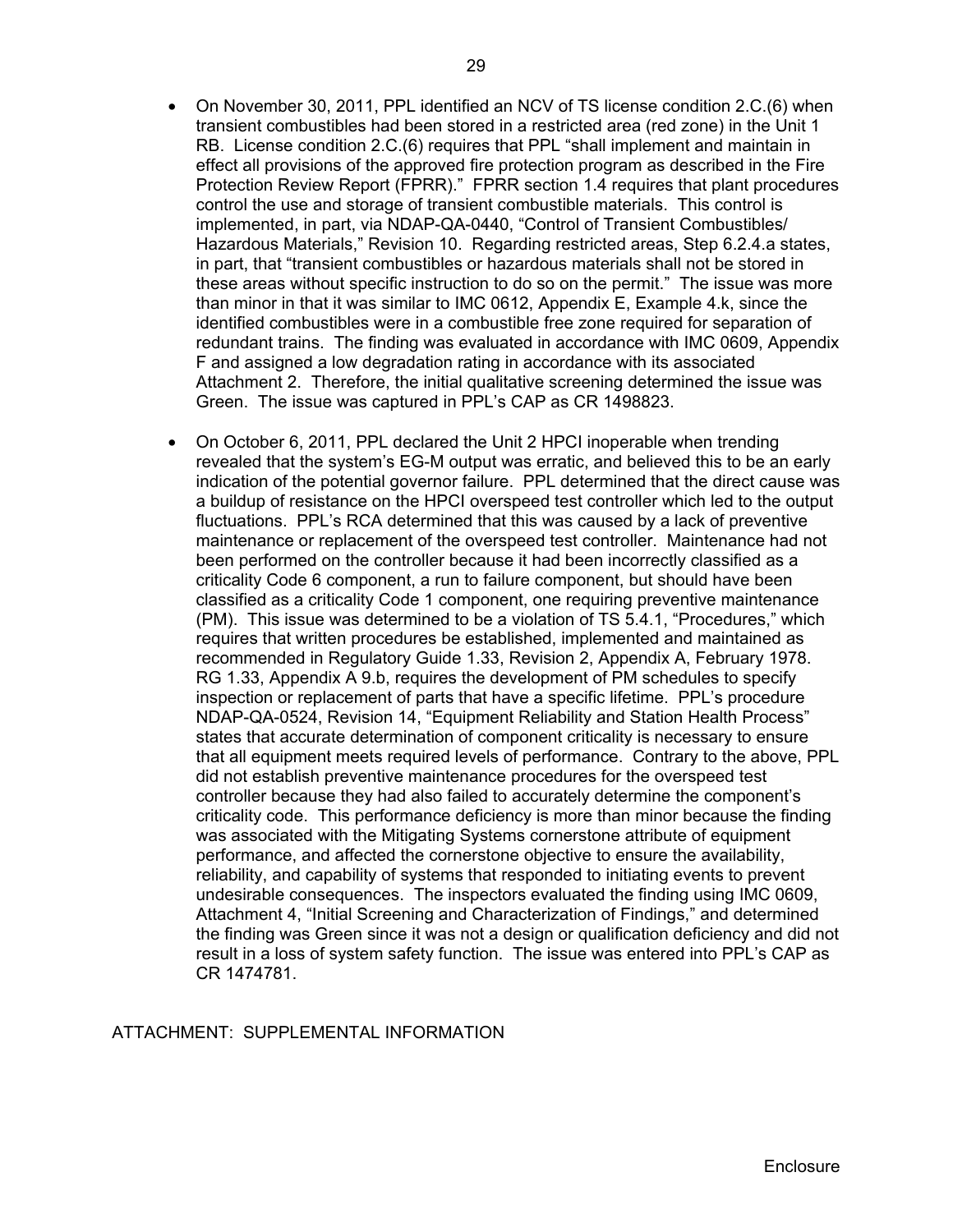# **SUPPLEMENTAL INFORMATION**

# **KEY POINTS OF CONTACT**

## Licensee Personnel

J. Boyer, Engineer

- E. Campbell, General Planner Maintenance
- L. Casella, Cathodic Protection System Engineer
- F. Curry, Senior Technology Specialist
- L. Fuller, Senior Engineer
- F. Gruscavage, Supervisor Programs and Components
- F. Habib, Senior Engineer
- R. Hollands, Senior Engineer
- K. Kaleta, Instrument and Control (I&C) Technician, Level 1
- R. Kessler, Radiation Operations Supervisor
- A. Kuklis, ESW System Engineer
- R. Rodriguez-Gillroy, Radiation Operations Supervisor
- J. Kostyal, Unit Coordinator
- R. Linden, PPL NDE Level 3
- C. Magnes, Senior Licensing Engineer
- D. Mitchell, Buried Piping Program Manager
- M. Murphy, Supervising Engineer
- S. Peterkin, RPM
- R. Rodriguez-Gillroy, Radiation Operations Supervisor
- D. Rosler, I&C Technician, Level 2
- T. Strong, Supervisor FPMG-FC
- R. Triano, Reactor Operator
- E. Webb, Supervising Engineer
- C. Young, ANII

## **LIST OF ITEMS OPENED, CLOSED, AND DISCUSSED**

| Opened                   |            |                                                                                                         |
|--------------------------|------------|---------------------------------------------------------------------------------------------------------|
| 05000387; 388/2012002-03 | URI        | Installed Instrumentation Necessary for EAL<br>Declaration (1EP6.2)                                     |
| Opened/Closed            |            |                                                                                                         |
| 05000387; 388/2012002-01 | <b>NCV</b> | Inadequate MOV Program Implementation<br>(1R12)                                                         |
| 05000387;388/2012002-02  | <b>NCV</b> | Inadequate Instrumentation to Implement<br>EALs for Unplanned Radiological Effluent<br>Release (1EP6.1) |
| 05000387;388/2012002-04  | <b>NCV</b> | Noncompliance with Radiological Barrier<br>(4OA2.1)                                                     |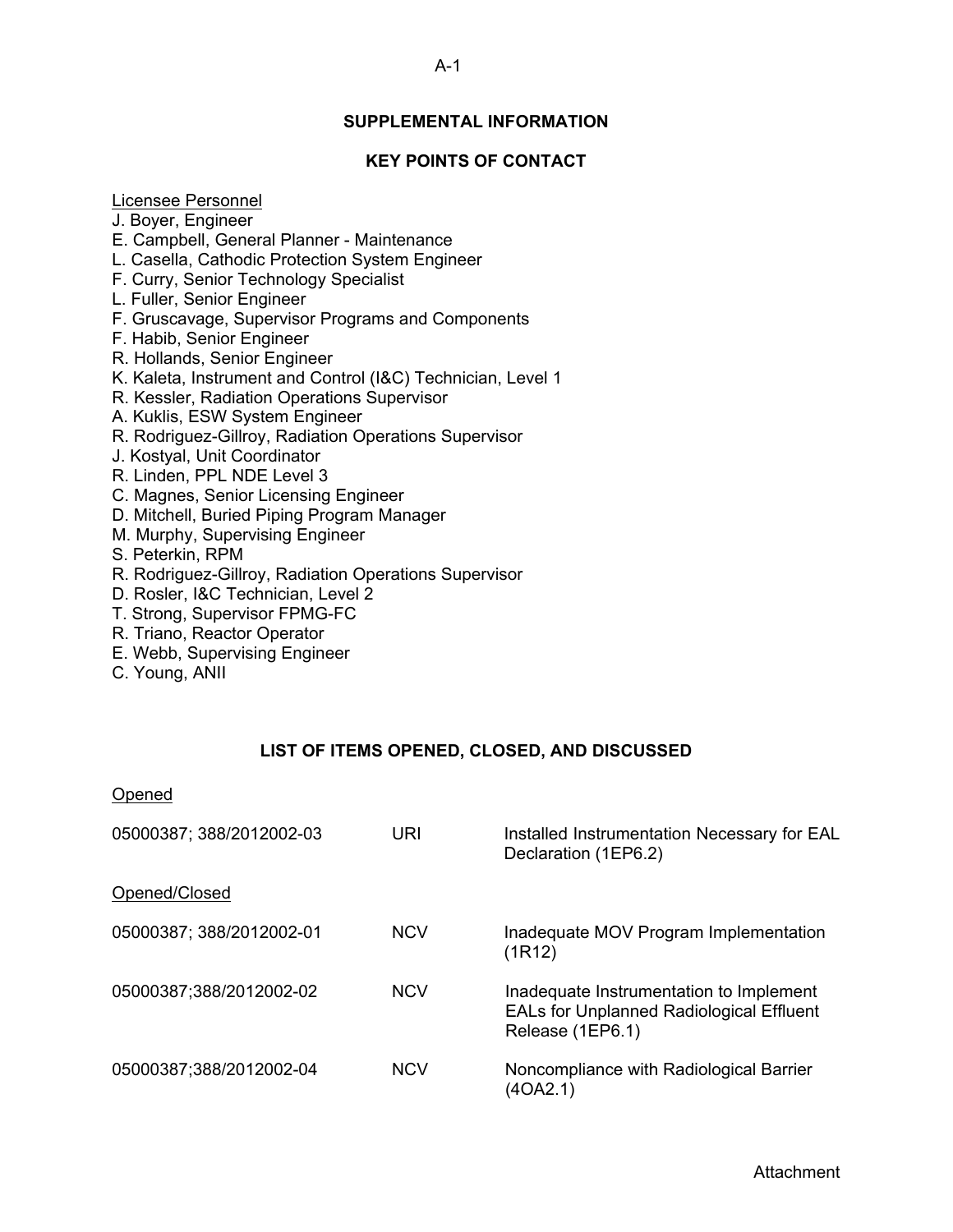| 05000387;388/2012002-05 | <b>NCV</b> | <b>Failure to Follow Radiation Protection</b><br>Procedures (4OA2.2) |
|-------------------------|------------|----------------------------------------------------------------------|
| Closed                  |            |                                                                      |
| 05000388/2011004-00     | LER.       | Unit 2 HPCI Inoperability (40A3.1)                                   |
| 05000387;388/2011005-06 | URI        | Loss of Shield Control During Source<br>Load (Section 4OA3.2)        |

# **LIST OF DOCUMENTS REVIEWED**

(Not Referenced in the Report)

## **Section 1R04: Equipment Alignment**

Procedures:

OP-030-002, "CS Heating, Ventilation and Air-Conditioning (HVAC)," Revision 27 OP-030-001, "CS Chilled Water System," Revision 34 ON-135-001, Loss of FPC/Coolant Inventory, Revision 33 CL-149-0014, Unit 1 RHR System Division 2, Revision 15 CL-149-0015, Unit 1 RHR System Division 2, Revision 22

Condition Reports (\* NRC identified): 1520709, 1529688, 1529683, 1541930\*, 1541927\*

Drawings: M-178, Sheet 1, Control Structure Air Flow, Revision 34 M-178, Sheet 2, Control Structure Air Flow, Revision 11 M-151, Sheet 1, RHR, Revision 65 M-112, Sheet 1, "Piping and Instrument Diagram (P&ID) RHRSW," Revision 50

Miscellaneous: TM-OP-030-ST, "CS HVAC," Revision 6

# **Section 1R05: Fire Protection**

Procedures:

- FP-213-260, Access Area (11-604) Sample Room (11-620) Adjacent Areas (11-606, 619, 621) Fire Zone 2-6A, Elevation 779'-1", Revision 5
- FP-213-261, Load Center Room (11-608) Fire Zone 2-6B, Elevation 779'-1", Revision 5
- FP-213-262, Electrical Equipment Room (11-610) Fire Zone 2-6C, Elevation 779'-1", Revision 6
- FP-113-119, Circulation Space (1-500) and Adjacent Rooms (1-511, 517, 514, 508, 513) Fire Zones 1-5A-N, S, W; 1-5H, Elevation 749'-1"
- FP-213-246, Equipment Removal Area (11-200, 201) Fire Zones 2-3B N, S, W, Elevation 683', Revision 5
- FP-013-187, Standby Gas Treatment Filter Area (C-900 through C-912) Fire Zone 0-30A, Elevation 806', Revision 7
- FP-113-127, "Electrical Equipment Room (1-610) Fire zone 1-6C, Elevation 779'-1"," Revision 4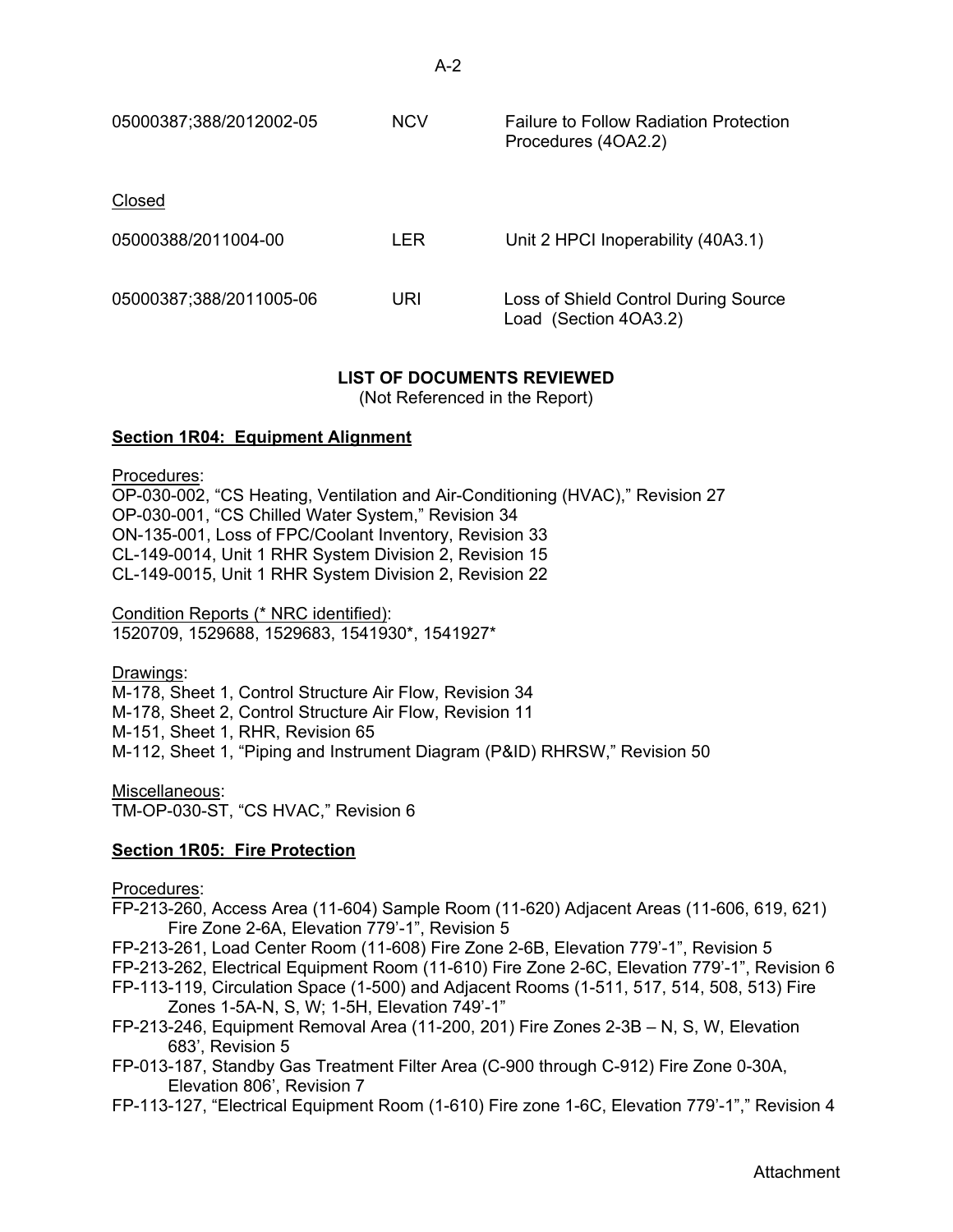FP-113-129-"H&V Supply (1-615) Fire Zone 1-6E, Elevation 779'-1"," Revision 3

- FP113-126, "Load Control Room (1-608) Fire Zone 1-6B, Elevation 779'-1"," Revision 3
- FP-113-125, "Access Area (1-604) Adjoining Rooms (1-621, 620, 619, 606, 601), Fire Zones 1-6A, 1-61, 0-6G, Elevation 779'-1"," Revision 5
- FP-113-128, "H&V Equipment Room (1-612, 613, 614) Fire Zone 1-6D, Elevation 779'-1"," Revision 8

Condition Reports (\*NRC identified):

1518075\*, 1526748\*, 1526419\*, 1526409\*, 1526246\*, 1488357, 1528838, 1339127, 1468513, 1528942\*, 1543870\*

## Drawings:

C-1725, Sheet 1, "Unit 1 RB Fire Zone Plan Elevation 779'-1"," Revision 9 C-1725, Sheet 2, "Unit 1 RB Fire Zone Doors and Fire Dampers, Elevation 779'-1"," Revision 6

## **Section 1R06: Flood Protection Measures**

Procedure: FSAR 9.2, 14.2

**Action Requests:** 1398404, 1386975

Work Orders: 520928, 572677

Miscellaneous: EC-RISK-0539, Internal Flooding Analysis for Probabilistic Risk Assessment (PRA), Revision 1

## **Section 1R07: Heat Sink Performance**

Procedures:

SE-016-311, ESW, RHRSW Loss of Offsite Power (LOOP) Flow Path Test, completed September 11 2007, Revision 3

- SE-016-311, ESW, RHRSW LOOP B, Flow Path Test, completed September 12, 2007, Revision 3
- SE-016-311, ESW, RHR Service Water (SW) Loop B, ASME XI Functional Pressure and Flow Path Test, completed November 20, 2003 Revision 2

NDAP-QA-0483, Underground Piping and Tanks Program, Revision 4

NSEP-QA-402, Underground Piping and Tanks Examinations, Revision 2

NSEP-QA-403, Underground Piping and Tanks Inspections, Revision 1

Condition Reports (\*Written as a result of this NRC Inspection):

1324149, 1270191, 1412603 688653, 1540421\*, 1541275\*, 154087\*, 1120660, 1270252, 1270191

Action Requests (Written as a result of this NRC Inspection):

1271991, 1337940, 1282128, 1341931, 1260443, 1111133, 1113281, 1117521, 1126827, 1138712, 1161095, 1161205, 1196417, 1198475, 1230319, 1255435, 1270191, 1291741, 1291934, 1346609, 1412588, 1412603, 1421510, 1481260, 1483967, 1484320, 1493693, 1502763, 1523133, 1525304, 1484320, 1324149, 1389173,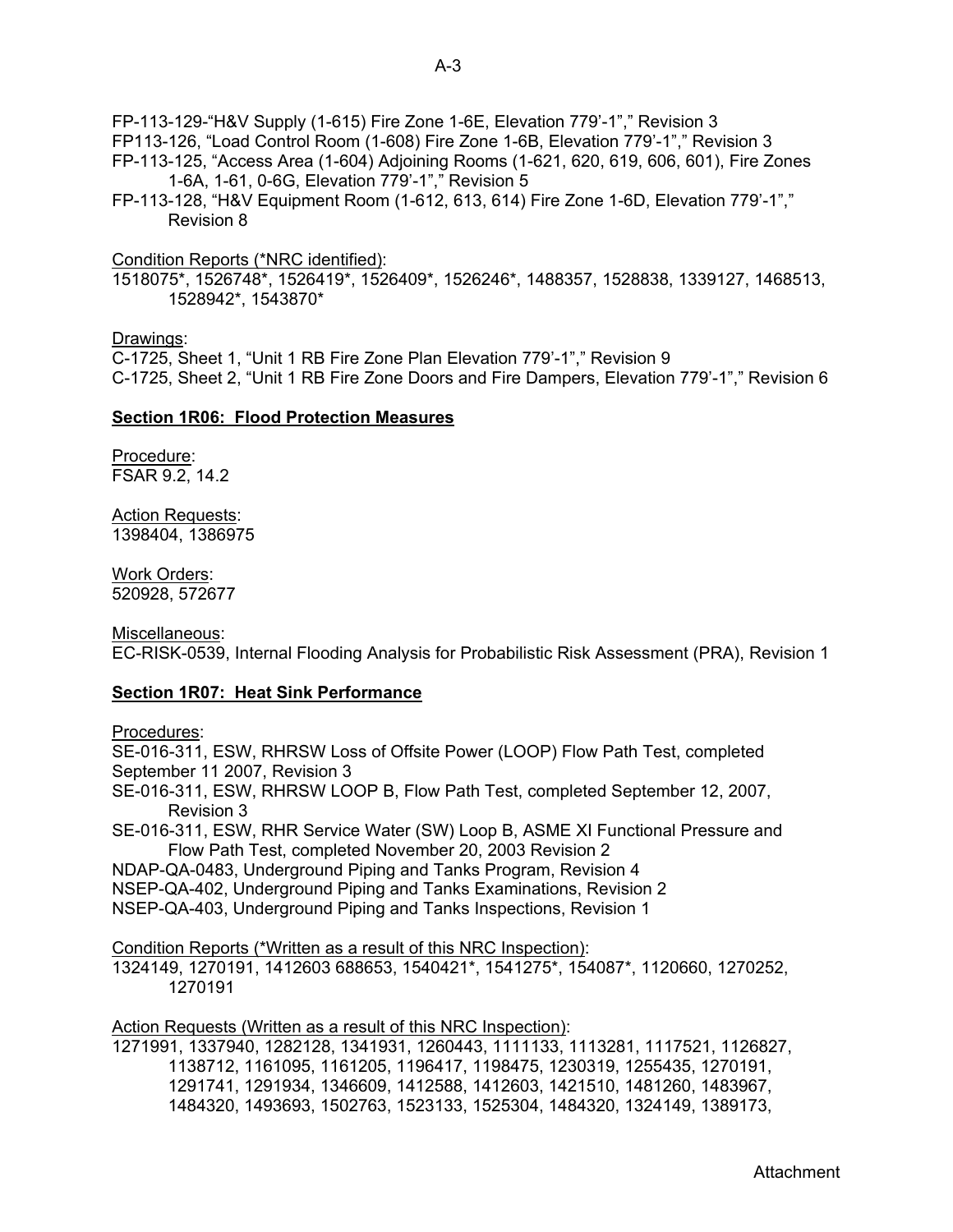1140944, 1324149, 1510269, 1117594, 1346609, 1281704 1539865\*, 713925, 1542680\* Work Orders: 855867, 905942, 855964, 855942, 474334 Drawings: E-105161, "PPL SSES Units 1 and 2, Site and Yard Development Spray – Pond Earthwork Plan," Revision 7 E-105188, "PPL SSES Units 1 and 2, Spray – Pond Plan and Details of Liner In Spray – Bank Area," Revision 1 E-105186, Sheet 1, "SSES, Spray - Pond Earthwork Sections," Revision 4 E-105186, Sheet 2, "SSES, Site and Yard Development Finish Grades and Yard Piping Spray Pond Area," Revision 15 E-105187, Sheet 1, "SSES, Spray - Pond Sections and Details," Revision 10 E-105188, Sheet 1, "SSES, Spray - Pond Plans and Details of Liner In Spray – Bank Area," Revision 8 E106216, Sheet 1of 4, "SSES Common P&ID ESW System," Revision 49 E106216, Sheet 2 of 4, "SSES Unit 1 P&ID ESW System 'A' LOOP," Revision 52 E106216, Sheet 3 of 4, "SSES Unit 1 P&ID ESW System 'B' LOOP," Revision 23 E106216, Sheet 4 of 4, "SSES Common P&ID ESW System," Revision 3 E106217, Sheet 1 of 2, "SSES Unit 1 P&ID RHRSW System," Revision 50 E106217, Sheet 2 of 2, "SSES Common P&ID RHRSW System," Revision 18 E106254, Sheet 1 of 1, "SSES Unit 1 P&ID RCIC," Revision 50 E106255, Sheet 1 of 2, "SSES Unit 1 P&ID RCIC Turbine – Pump," Revision 33 E106255, Sheet 2 of 2, "SSES Unit 1 P&ID RCIC Turbine Lube Oil," Revision 2 E106256, Sheet 1 of 5, "SSES Unit 1 P&ID RHR," Revision 65 E106256, Sheet 2 of 5, "SSES Unit 1 P&ID RHR," Revision 53 E106256, Sheet 3 of 5, "SSES Unit 1 P&ID RHR," Revision 27 E106256, Sheet 4 of 5, "SSES Unit 1 P&ID RHR," Revision 19 E106256, Sheet 5 of 5, "SSES Unit 1 P&ID RHR," Revision 2; E106257, Sheet 1 of 1, "SSES Unit 1 P&ID CS," Revision 39 E106260, Sheet 1 of 1, "SSES Unit 1 P&ID HPCI," Revision 56 E106261, Sheet 1 of 2, "SSES Unit 1 P&ID HPCI Turbine – Pump," Revision 36 E106261, Sheet 2 of 2, "SSES Unit 1 HPCI Lubricating and Control Oil P&ID," Revision 9 E162640, Sheet 1 of 2, "SSES Unit 2 P&ID ESW System 'A' LOOP," Revision 45 E162640, Sheet 2 of 2, "SSES Unit 2 P&ID ESW System 'B' LOOP," Revision 7 E162641, Sheet 1 of 1, "SSES Unit 2 P&ID RHRSW System," Revision 29 E105949, Sheet 1 of 1, "SSES Unit 2 P&ID RCIS," Revision 32 E105950, Sheet 1 of 2, "SES Unit 2 P&ID RCIC Turbine Pump," Revision 28 E105950, Sheet 1 of 2, "SES Unit 2 P&ID RCIC Turbine Lube Oil," Revision 2 E105951, Sheet 1 of 5, "SSES Unit 2 P&ID RHR," Revision 57 E105951, Sheet 2 of 5, "SSES Unit 2 P&ID RHR," Revision 57 E105951, Sheet 3 of 5, "SSES Unit 2 P&ID RHR," Revision 57 E105951, Sheet 4 of 5, "SSES Unit 2 P&ID RHR," Revision 16 E105951, Sheet 5 of 5, "SSES Unit 2 P&ID RHR," Revision 1 E105952, Sheet 1 of 1, Revision 27; SSES Unit 2 P&ID CS," Revision 27 E105955, Sheet 1 of 1, "SSES Unit 2 P&ID HPCI," Revision 43 E105956, Sheet 1 of 2, "SSES Unit 2 P&ID HPCI Turbine – Pump," Revision 28 E105956, Sheet 2 of 2, "SSES Unit 2 P&ID HPCI Lubricating and Control Oil P&ID," Revision 9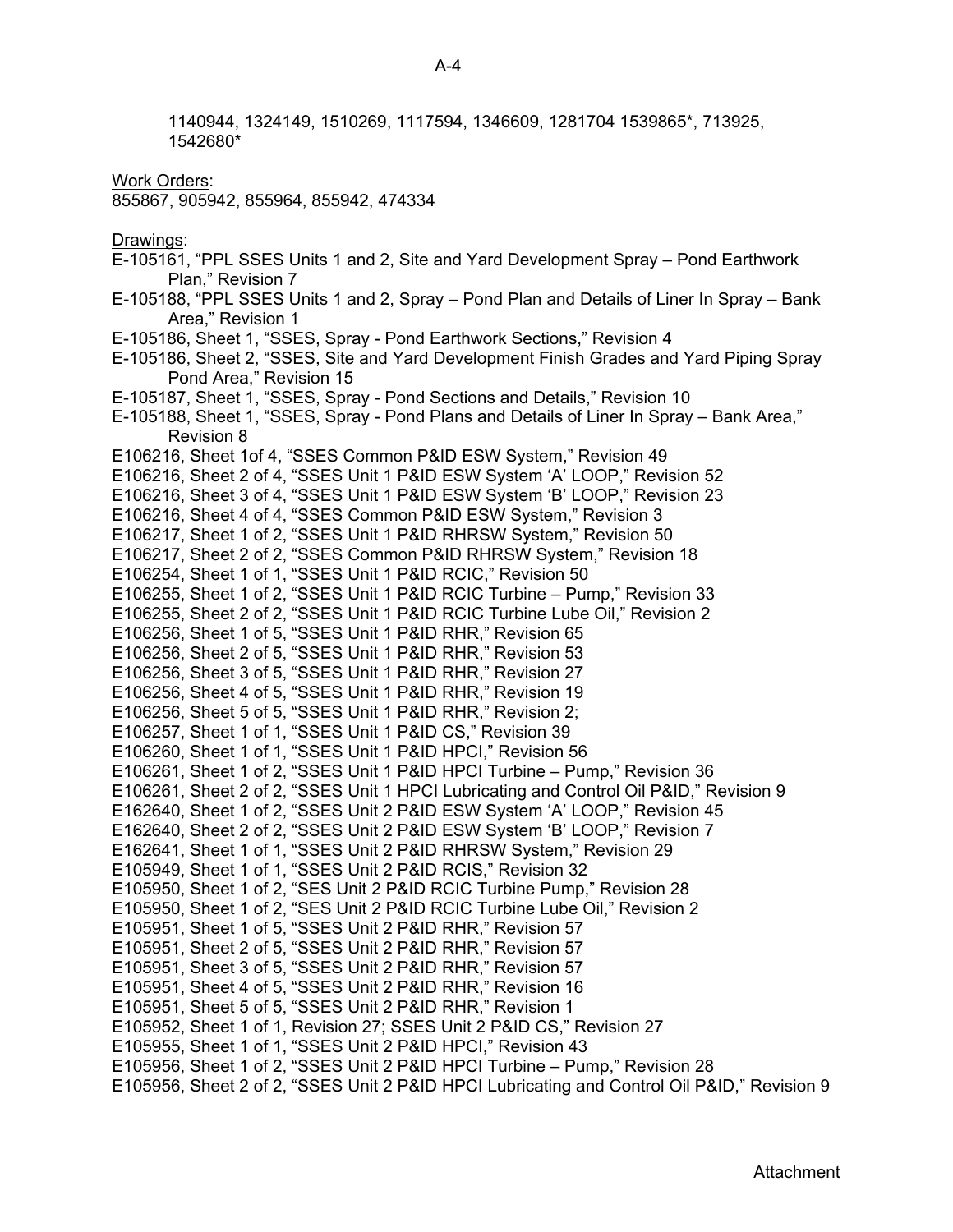Miscellaneous:

- ESW System Health Report, [89] White; April 1, 2011 to June 30, 2011
- RHRSW, System Health Report, [86.25] White; April 1, 2011 to June 30, 2011
- 1<sup>st</sup> Quarter 2011, Susquehanna BPRWCP Program (Buried Piping) Health Report
- 2nd Quarter 2011, Susquehanna BPRWCP Program (Buried Piping) Health Report
- Unit Common,  $054$ -ESW,  $2^{nd}$  Period 2011 (June 1 August 31, 2011), White
- Unit Common, 054-ESW, 3rd Period 2011 (September 1 December 31, 2011), White
- Unit 1, 116-RHRSW, 2<sup>nd</sup> Period 2011, White
- Unit 1, 149-RHR, 2<sup>nd</sup> Period 2011, White
- Unit 2, 216-RHRSW, 2<sup>nd</sup> Period 2011, White
- Unit 2, 249-RHR, 2<sup>nd</sup> Period 2011, White
- Unit 1, 116-RHRSW, 3<sup>rd</sup> Period 2011 (September 1 December 31, 2011), White
- Unit 1, 149-RHR,  $3^{rd}$  Period 2011 (September 1 December 31, 2011), White
- Unit 2, 216-RHRSW, 3<sup>rd</sup> Period 2011 (September 1 December 31, 2011), White
- Unit 2, 249-RHR, 3<sup>rd</sup> Period 2011 (September 1 December 31, 2011), White
- FASA Self-Assessment Report: Susquehanna GL 89-13 Program and UHS Inspection, FASA, 1138044-03
- UFSAR Section 9.2.6.2.2. Spray Pond Descriptions
- UFSAR Section 2.4.2.3.2. Drainage from Spray Pond Area
- UFSAR Section 2.4.8.1 General Description of the Spray Pond
- UFSAR Section 2.5.4.5.3. Spray Pond Excavation, Slope Protection and Liner Construction
- UFSAR Section 2.5.4.6.1. Spray Pond Seepage Analysis
- EC-049-1070, Evaluate RHR HX Performance at Reduced RHR Shell Side Flow in LPCI Operating Mode, Revision 0,
- EC-HXPM-1026, Unit 1; Thermal Performance Test Data Evaluation and Uncertainty Analysis for 1E205B RHR HX, Revision 2
- EC-STRU-2076, Structural Inspection of Spray Pond, Revision 0
- EC-STRU-2031, Structural Inspection of ESW Pump House, Revision 1
- Work Instruction, Unit 1, System 49, M1181-01, 2010; Clean and Inspect the RHRSW HX 1E205A
- Work Instruction, Unit 1, System 16, M1181-02, 796290, 2010; Clean and Inspect the RHRSW HX 1E205B, 2004 Inspection (tube plugging record)
- Eddy Current Testing Final Report for "1E205B Unit 1 RHRSW HX," PPL SSES, Master Lee Energy Services
- A Survey of Sediment on the Bottom of SSES ESW Spray Pond
- A Survey of Sediment on the Bottom of SSES ESW Spray Pond
- EC-HXPM-1025, (after cleaning) Thermal Performance Test Data Evaluation and Uncertainty Analysis for the 'E' Jacket Water Cooler (0E507E) Performance Test (After Cleaning HX Tubes), Revision 0;
- EC-HXPM-1024, Thermal Performance Test Data Evaluation and Uncertainty Analysis for the 'E' Jacket Water Cooler (0E507E), Revision 0 Performance Test (Prior to Cleaning HX Tubes)
- H1019, The Inspection Program for Pipe Corrosion and Degradation, SSES, Units 1 and 2; PPL Company, Allentown, PA; November 1, 1999, Revision 2;
- H-1001, HX/Condenser Tube Cleaning at SSES, February 8, 2002, Revision 5
- 8856-M-208; TS For External Surface Treatment of Underground Steel Pipe for SSES Unit 1 and Unit 2, PPL
- NRC Generic Letter 89-13, SW System Problems Affecting Safety-Related Equipment, July 18,1989
- ASME, Section XI, Subsection IWA 5244 Testing of Buried Components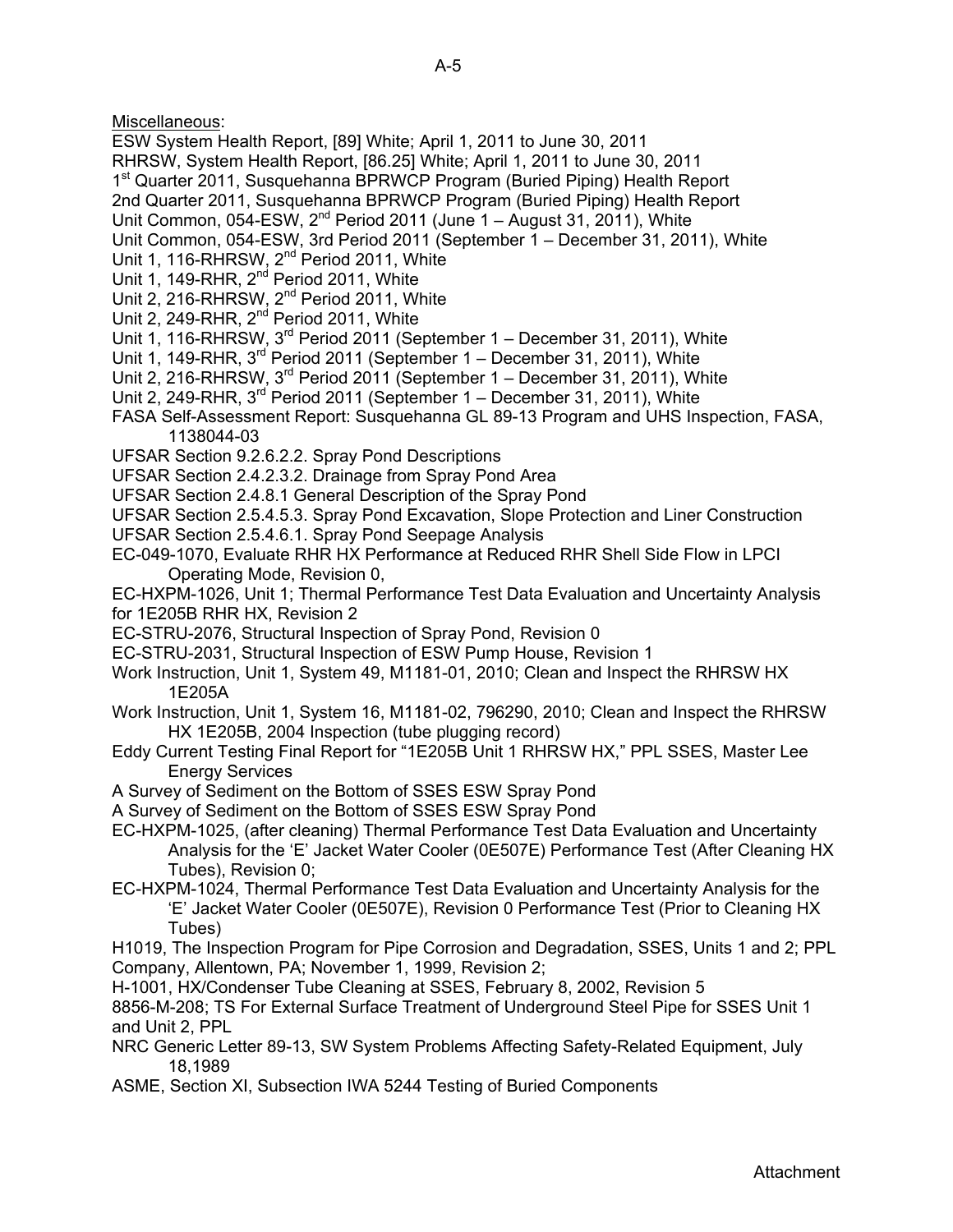Letter from CORRPRO Companies Inc., to Mr. Raymond Detz, PPL Susquehanna SES, September,5, 2005; Subject: ESW/RHRSW Pipes at Deep Well Ground Beds R3A and RAB

## **Section 1R11: Licensed Operator Requalification Program**

Procedures:

NDAP-QA-0338, Reactivity Management and Controls Program, Revision 17 NDAP-QA-0300, Conduct of Operations, Revision 29 OP-AD-338, Reactivity Manipulations Standards and Communication Requirements, Revision 17 GO-100-012, Power Maneuvers, Revision 40 OPS-12, Administrative Control of Plant Operations, Revision 11 NDAP-00-0316, Station Communication Practices, Revision 15 NDAP-QA-0320, Special, Infrequent or Complex Test/Evolutions, Revision 13 ON-100-101, SCRAM Imminent, Revision 27 OP-145-005, Infrequent Manual RFP System Operations, Revision 8 GO-100-004, Plant Shutdown to Minimum Power, Revision

## Condition Reports (\* NRC identified):

1532112, 1504095, 1527343, 1258743, 1351400, 1290971, 1223184, 1224039, 1237926, 1237925, 1269457, 1534823\*, 1535219, 1536994\*,

Miscellaneous:

Reactivity Manipulation Package for Unit 1, Cycle 17, Dated January 12, 2012

## **Section 1R12: Maintenance Effectiveness**

**Condition Report:** 1556845\*

## **Section 1R13: Maintenance Risk Assessments and Emergent Work Control**

Procedures:

NDAP-QA-0340, "Protected Equipment Program," Revision 14 NDAP-QA-1902, Integrated Risk Management, Revision 7 NDAP-QA-1902, Integrated Risk Management, Revision 9 SI-250-315, Quarterly Calibration of CST Low Level Channels, Revision 12

#### Condition Reports:

1515994\*, 1487647, 1487546, 1524742\*, 1521042\*, 1528527\*, 1527374, 1528399, 1532298\*, 571537042\*, 1537040\*, 1537561\*, 1537022\*, 1540201\*, 1520709, 1326375, 1520774, 1524589, 1525461, 1525788, 1525534, 1525698, 1525559, 1525455, 1445982, 1446148, 1544151, 1546173, 1544633, 1544618, 1544162, 1327418, 1326334, 1119912, 1329401, 1333727, 1326375, 1306537, 1333727, 1334342, 1326183

## Work Orders:

1536408, 1544306, 1546005, 1545934, 560590

Drawings:

M-186, Sheet 4, CS Chilled Water Chiller OK112B, Revision 6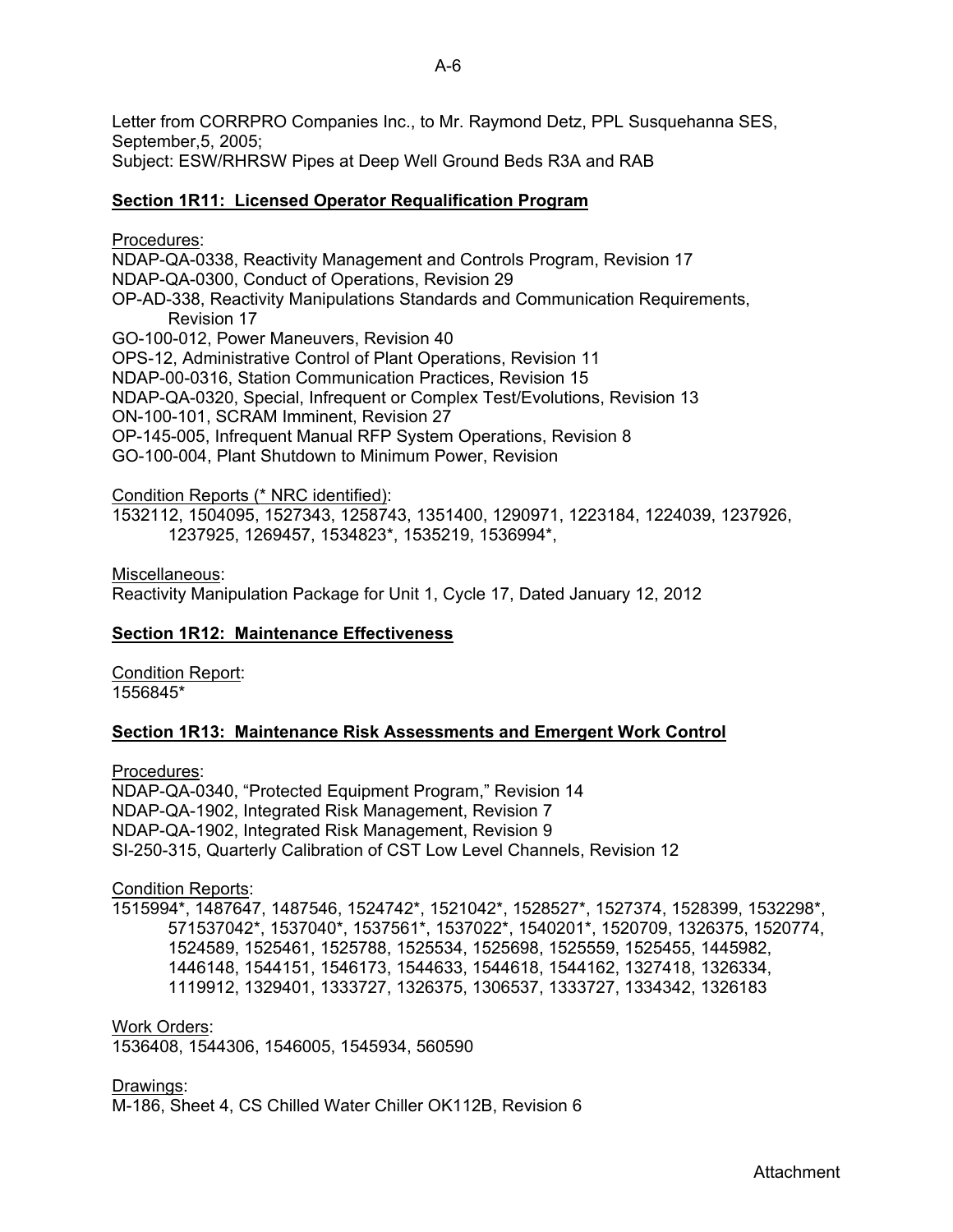E-150, Sheet 2, Schematic Diagram RHRSW Pump 1P506B, Revision 28

E-150, Sheet 13, Schematic Diagram RHRSW Pumps 1P506A and 1P506B, Revision 12

## Miscellaneous:

PSP-26, "Online and Shutdown Nuclear RISK Assessment Program," Revision 9 Equipment-Out-of-Service (EOOS) RISK Profile for January 13 – January 16, Units 1 and 2 Protected Equipment Program Electronic Tracking Form for System 030, dated January 2, 2012 Risk Profiles (Units 1 and 2) for Week of January 23, 2012 Risk Management Action Summary Report for Work Order 1536408 Protected Equipment Tracking Form dated February 27, 2012 for System 158 Unit 1 Operator Logs, March 15, 2012 FSAR 7.3.1.1b.8.2.2.5 DBD009, ESW, RHRSW, and UHS, Revision 3 TM-OP-016-ST, RHRSW, Revision 9

# **Section 1R15: Operability Evaluations**

Condition Reports (\* NRC-identified):

1511529, 1514561, 1524358, 1524386, 1524892\*, 1523723\*, 1482499, 1519758, 1519833, 1533172, 1530974, 1531116, 1526156, 1516173, 1286047, 950004, 1434424, 1527123,

Work Orders: 1526171, 15172228, 1296039

Drawings:

J9-16-10, Seismic Tubing Clamp 3-Directional, Revision 14 J9-31-1, Sheet 1, Tube Clamp, Revision 0 J9-31-2, Sheet 1, Seismic tube Clamp Data, Revision 0 J9-31-4, Sheet 1, Seismic Tube Clamp 2 Way Loads Data, Revision 0 J-461, Sheet 4, LOOP Diagram Liquid Radwaste Collection, Revision 7 FF170256, Sheet 3, Flange MTD. J-Box Output, Revision 0 FF170256, Sheet 2, Modular Receiver 4 to 20 Ma Converter, Revision 0

Miscellaneous:

- ANSI/ISA-67.02.01 1999 Nuclear Safety-Related Instrumentation Sensing Line Piping and Tubing Standard for Use in Nuclear Power Plants
- R.G. 1.151, Instrument Sensing Lines, Revision 1
- Specification G-21, General Specification for Design and Installation of Seismic Category 1 Instrument Tubing for SSES, Revision 8

Specification G-1006, Design and Installation of Instrument Tubing and Tubing Supports, Revisions 2 and 3

ASME Section III, Division I Subsection NF

Maintenance Rule Basis Document, System 49, RCIC

Unit 1 Operator Logs, January 31, 2012 and June 13, 2011

# **Section 1R18: Permanent Plant Modifications**

Procedures:

NDAP-QA-1218, Temporary Changes, Revision 11 OI-055-003,CRD High Temperature Special Log TM-OP-055B-ST, CRD Mechanisms, Revision 3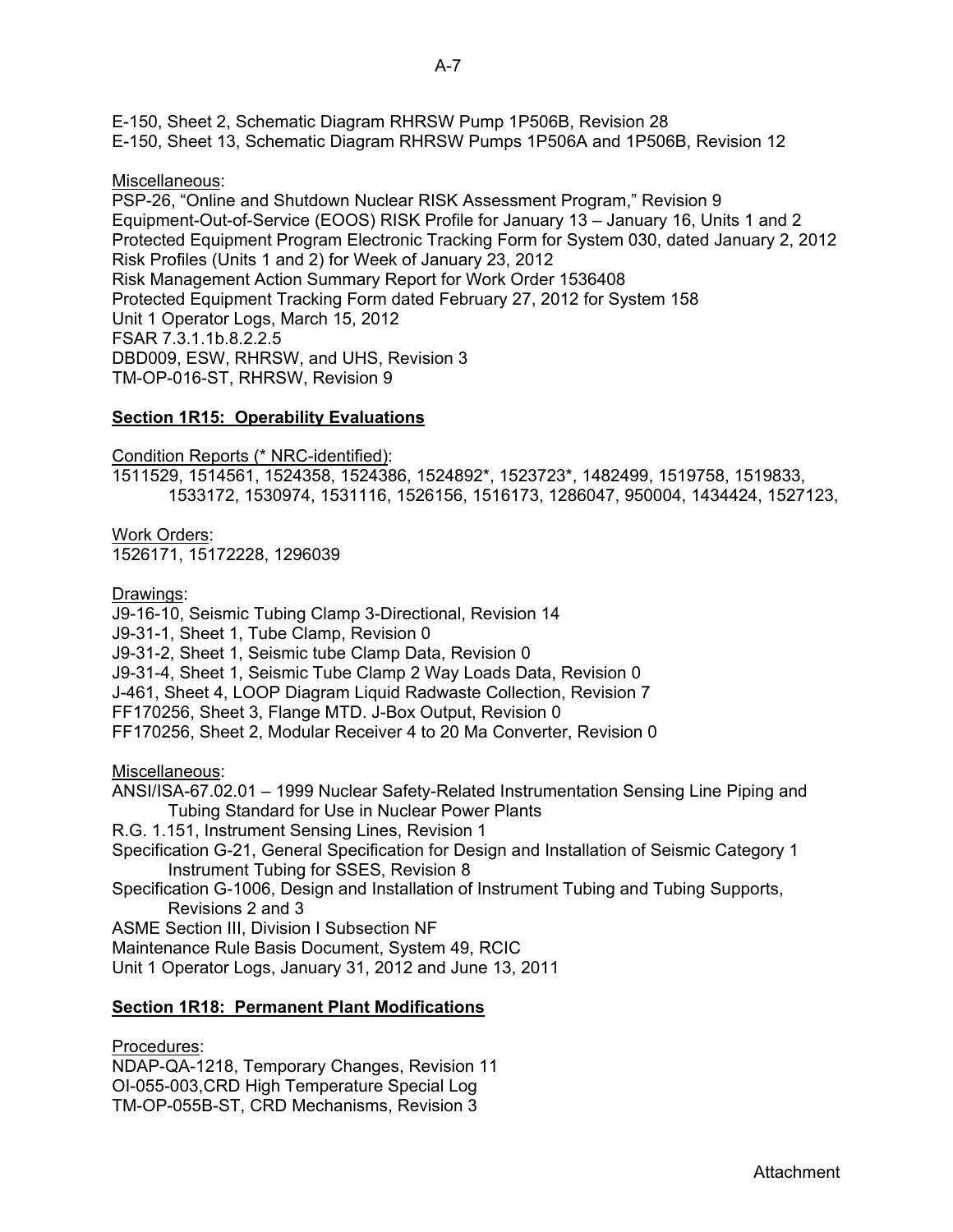# Condition Reports (\* NRC identified):

1535122, 1536813\*, 1531556\*, 1531621\*, 1531638\*, 1541437\*, 1539802, 1531556, 1531621, 1531621, 1451353, 1302970, 1152353, 1154293, 1536113, 1536114, 777072, 486096, 1147697, 485985, 1262933, 539884, 1091165, 1273351, 1273350, 773550

## Work Order:

1536113

## Miscellaneous:

NUREG/CR-5699, Aging and Service Wear of CRDMs for BWR Nuclear Plants, Volume 1, Revision 0 RTPMs C5631-01 and C7196-01 IERP 78-206 GE SIL 173 and Supplement 1 GE SIL 179 and Supplement 1

## **Section 1R19: Post-Maintenance Testing**

## Procedures:

SO-151-A02, 92 Day CS Flow Verification A LOOP, Revision 18 SE-159-400, RHR/CS/HPCI/RCIC Component Post-Maintenance "Closed System" Testing, Revision 5 SO-151-014, CS System Cold Shutdown Valve Exercising, Revision 17 SO-024-001C, "Monthly DG 'C` Operability Test," Revision 8, SI-178-240, APRM Voter Functional Test, Revision 1 SI-178-243, Functional Test of APRM 13 Mode 1, Revision 6 SI-178-241, Functional Test of APRM 11 Mode 1, Revision 5 SI-178-242, Functional Test of APRM 12 Mode 1, Revision 7 SI-178-244, Functional Test of APRM 14 Mode 1, Revision 6 NDAP-QA-0524, Equipment Reliability and Station Health, Revision 13

## Condition Reports (\*NRC-identified):

1514913\*, 1514114, 1514169\*, 1514172\*, 1514174\*, 1514176\*, 1514173\*, 1514177\*, 1514175\*, 1513951, 1513548, 1514048, 1514072, 1514589, 1514418, 1508160, 1502529, 1501714, 1507471, 1504709, 1508160, 1489990, 1515111, 1516870, 1516714, 1516689, 1514063, 1514909, 1515004, 1515309, 1507471, 1511691, 1510899, 1510901, 1536943, 1537571, 1536498, 1536385, 1536759, 1532391, 1532484, 1225740, 1533178, 1534108\*, 1532303, 1525534, 1532218, 1529836, 1291181, 1446514, 1448974, 1448969, 1306537, 1445982, 1446148, 1446470, 1549069\*

#### Work Orders:

1360158, 1473841, 1434683, 1383361, 1183746, 1360635, 1342951, 1161105, 1344048, 1536408, 964990, 1529843, 1524032

#### Drawings:

MI-E21-35, Sheet 5, CS System, Revision 14

MI-C51-19, Sheet 60, Power Range Neutron Monitoring System APRM Channel 2

MI-C51-19, Sheet 68, RPS Output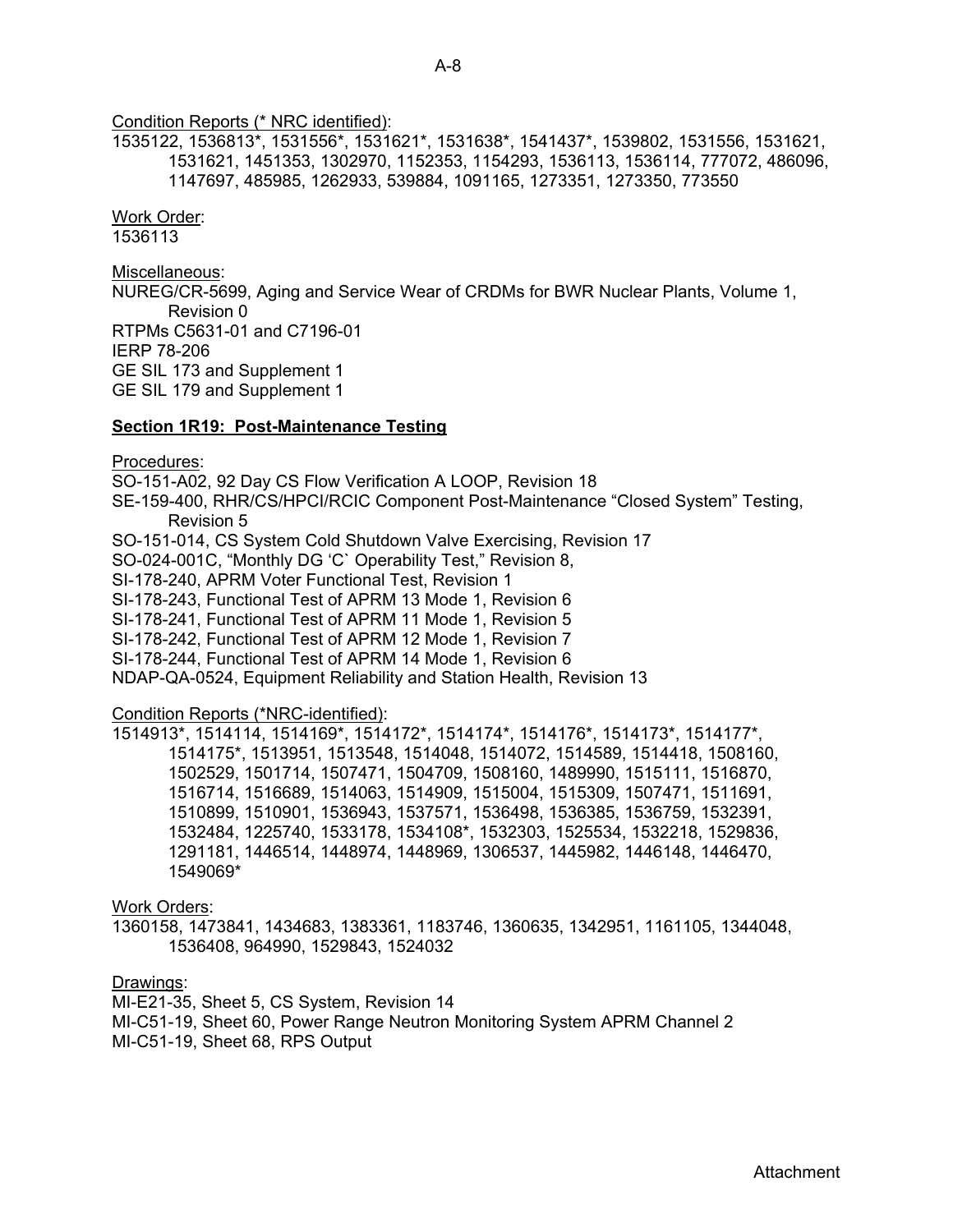Miscellaneous: Operator Logs Unit 1, January 5, 2012 FIS-E21-IN006A, Instrument Calibration Sheet, Revision 7 MT-024-024, "Diesel Engine Analysis and Load Balancing," Revision 6 MT-024-007, "Emergency Diesel Fuel Injection Nozzle Removal, testing, and Installation," Revision 13 Maintenance Department Communication 2012-01, Revision 1 'C` EDG Analyzer Data from January 13, 1012 and September 21, 2011 TM-OP-0780-ST, Power Range Neutron Monitor System, Revision 7

## **Section 1R20: Refueling and Other Outage Activities**

Procedures:

GO-100-005, Plant Shutdown to Hot/Cold Shutdown, Revision 53 OP-149-002, RHR Shutdown Cooling, Revision 46 GO-100-010, Emergency Core Cooling System (ECCS)/DH Removal in Mode 4, 5, or Defueled, Revision 19 GO-100-004, Plant Shutdown to Minimum Power, Revision 58

Condition Reports (\*NRC identified): 1550477\*, 1549881

## **Section 1R22: Surveillance Testing**

Procedures:

SE-259-200,

SI-ISI-202, Quarterly Functional Test of RCS Leakage High Pressure Monitor Channels, PHS-E21-IN007 A & B (CS System Injection Valve), Revision 10

SO-251-802, "Quarterly CS Flow Verification Division II," Revision 18

SO-200-006, Shiftly Surveillance Operating Log, Revision 60

SI-269-202, Monthly Functional Test of Drywell Floor Drain Sump Level Channels LIT-26102A and B, Revision 19

SE-150-004, "RCIC Functional Test at 1C201A," Revision 2

SE-149-007, "24 Month RHR LSFT (Division I) – Online (Partial)," Revision 2

SO-116-1303, "Quarterly RHR System Flow Ventilations," Revision 6

SO-200-007, Daily Surveillance Operating Log, Revision 53

Condition Reports (\* NRC identified):

1513451\*, 1513048, 1514069\*, 1514413\*, 1519268, 1523203, 1532641\*, 1192589, 1487634, 1544151, 1546963\*, 1546912\*, 1549068\*, 1549665, 1549666, 438557, 401309

Work Orders: 1046496, 1473835, 334325, 1276228, 130457

Miscellaneous: TRO 3.4.3 UFSAR 5.2.5 TS 3.4.2 and TSB 3.4.2 GE SIL 517, Single LOOP Operation and Supplements GE SIL 330, Jet Pump (JP) Beam Cracks IERP 93187, 87092, 1336333, 1452908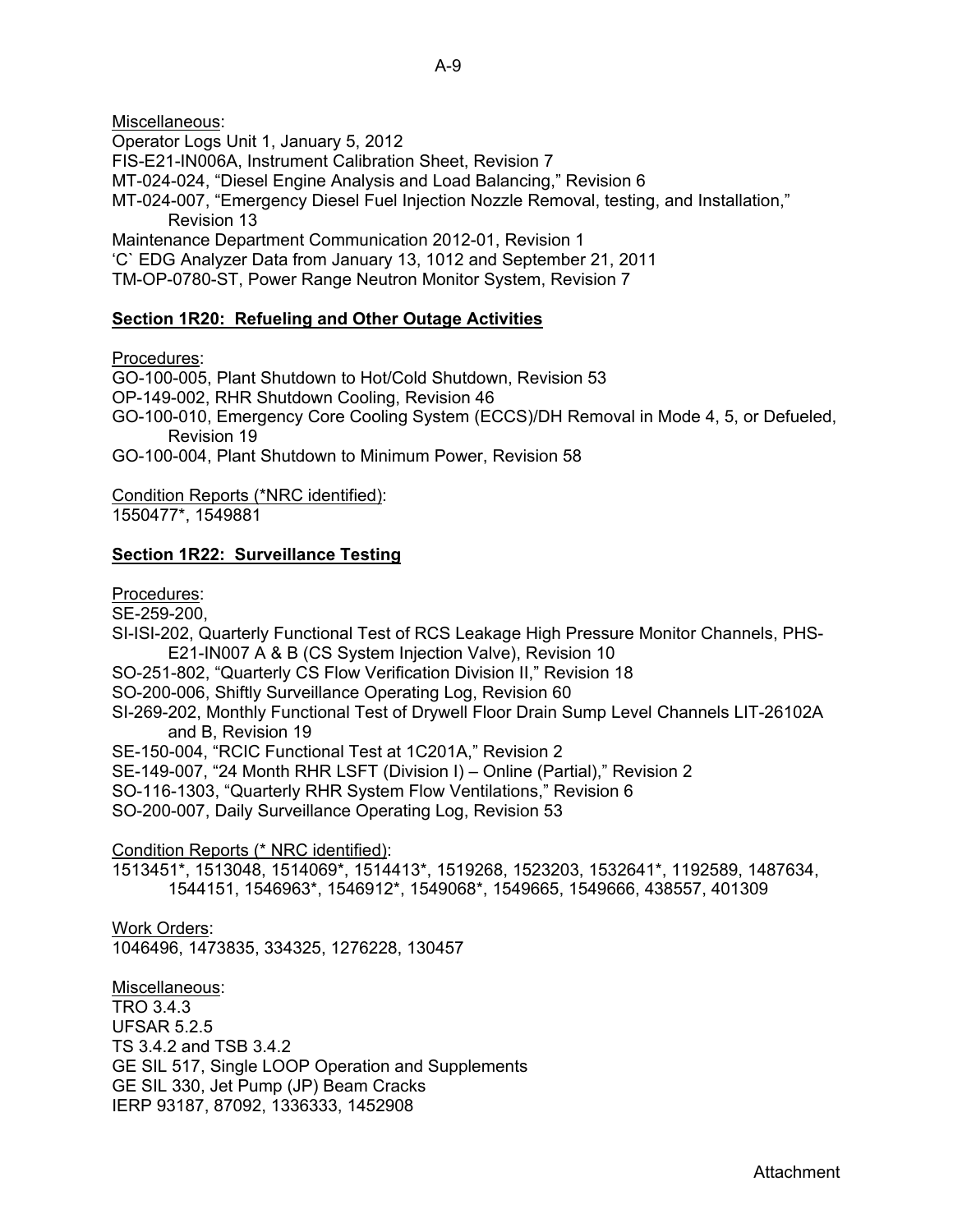NUREG/CR-3052, Closeout of IE Bulletin 80-07: BWR JP Assembly Failure IE Bulletin No. 80-07, BWR JP Assembly Failure

## **Section 1EP6: Drill Evaluation**

Procedures:

EP-TP-001, "Emergency Action Level (EAL) Classification Levels," Revision 4 EO-000-103, "Primary Containment Control," Revision 8

Condition Reports:

1528983, 1528985, 1528989, 1528996, 1528999, 1529002, 1529011, 1529018, 1527020\*, 1528977\*, 1529196, 1528974, 1528976, 1529459, 1529887, 1529396

#### **Section 2RS1: Radiological Hazard Assessment and Exposure Controls**

Procedures:

HP-AL-400, RWP ALARA Reviews and Evaluations, Revision 16

HP-TP-310, Barricading, Posting and Labeling, Revision 39

HP-TP-311, Locking and Key Control, Revision 33

HP-TP-602, Free Release Surveys, Revision 30

HP-TP-720, Airborne Concentration Sampling and Evaluation, Revision 38

NDAP-QA-0627, Radioactive Contamination Control, Revision 32

NDAP-QA-1191, ALARA Program and Policy, Revision 14

Work Requests:

2012-1001, RPV (Reactor Pressure Vessel) Disassembly, Fuel Moves and General Refuel Floor Work Activities, Revision 000

- 2012-1002, ISI (Invessel, Dryer, Separator); CRB (Control Rod Blades), and LPRM (Low Power Radiation Monitor) Exchange, Revision 000
- 2012-1306, General Entry / Work in the Drywell, Revision 000
- 2012-1320, Scaffolding Work in the Drywell, Revision 000
- 2012-1372, ISI: Piping/Hangers/Erosion Corrosion outside of Bio-shield (Nozzle) Doors and N9 Nozzle (Inside Nozzle Door), Revision 000

**Miscellaneous** 

January 31, 2012, Self Assessment, "IER L2-11-1 Inadequate Collective Radiation Exposure Performance"

January 30, 2012, Station ALARA Committee Meeting Minutes

## **Surveys**

| <b>Description</b>    | Date                      | Time                               |
|-----------------------|---------------------------|------------------------------------|
| Unit 1 TB 656' & 646' | January 17, 2012          | 2:30 Preventative Maintenance (PM) |
| Unit 1 TB 676'        | January 17, 2012          | $2:00$ PM                          |
| Unit 1 TB 699'        | December 18, 2011         | 1:00 PM                            |
| Unit 1 TB 729'        | November 16, 2011         | 3:08 PM                            |
| Unit 1 TB 762'        | January 17, 2012          | 10:05 AM                           |
| Unit 2 TB 656' & 646' | January 28, 2012          | 12:10 AM                           |
| Unit 2 TB 676'        | January 24, 2012          | $1:10$ AM                          |
| Unit 2 TB 699'        | December 14, 2011         | 10:24 AM                           |
| Unit 2 TB 729'        | November 18, 2011 2:20 PM |                                    |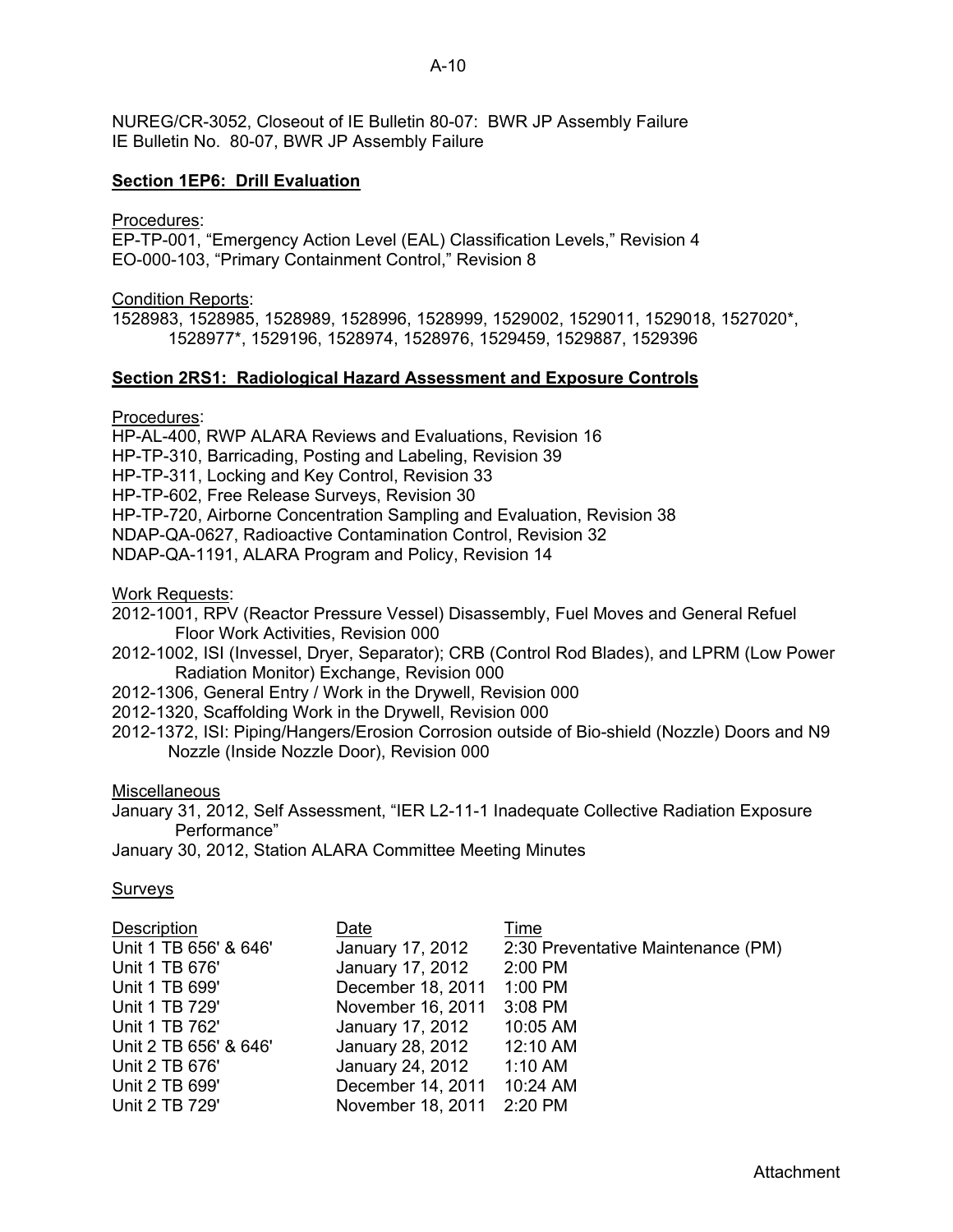| Unit 2 TB 762'        | January 23, 2012   | 11:00 AM |
|-----------------------|--------------------|----------|
| Unit 1 RB 670'        | November 12, 2011  | 1:55 PM  |
| Unit 1 RB 645' & 670' | January 4, 2012    | 9:15 AM  |
| Unit 1 RB 645' & 670' | September 27, 2011 | 5:00 PM  |
| Unit 1 RB 683'        | February 9, 2012   | 1:30 AM  |
| Unit 1 RB 719'        | February 8, 2012   | 12:40 AM |
| Unit 1 RB 749'        | December 1, 2011   | 10:25 AM |
| Unit 1 RB 779'        | November 11, 2011  | 9:30 AM  |
| Unit 1 RB 818'        | February 10, 2012  | 12:00 PM |
| Unit 2 RB 645' & 670' | January 12, 2012   | 12:00 PM |
| Unit 2 RB 645' & 670' | January 13, 2012   | 11:15 AM |
| Unit 2 RB 670'        | November 13, 2011  | 10:30 AM |
| Unit 2 RB 683'        | November 18, 2011  | 5:56 PM  |
| Unit 2 RB 719'        | November 29, 2011  | 12:30 PM |
| Unit 2 RB 749' & 762' | December 8, 2011   | 8:20 AM  |
| Unit 2 RB 779'        | October 19, 2011   | 12:20 PM |
| Unit 2 RB 779'        | October 3, 2011    | 11:00 AM |
| Unit 2 RB 799'        | November 9, 2011   | 10:12 AM |
| Unit 2 RB 799'        | December 6, 2011   | 3:30 PM  |
| Unit 2 RB 799'        | December 15, 2011  | 5:00 PM  |
| Unit 2 RB 818'        | February 9, 2012   | 3:10 PM  |

## **Section 4OA1: Performance Indicator Verification**

Condition Reports (\* NRC identified): 1258098, 1256019, 1357237, 1453671, 1407428, 1433514, 1465073, 1431000, 1437874, 1548820\*

Miscellaneous: EO-000-102, RPV Control, Revision 9 Logs for August 19, 2011 for Unit 2 NEI-99-02, Regulatory Assessment Performance Indicator Guideline, Revision 6

#### **Section 4OA2: Identification and Resolution of Problems**

Procedures: NDAP-QA-0621, Control of Sealed Sources, Revision 6 NDAP-QA-0626, RCA Access and RWP System, Revision 26 NDAP-QA-1191, ALARA Program and Policy, Revision 13

## Condition Reports (\* NRC identified):

1514933\*, 1517585\*, 1526103\*, 1532624\*, 1532627\*, 1532319\*, 1532611\*, 1532616\*, 532621\*, 1532632\*, 1532634\*, 1534723\*, 1534807\*, 1534132, 1532785, 1533411, 532899, 1535805\*, 1535806\*, 1535807\*, 1539802\*, 1543458\*, 1541928\*, 1541933 (SCCI in H.2C)

Work Orders: 2011-0004, 2011-0005

Miscellaneous: Type B Shield R7008, December 5, 2011at 10:45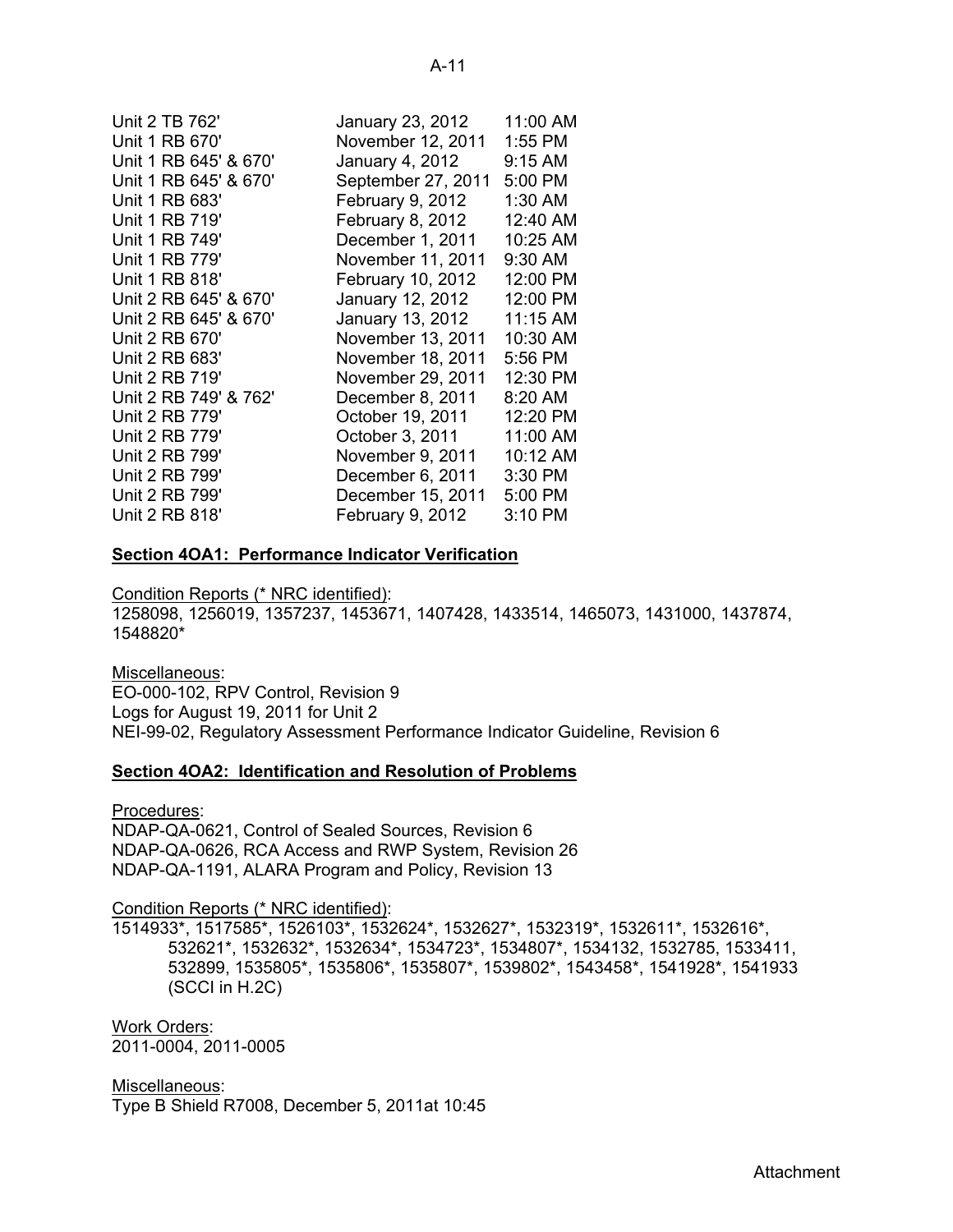# A-12

Warehouse Offload Area, December 5, 2011 at 1:45 R7008, December 5, 2011, at 1:45 Warehouse, December 7, 2011 at 11:00 Movement of Hopewell BX3, December 9, 2011 at 12:00 RCA for CR 1501308, Revision 1 NUREG-1178, Vital Equipment/Area Guidelines Study: Vital Area Committee Report

# **LIST OF ACRONYMS**

| <b>ADAMS</b>   | Agencywide Document and Access Management System |
|----------------|--------------------------------------------------|
| <b>ALARA</b>   | As Low As Is Reasonably Achievable               |
| <b>ANS</b>     | Alert and Notification System                    |
| <b>APRM</b>    | <b>Average Power Range Monitor</b>               |
| <b>ASME</b>    | <b>American Society of Mechanical Engineers</b>  |
| <b>CAP</b>     | <b>Corrective Action Program</b>                 |
| <b>CFR</b>     | <b>Code of Federal Regulations</b>               |
| <b>CNO</b>     | <b>Chief Nuclear Officer</b>                     |
| <b>CR</b>      | <b>Condition Report</b>                          |
| <b>CRB</b>     | <b>Control Rod Blades</b>                        |
| <b>CRD</b>     | <b>Control Rod Drive</b>                         |
| <b>CS</b>      | <b>Control Structure</b>                         |
| <b>CS</b>      | Core Spray                                       |
| <b>CST</b>     | <b>Condensate Storage Tank</b>                   |
| DH             | Decay Heat                                       |
| EAL            | <b>Emergency Action Level</b>                    |
| <b>ECCS</b>    | <b>Emergency Core Cooling System</b>             |
| ED             | <b>Electronic Dosimeter</b>                      |
| <b>EDG</b>     | <b>Emergency Diesel Generator</b>                |
| EG-M           | <b>Electronic Governor Module</b>                |
| <b>EOOS</b>    | <b>Equipment Out-of-Service</b>                  |
| EP             | <b>Emergency Preparedness</b>                    |
| <b>EPD</b>     | <b>Electronic Personal Dosimeter</b>             |
| <b>EPU</b>     | <b>Extended Power Uprate</b>                     |
| <b>ESW</b>     | <b>Emergency Service Water</b>                   |
| <b>FPC</b>     | <b>Fuel Pool Cooling</b>                         |
| <b>FPRR</b>    | <b>Fire Protection Review Report</b>             |
| <b>FSAR</b>    | [SSES] Final Safety Analysis Report              |
| <b>FW</b>      | Feedwater                                        |
| HD             | Hopewell Designs, Incorporated                   |
| <b>HEPA</b>    | High-Efficiency Particulate Air                  |
| HP             | <b>Health Physics</b>                            |
| <b>HRA</b>     | <b>High Radiation Area</b>                       |
| <b>HPCI</b>    | High Pressure Coolant Injection                  |
| <b>HRA</b>     | <b>High Radiation Area</b>                       |
| <b>HVAC</b>    | Heating, Ventilation and Air-Conditioning        |
| HX             | <b>Heat Exchanger</b>                            |
| <b>ICS</b>     | <b>Integrated Control System</b>                 |
| <b>1&amp;C</b> | <b>Instrumentation and Controls</b>              |
| IN             | <b>Information Notice</b>                        |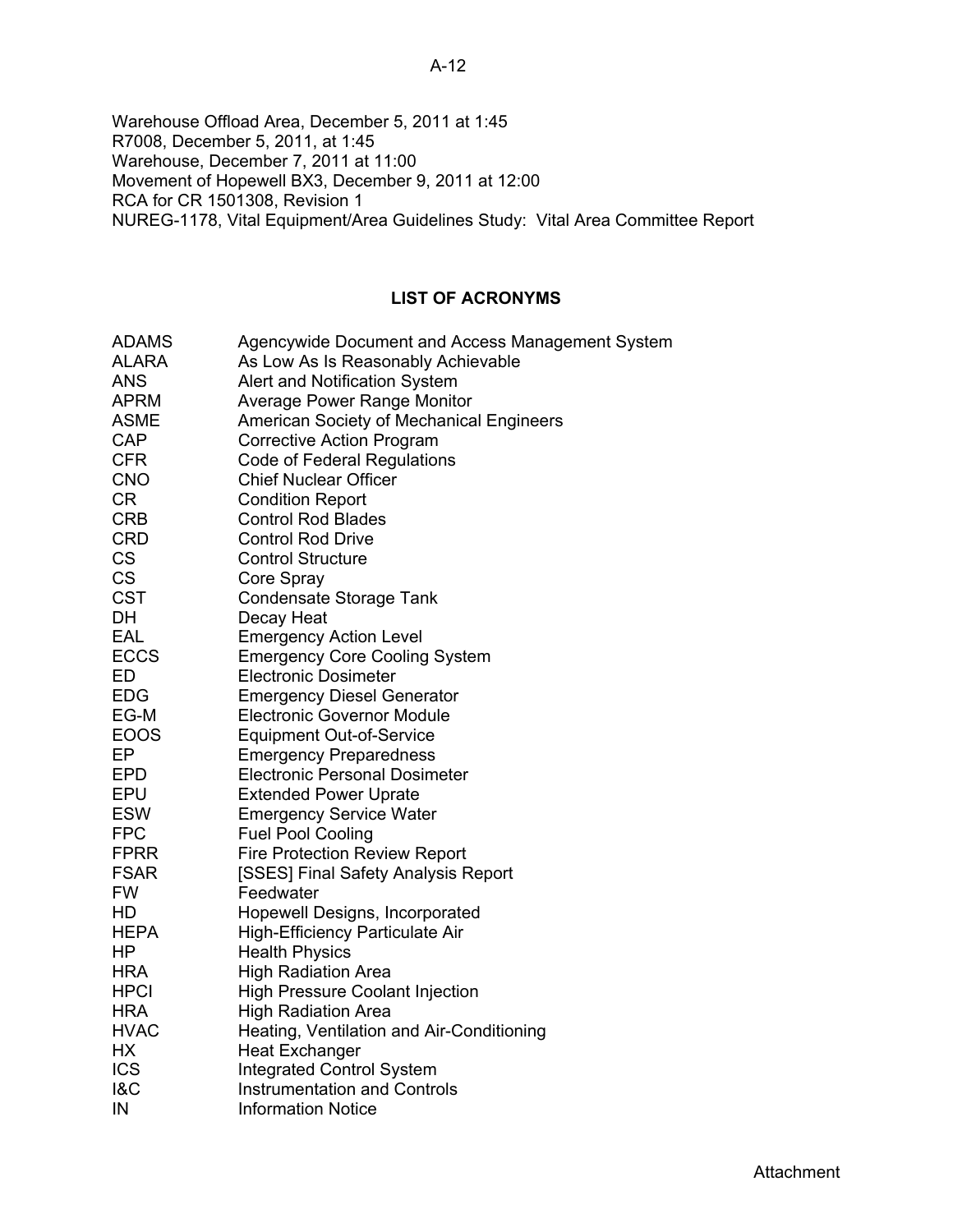| <b>IMC</b>   | <b>Inspection Manual Chapter</b>            |
|--------------|---------------------------------------------|
| IP           | <b>Inspection Procedure</b>                 |
| IR           | <b>NRC Inspection Report</b>                |
| <b>ISI</b>   | Inservice Inspection                        |
| <b>IST</b>   | <b>Inservice Testing</b>                    |
| JP           | Jet Pump                                    |
| <b>JPM</b>   | <b>Job Performance Measure</b>              |
| <b>LCO</b>   | Limiting Condition for Operation            |
| <b>LER</b>   |                                             |
|              | Licensee Event Report                       |
| <b>LOCA</b>  | <b>Loss of Coolant Accident</b>             |
| <b>LOOP</b>  | Loss of Offsite Power                       |
| <b>LPRM</b>  | <b>Low Power Radiation Monitor</b>          |
| <b>LSFT</b>  | Logic System Functional Test                |
| МT           | <b>Magnetic Particle Testing</b>            |
| <b>NCV</b>   | <b>Non-Cited Violation</b>                  |
| <b>NDAP</b>  | Nuclear Department Administrative Procedure |
| <b>NDE</b>   | <b>Non-Destructive Examination</b>          |
| <b>NEI</b>   | <b>Nuclear Energy Institute</b>             |
| <b>NRC</b>   | <b>Nuclear Regulatory Commission</b>        |
| <b>OA</b>    | <b>Other Activities</b>                     |
| <b>ODM</b>   | <b>Operational Decision Making</b>          |
| O&M          | Operation and Maintenance                   |
| <b>OOS</b>   | Out-of-Service                              |
| <b>PARS</b>  | <b>Publicly Available Records</b>           |
| <b>PF</b>    | <b>Power Factor</b>                         |
| PI           | [NRC] Performance Indicator                 |
| PI&R         | Problem Identification and Resolution       |
| <b>PIM</b>   | <b>Plant Issues Matrix</b>                  |
| <b>PMT</b>   | <b>Post-Maintenance Test</b>                |
| <b>PPL</b>   |                                             |
| QA           | PPL Susquehanna                             |
|              | <b>Quality Assurance</b>                    |
| <b>RB</b>    | <b>Reactor Building</b>                     |
| <b>RCA</b>   | Radiologically Controlled Area              |
| <b>RCA</b>   | Root Cause Analysis                         |
| <b>RCIC</b>  | <b>Reactor Core Isolation Cooling</b>       |
| <b>RCS</b>   | <b>Reactor Coolant System</b>               |
| <b>RFO</b>   | <b>Refuel Outage</b>                        |
| <b>RG</b>    | [NRC] Regulatory Guide                      |
| <b>RHR</b>   | <b>Residual Heat Removal</b>                |
| <b>RHRSW</b> | <b>Residual Heat Removal Service Water</b>  |
| <b>RMA</b>   | <b>Risk Management Actions</b>              |
| <b>ROP</b>   | <b>Reactor Oversight Process</b>            |
| <b>RPM</b>   | <b>Radiation Protection Manager</b>         |
| <b>RPS</b>   | <b>Reactor Protection System</b>            |
| <b>RPV</b>   | <b>Reactor Pressure Vessel</b>              |
| <b>RSDP</b>  | Remote Shutdown Panel                       |
| <b>RTP</b>   | <b>Rated Thermal Power</b>                  |
| <b>RWP</b>   | <b>Radiation Work Permit</b>                |
| <b>SCBA</b>  | Self-Contained Breathing Apparatus          |
| <b>SDP</b>   | <b>Significance Determination Process</b>   |
| <b>SE</b>    | <b>Safety Evaluation</b>                    |